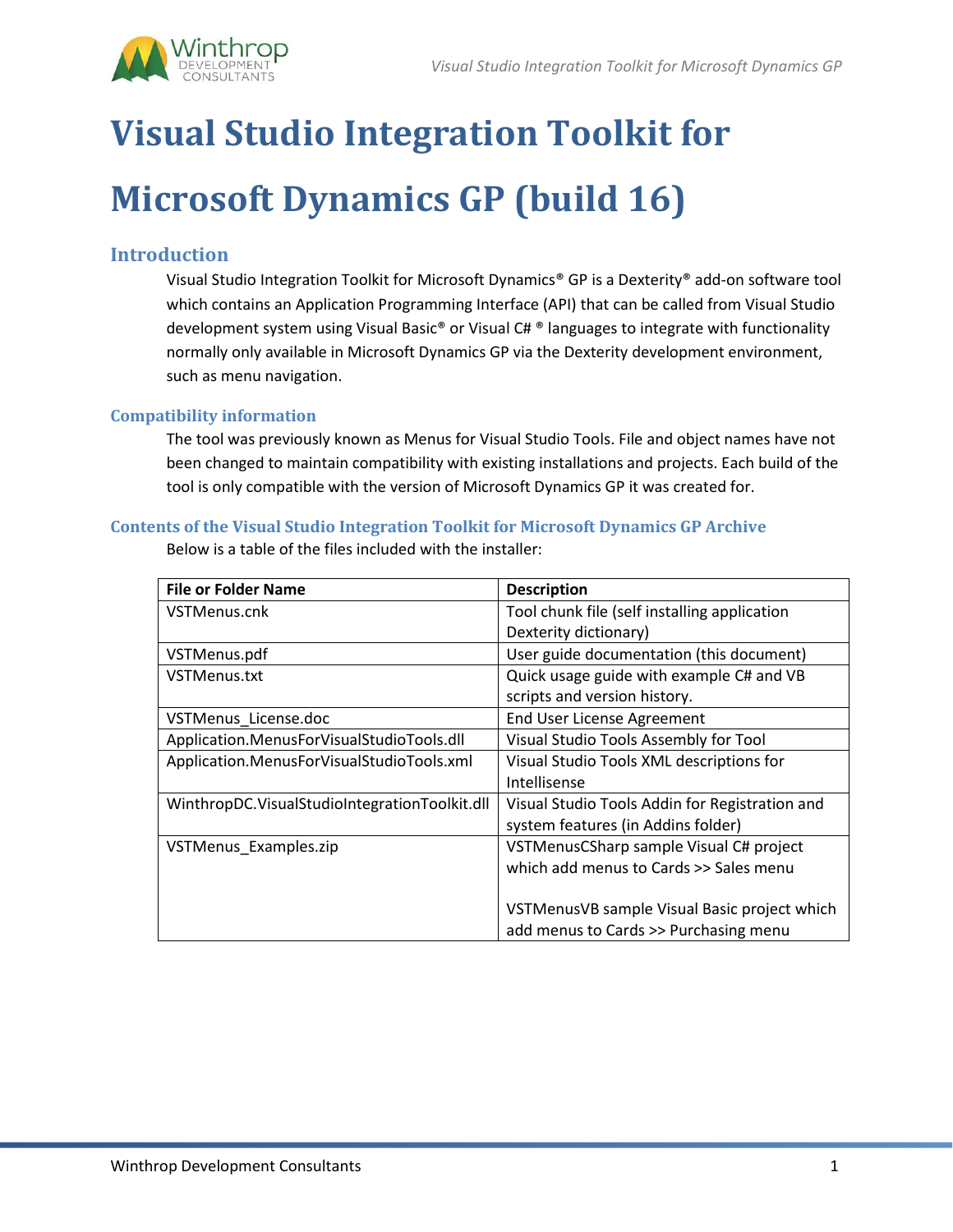

## **Installing Visual Studio Integration Toolkit for Microsoft Dynamics GP**

1. Visual Studio Integration Toolkit is installed by downloading the installer and executing it. Follow the onscreen instructions to install the product files into the Microsoft Dynamics GP application folder.

## **Uninstalling Visual Studio Integration Toolkit for Microsoft Dynamics GP**

1. Visual Studio Integration Toolkit is uninstalled from its About window (Help >> About Dynamics GP >> Additional >> About Visual Studio Integration. Then it can be uninstalled from Windows.

## **Installing Visual Studio Integration Toolkit for Microsoft Dynamics GP sample projects**

- 1. From the VSTM\_Examples.zip archive, extract the VSTMenusCSharp folder and/or VSTMenusVB folder to your desired location in your development system. There is no specific path recommended.
- 2. For each of the projects, perform the steps 3 to 13 below.
- 3. Open the project solution file (VSTMenusCSharp.sln or VSTMenusVB.sln) with Visual Studio.
- 4. In the Solution Explorer, expand References. To see References, you might need to click on the "Show All Files" button (second button from the left on the Solutions Explorer toolbar). For Visual Basic you will also need to expand the "My Project" node.
- 5. Right click on the reference for Application.MenusForVisualStudioTools and click Remove.
- 6. Right click on the References folder and click Add Reference.
- 7. On the Add Reference dialog, select the Browse tab.
- 8. Select the Application.MenusForVisualStudioTools.dll file installed previously the Microsoft Dynamics GP Application folder (default location: C:\Program Files\Microsoft Dynamics\GP).
- 9. Click OK.
- 10. Click to select the newly added Application.MenusForVisualStudioTools reference.
- 11. In the Properties window, set the Copy Local property to False.
- 12. From the Build menu, build the project.
- 13. Copy the resulting VSTMenusCSharp.dll or VSTMenusVB.dll file from the project's bin/Debug folder to the AddIns folder in the Microsoft Dynamics GP Application folder.
- 14. Launch Microsoft Dynamics GP.
- 15. Look at Cards >> Sales for the "VS C# Test" menu items, or Cards >> Purchasing for the "VS VB Test" menu items.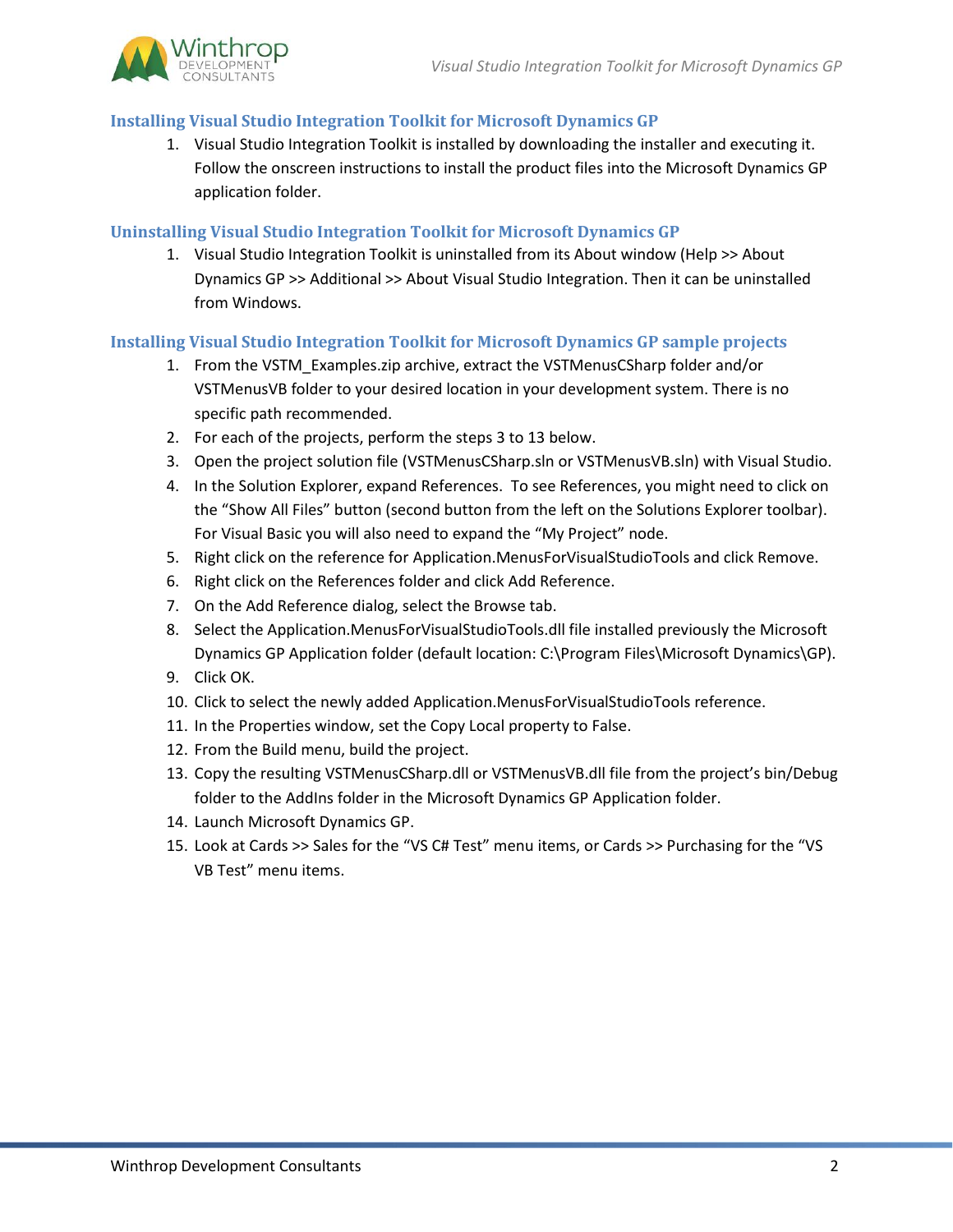

# **Using Visual Studio Integration Toolkit for Microsoft Dynamics GP in your own projects**

Note: The following section is assuming that you have an existing Visual Studio Tools for Microsoft Dynamics GP project created.

To use the Visual Studio Integration Toolkit for Microsoft Dynamics GP, you will need to add a reference from your Visual Studio application to the Application.MenusForVisualStudioTools.dll file you installed in the Microsoft Dynamics GP application folder. Below are the steps:

- 1. In the Solution Explorer, expand References. To see References, you might need to click on the "Show All Files" button (second button from the left on the Solutions Explorer toolbar
	- ). For Visual Basic you will also need to expand the "My Project" node.
- 2. Right click on the References folder and click Add Reference.
- 3. On the Add Reference dialog, select the Browse tab.
- 4. Select the Application.MenusForVisualStudioTools.dll file installed previously the Microsoft Dynamics GP Application folder (default location: C:\Program Files\Microsoft Dynamics\GP).
- 5. Click OK.
- 6. Click to select the newly added Application.MenusForVisualStudioTools reference.
- 7. In the Properties window, set the Copy Local property to False.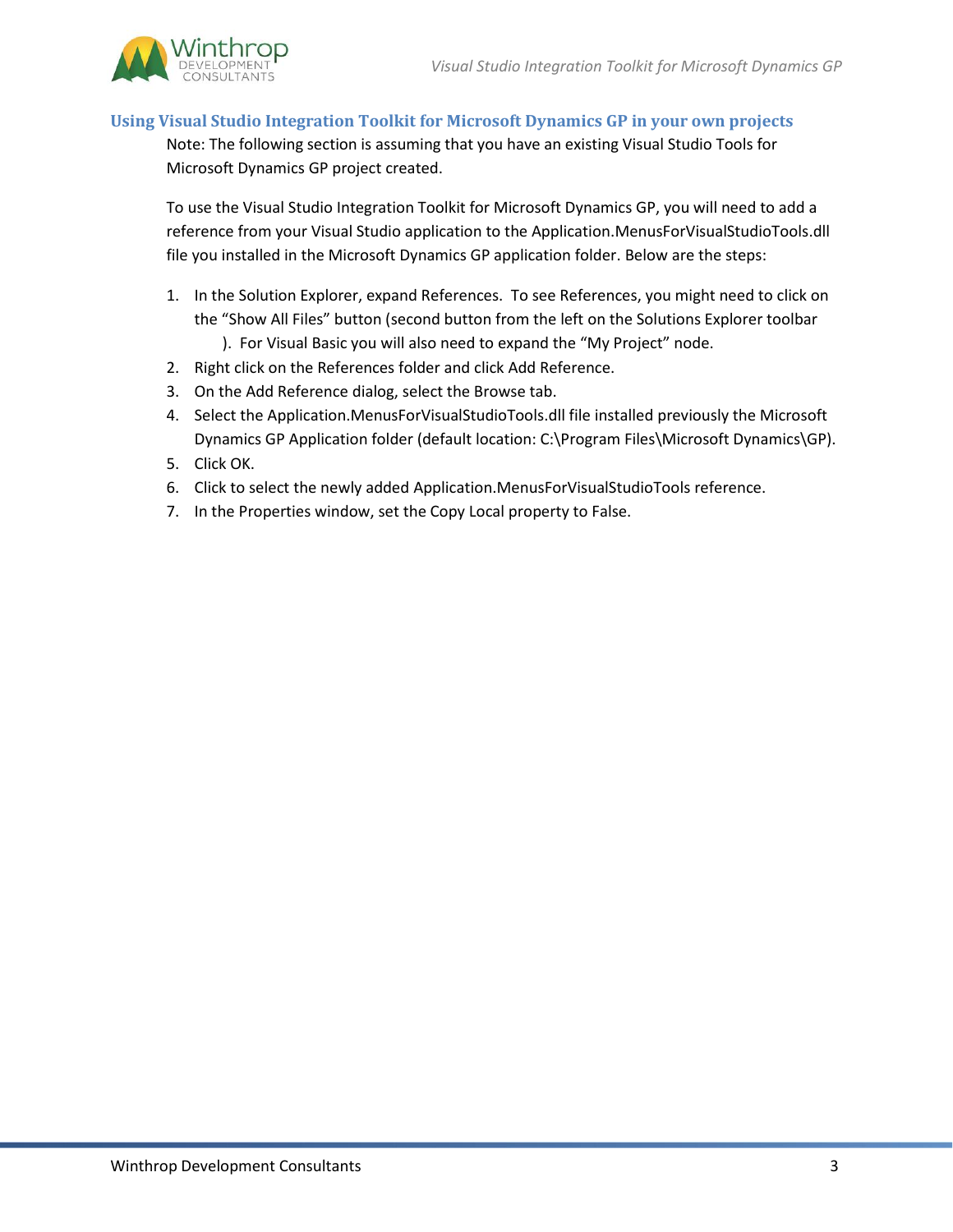

## **Registering Events for Visual Studio Integration Toolkit**

Next you need to add into the Initialize() function the commands to register for the two function events used by the tool for menus.

Register the following function event to call the script to register/create your menu entries:

MenusForVisualStudioTools.Functions.EventRegister.InvokeAfterOriginal

The event handler called from this event then contains the commands to create the menus as needed by your application.

Then, register the following function event to call the script to handle the callback when a menu entry is selected:

MenusForVisualStudioTools.Functions.EventHandler.InvokeAfterOriginal

The event handler called from this event then checks that the callback is caused by one of the menu items from this application and if so, performs the desired action, such as opening a Visual Studio Tools form.

Below are examples of the required event registrations for Visual C# and Visual Basic:

```
public void Initialize()
{
     // Register Event to add menu entries
     MenusForVisualStudioTools.Functions.EventRegister.InvokeAfterOriginal += new
EventRegisterFunction.InvokeEventHandler(VSTMEventRegister);
     // Register Event to handle callbacks from menu entries
     MenusForVisualStudioTools.Functions.EventHandler.InvokeAfterOriginal += new
EventHandlerFunction.InvokeEventHandler(VSTMEventHandler);
}
Sub Initialize() Implements IDexterityAddIn.Initialize
     ' Register Event to add menu entries
     AddHandler MenusForVisualStudioTools.Functions.EventRegister.InvokeAfterOriginal, 
AddressOf VSTMEventRegister
     ' Register Event to handle callbacks from menu entries
     AddHandler MenusForVisualStudioTools.Functions.EventHandler.InvokeAfterOriginal, 
AddressOf VSTMEventHandler
End Sub
```
In this sample the VSTMEventRegister() script would contain the function calls to add the menu items and record their returned menu tags. The VSTMEventHandler() script would then use the first parameter e.inParam1 from EventRegisterFunction.InvokeEventArgs e argument object returned by the function call to obtain the menu tag of the menu item selected. This tag can then be compared to the stored menu tags obtained during registration and if a match is found, the desired actions can be executed.

Please see the VSTMenus.txt file or the Visual Basic and Visual C# examples included in the archive for more information.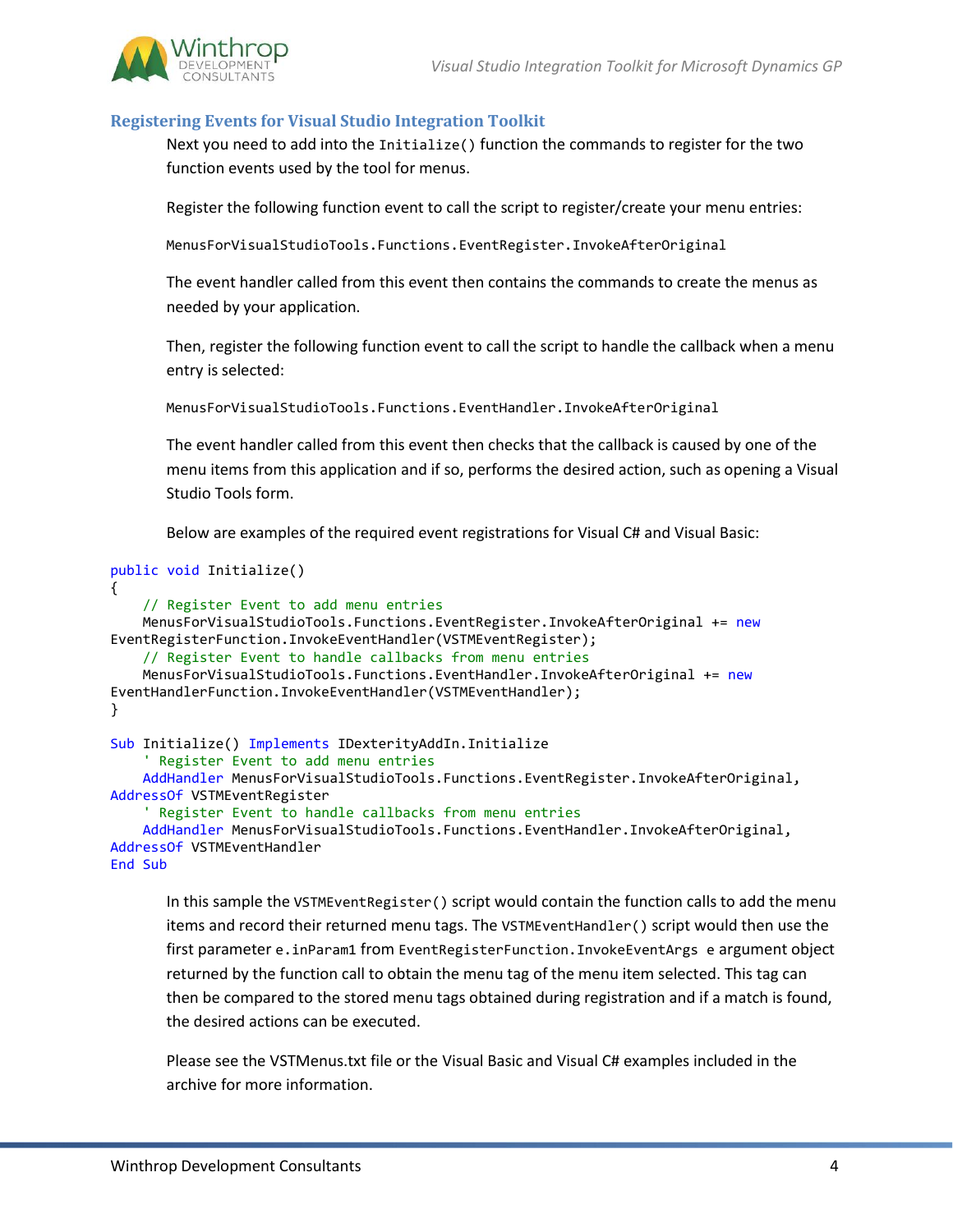

# **Registering Area Page Events for Visual Studio Integration Toolkit**

Build 15 or above introduces support for Area Pages, if you wish to use this functionality you need to add into the Initialize() function the commands to register for the two new function events used by the tool for Area Pages.

Register the following function event to call the script to register/create your Area Page:

MenusForVisualStudioTools.Functions.EventRegisterAreaPage.InvokeAfterOriginal

The event handler called from this event then contains the commands to create the Area Page button and command list.

Then, register the following function event to call the script to handle the callback when the Area Page is selected:

MenusForVisualStudioTools.Functions.EventHandlerAreaPage.InvokeAfterOriginal

The event handler called from this event then contains the commands to create the Area Page content.

Below are examples of the required event registrations for Visual C# and Visual Basic:

```
public void Initialize()
{
     // Register Event to add Area Page Button
     MenusForVisualStudioTools.Functions.EventRegisterAreaPage.InvokeAfterOriginal += new
EventRegisterAreaPageFunction.InvokeEventHandler(VSTMEventRegisterAreaPage);
     // Register Event to add Area Page Content
     MenusForVisualStudioTools.Functions.EventHandlerAreaPage.InvokeAfterOriginal += new
EventHandlerAreaPageFunction.InvokeEventHandler(VSTMEventHandlerAreaPage);
}
Sub Initialize() Implements IDexterityAddIn.Initialize
     ' Register Event to add Area Page Button
     AddHandler
MenusForVisualStudioTools.Functions.EventRegisterAreaPage.InvokeAfterOriginal, AddressOf
VSTMEventRegisterAreaPage
     ' Register Event to add Area Page Content
     AddHandler
MenusForVisualStudioTools.Functions.EventHandlerAreaPage.InvokeAfterOriginal, AddressOf
VSTMEventHandlerAreaPage
```
End Sub

In this sample the VSTMEventRegisterAreaPage() script would contain the function calls to add the Area Page button and record the returned tag. The VSTMEventHandlerAreaPage() script would then use the first parameter e.inParam1 from EventRegisterFunction.InvokeEventArgs e argument object to obtain the tag of the Area Page selected. Then the call to add the Area Page content can be made.

Please see the VSTMenus.txt file or the Visual Basic and Visual C# examples included in the archive for more information.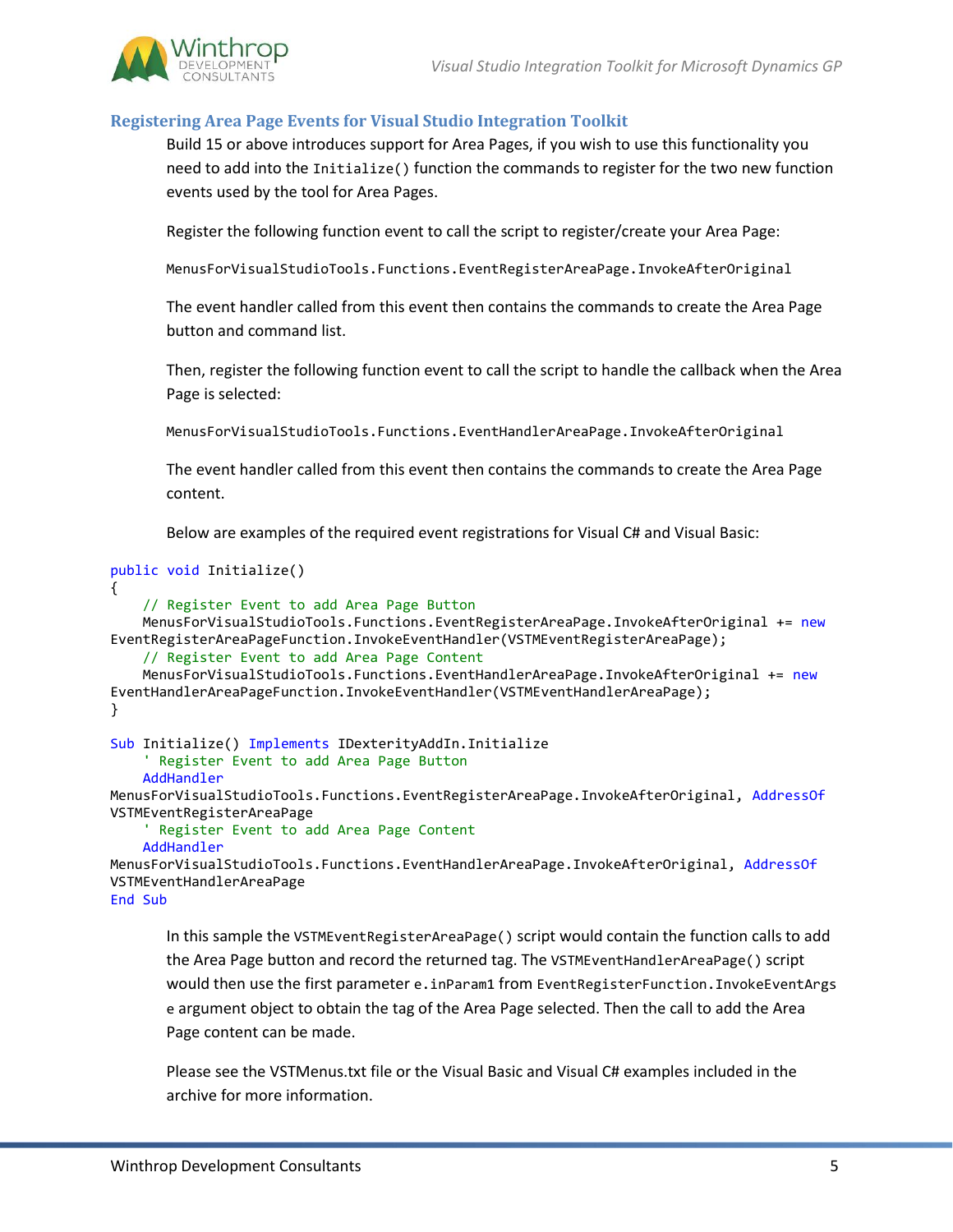



## **Glossary of Terms**

Below is a list terms used in this documentation and with Visual Studio Integration Toolkit for Microsoft Dynamics GP:

| Dictionary ID:    | Short integer uniquely identifying a Dexterity Dictionary, also known as a<br>Product ID. The Dictionary ID for a product can be obtained from the<br>Dynamics.set launch file. |
|-------------------|---------------------------------------------------------------------------------------------------------------------------------------------------------------------------------|
| Resource ID:      | Short integer uniquely identifying an individual resource within a<br>Dexterity Dictionary.                                                                                     |
| Form:             | A container object that holds windows, scripts and commands.                                                                                                                    |
| Form Name:        | The name of a form within a Dictionary.                                                                                                                                         |
| Form Resource ID: | The Resource ID for a form within a Dictionary                                                                                                                                  |
| Command:          | A Dexterity resource used for creating Menus and Toolbars. Commands<br>are contained on a form. To uniquely identify a command requires a                                       |
| Menu Tag:         | Short integer assigned to a command when it is added to the application<br>menu structure.                                                                                      |
| Area Page:        | Navigation page in the application main window containing multiple<br>menus. Supported from Build 15 or above.                                                                  |

## **Limitations**

Visual Studio Integration Toolkit for Microsoft Dynamics GP has the following limitations:

- There is a maximum of 100 menu items shared among all Visual Studio addins using API.
- There is a maximum of 10 area pages shared among all Visual Studio addins using API.
- Menu items defined cannot be added to toolbars
- The menus added with this tool will not be visible to other Dexterity based applications.

#### **Product Support**

Technical support for Visual Studio Integration Toolkit for Microsoft Dynamics GP can be obtained by emailing [support@winthropdc.com.](mailto:support@winthropdc.com)

While all efforts will be made to respond in a timely manner, due to time zone differences a response may take up to two business days.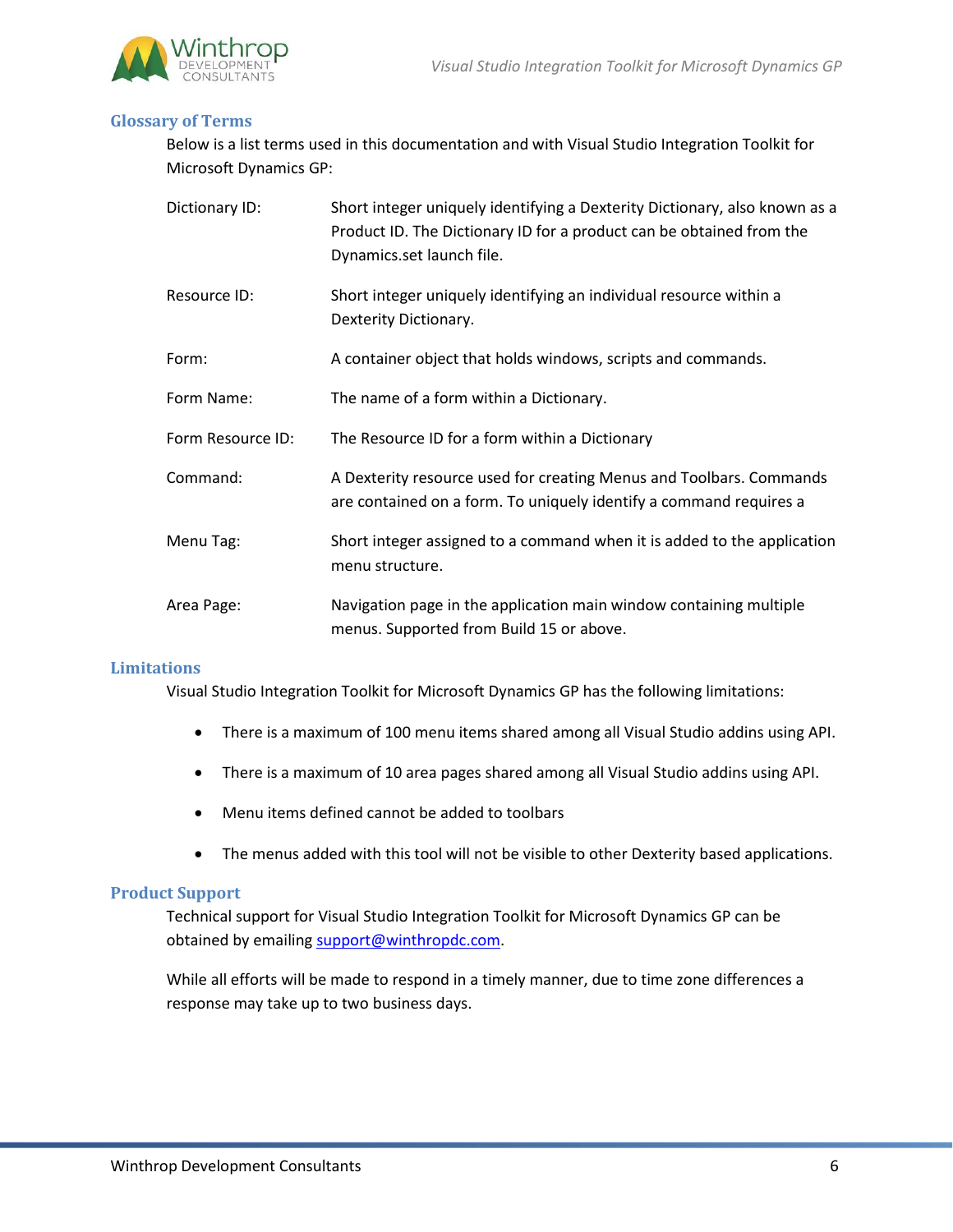

## **Menu structure in Microsoft Dynamics GP**

To add your menu items to the set of menus in Microsoft Dynamics GP, you need to know how the menus are structured. The following table shows the menu structure for the core application. These are the menus you see in the Area Pages, in the Microsoft Dynamics GP menu, and the "Main" toolbar. You will use this information when you add the menu items for your integration.

| <b>Top-level menu</b> | Submenu      | Form                                        | Command                    |  |
|-----------------------|--------------|---------------------------------------------|----------------------------|--|
| Tools*                |              | CL Tools<br>Command_System                  |                            |  |
| Tools >> Setup        |              | Command_System                              | CL Setup                   |  |
|                       | System       | Command System                              | CL System Setup            |  |
|                       | Company      | Command System                              | CL_Company_Setup           |  |
|                       | Posting      | Command System                              | CL Posting Setup           |  |
|                       | Financial    | Command Financial                           | CL_Financial_Setup         |  |
|                       | Sales        | Command_Sales                               | CL_Sales_Setup             |  |
|                       | Purchasing   | Command Purchasing                          | CL_Purchasing_Setup        |  |
|                       | Inventory    | Command_Inventory                           | CL_Inventory_Setup         |  |
|                       | Payroll      | Command Payroll                             | CL Payroll Setup           |  |
| Tools >> Utilities    |              | Command_System                              | CL Utilities               |  |
|                       | System       | Command_System                              | CL_System_Utilities        |  |
|                       | Company      | Command System                              | CL Company Utilities       |  |
|                       | Financial    | Command Financial                           | CL Financial Utilities     |  |
|                       | Sales        | Command Sales                               | CL_Sales_Utilities         |  |
|                       | Purchasing   | Command_Purchasing                          | CL Purchasing_Utilities    |  |
|                       | Inventory    | Command_Inventory                           | CL_Inventory_Utilities     |  |
|                       | Payroll      | Command Payroll                             | CL Payroll Utilities       |  |
| Tools >> Routines     |              | Command System                              | CL Routines                |  |
|                       | Company      | Command System                              | CL Company Routines        |  |
|                       | Financial    | Command Financial                           | CL Financial Routines      |  |
|                       | Sales        | Command Sales                               | CL Sales Routines          |  |
|                       | Purchasing   | Command Purchasing                          | CL Purchasing Routines     |  |
|                       | Inventory    | Command Inventory                           | CL_Inventory_Routines      |  |
|                       | Payroll      | Command Payroll                             | CL Payroll Routines        |  |
| Transactions          |              | Command_System                              | CL Transactions            |  |
|                       | Financial    | Command Financial                           | CL Financial_Transactions  |  |
|                       | <b>Sales</b> | Command_Sales                               | CL Sales Transactions      |  |
|                       | Purchasing   | Command Purchasing                          | CL Purchasing Transactions |  |
|                       | Inventory    | Command Inventory                           | CL Inventory Transactions  |  |
|                       | Payroll      | Command Payroll                             | CL_Payroll_Transactions    |  |
| Inquiry               |              | Command System                              | CL Inquiry                 |  |
|                       | System       | Command_System                              | CL_System_Inquiry          |  |
|                       | Financial    | Command Financial                           | CL_Financial_Inquiry       |  |
|                       | Sales        | Command Sales                               | CL_Sales_Inquiry           |  |
|                       | Purchasing   | Command_Purchasing<br>CL_Purchasing_Inquiry |                            |  |
|                       | Inventory    | Command_Inventory                           | CL_Inventory_Inquiry       |  |
|                       | Payroll      | Command Payroll                             | CL Payroll Inquiry         |  |

| menu<br>on.<br>-- 10 | .<br>nent<br>⊸upr | $ -$<br>יייש | .  . |
|----------------------|-------------------|--------------|------|
|                      |                   |              |      |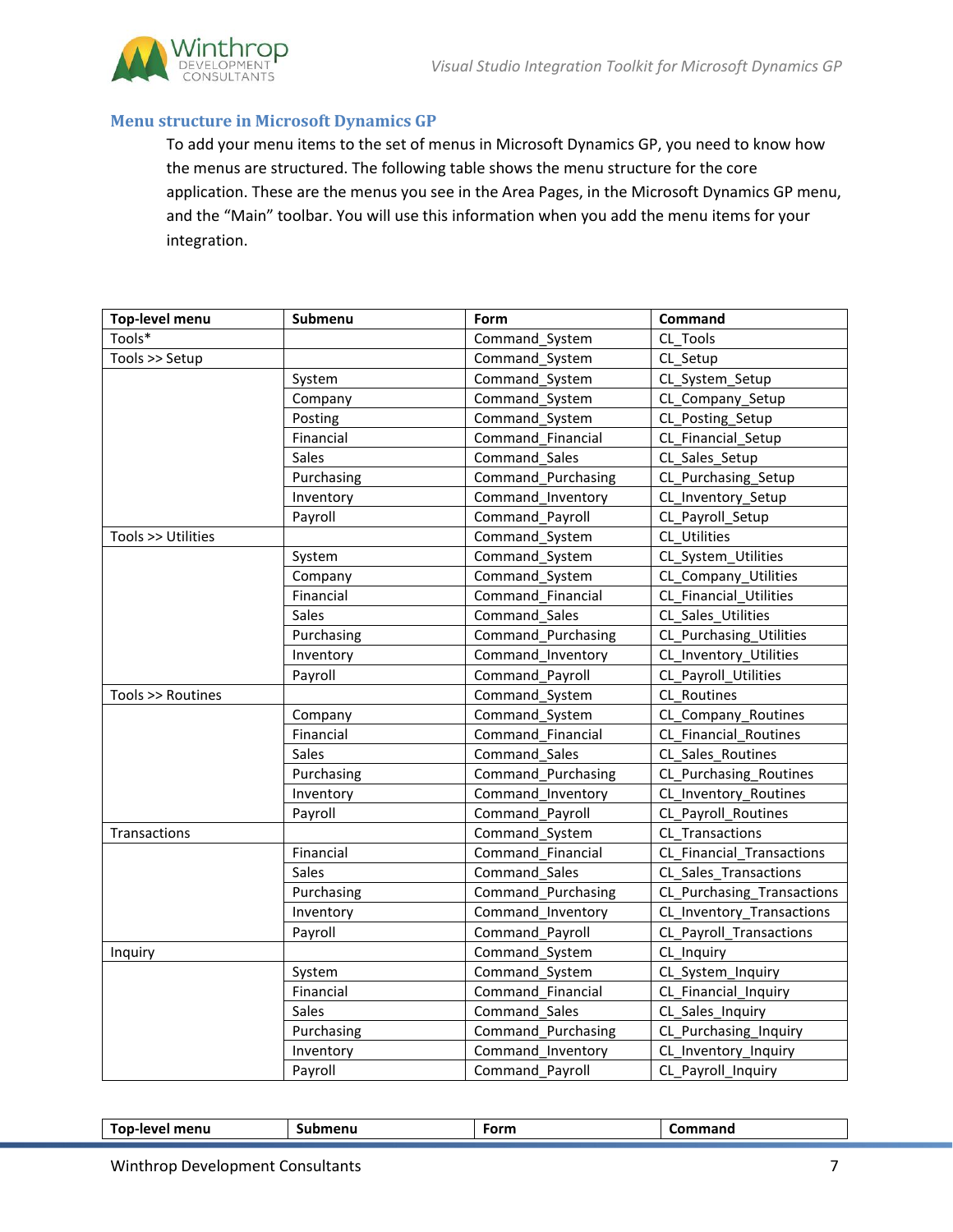

| Reports |              | Command_System     | CL_Reports            |
|---------|--------------|--------------------|-----------------------|
|         | System       | Command_System     | CL_System_Reports     |
|         | Company      | Command_System     | CL_Company_Reports    |
|         | Financial    | Command_Financial  | CL_Financial_Reports  |
|         | <b>Sales</b> | Command Sales      | CL Sales Reports      |
|         | Purchasing   | Command_Purchasing | CL Purchasing_Reports |
|         | Inventory    | Command_Inventory  | CL_Inventory_Reports  |
|         | Payroll      | Command Payroll    | CL Payroll Reports    |
| Cards   |              | Command System     | CL Cards              |
|         | System       | Command_System     | CL_System_Cards       |
|         | Financial    | Command Financial  | CL Financial Cards    |
|         | <b>Sales</b> | Command Sales      | CL Sales Cards        |
|         | Purchasing   | Command_Purchasing | CL Purchasing_Cards   |
|         | Inventory    | Command_Inventory  | CL Inventory Cards    |
|         | Payroll      | Command Payroll    | CL Payroll Cards      |
| Help*   |              | Command System     | CL Help               |

\*We recommend not adding items directly to this top-level menu



For other Microsoft and third-party product dictionaries, you can find details of the menu structures and commands using Winthrop Development Consultants **GP Power Tools**.

From the GP Power Tools area page, select the Resource Information window (GP Power Tools >> Reports >> Resource Information).

Make sure the window has the Resource Type as Form, Window & Fields, then click on the Menu Lookup to open the Menu Explorer.

On the Menu Explorer window use the button at the bottom right corner of the window to expand the window.

Now you can see the command dictionary, form and ID for any menu item selected in the left-hand pane of the Menu Explorer.

See the highlighted sections on the screenshot.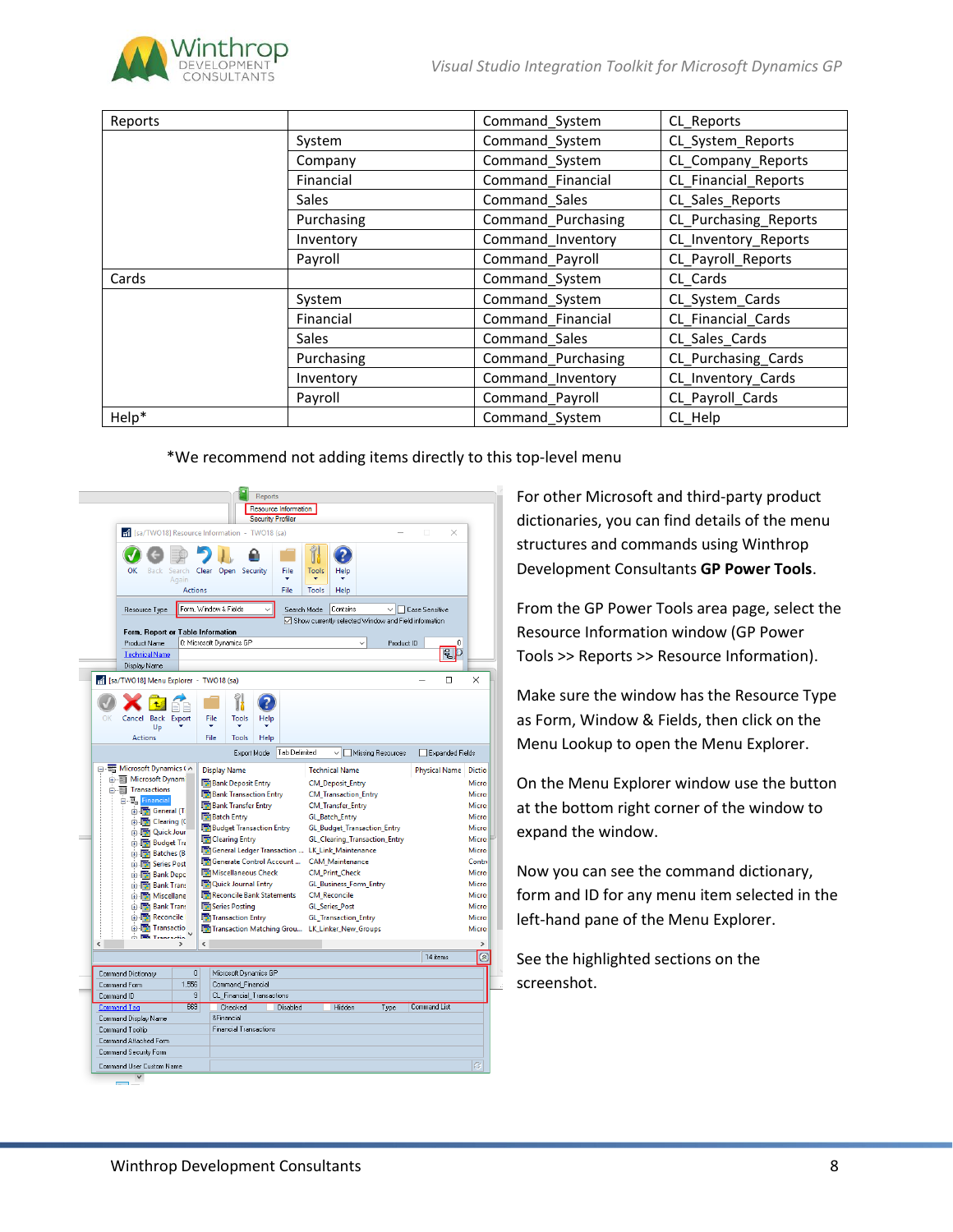

## **Functions Available**

Below is a list of the functions available to be called from the MenusForVisualStudioTools.Functions object.

# **Registration Functions:**

| Name:                  | Register                                                                                                                                                                                                                                                                    |                                                                                                                                       |                                                                                                                                                                                                                                                                                                                                                                                                               |
|------------------------|-----------------------------------------------------------------------------------------------------------------------------------------------------------------------------------------------------------------------------------------------------------------------------|---------------------------------------------------------------------------------------------------------------------------------------|---------------------------------------------------------------------------------------------------------------------------------------------------------------------------------------------------------------------------------------------------------------------------------------------------------------------------------------------------------------------------------------------------------------|
| Description:           | This function is used to create menu entries or parent menus entries for sub menus.<br>Error codes are shown below.                                                                                                                                                         |                                                                                                                                       |                                                                                                                                                                                                                                                                                                                                                                                                               |
| <b>Qualified Name:</b> | MenusForVisualStudioTools.Functions.Register                                                                                                                                                                                                                                |                                                                                                                                       |                                                                                                                                                                                                                                                                                                                                                                                                               |
| Returns:               | (Short) The Menu Tag of the registered menu or error code.                                                                                                                                                                                                                  |                                                                                                                                       |                                                                                                                                                                                                                                                                                                                                                                                                               |
| Parameters:            | IN_Parent_Tag<br>IN_Caption<br>IN_Tooltip<br>IN_Key<br>IN_Modifier<br>IN_Checked<br>IN Disabled<br>IN Hidden<br>IN_Below_Tag<br>IN_Separator<br>IN_List                                                                                                                     | (Short)<br>(String)<br>(String)<br>(Integer)<br>(Integer)<br>(Boolean)<br>(Boolean)<br>(Boolean)<br>(Short)<br>(Boolean)<br>(Boolean) | Menu Tag for Parent<br>Menu Caption, cannot be empty<br>Menu Tooltip (optional)<br>Menu Shortcut, ASCII value of key<br>Menu Shortcut Modifier (optional)<br>Set to True to create menu as checked<br>Set to True to create menu as disabled<br>Set to True to create menu as hidden<br>Menu Tag for menu entry to add below<br>Set to True to add Separator above<br>Set to True to add Menu as Command List |
| Related:               | GetTag, GetTagByName, Unregister                                                                                                                                                                                                                                            |                                                                                                                                       |                                                                                                                                                                                                                                                                                                                                                                                                               |
| Error Codes:           | -1 : Attempting to register more than the supported number of menus.<br>-2 : No Parent Tag provided.<br>-3 : No Caption provided.<br>-4 : Parent Tag was provided, unable to identify Parent Command from Tag.<br>-17: Visual Studio Integration Toolkit is not registered. |                                                                                                                                       |                                                                                                                                                                                                                                                                                                                                                                                                               |
| Notes:                 | Leave IN_Below_Tag as 0 for bottom of menu or set to -1 for top of menu.<br>Constants for use with IN_Key and IN_Modifier shown after GetAccelerator<br>SetAccelerator functions.                                                                                           |                                                                                                                                       |                                                                                                                                                                                                                                                                                                                                                                                                               |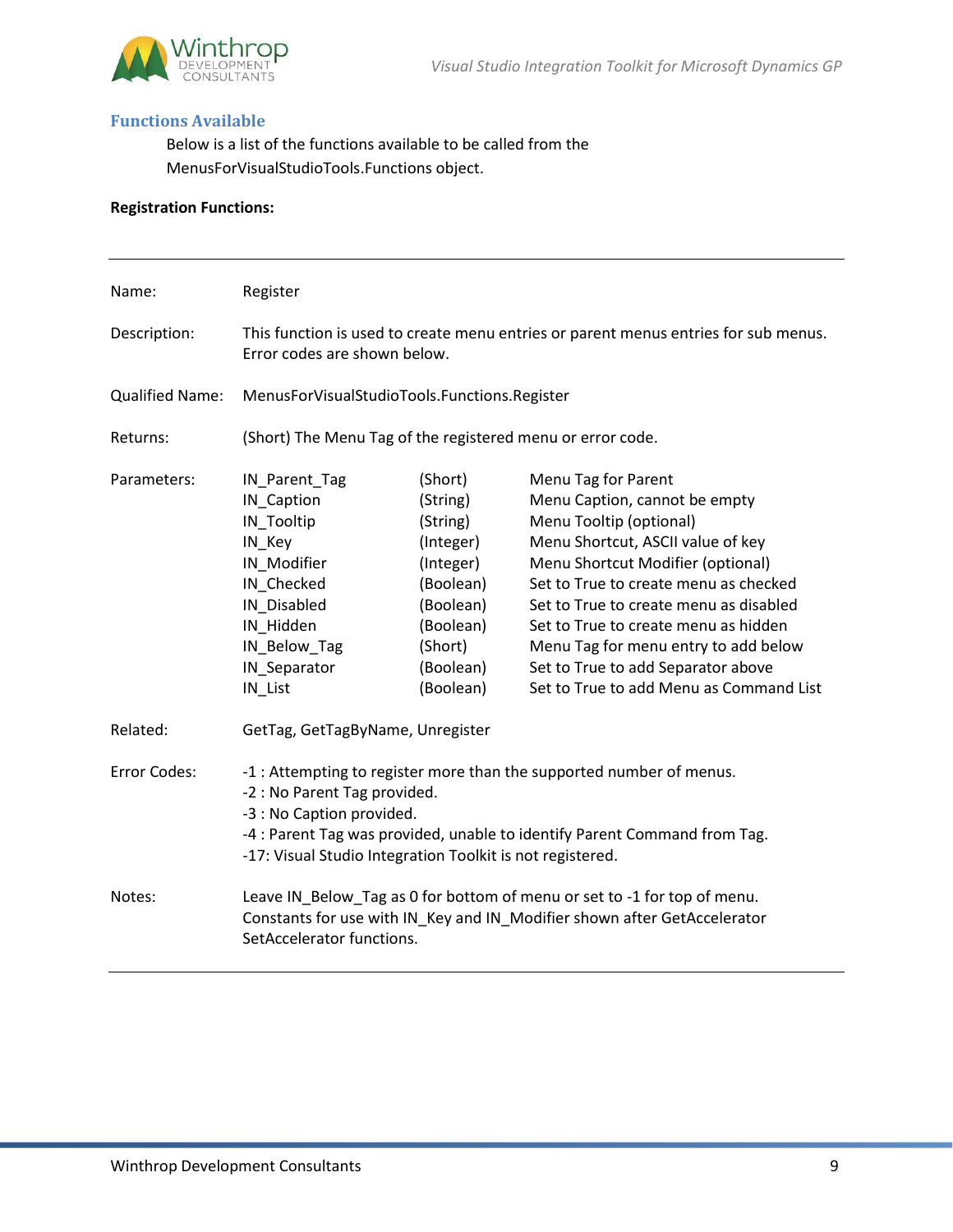

| Name:                  | RegisterWithSecurity                                                                                                                                                                                                                                                                                                                                                                           |                                                                                                                                                             |                                                                                                                                                                                                                                                                                                                                                                                                                                                                                   |  |
|------------------------|------------------------------------------------------------------------------------------------------------------------------------------------------------------------------------------------------------------------------------------------------------------------------------------------------------------------------------------------------------------------------------------------|-------------------------------------------------------------------------------------------------------------------------------------------------------------|-----------------------------------------------------------------------------------------------------------------------------------------------------------------------------------------------------------------------------------------------------------------------------------------------------------------------------------------------------------------------------------------------------------------------------------------------------------------------------------|--|
| Description:           | This function is used to create menu entries with security inherited from an<br>application form. Error codes are shown below.                                                                                                                                                                                                                                                                 |                                                                                                                                                             |                                                                                                                                                                                                                                                                                                                                                                                                                                                                                   |  |
| <b>Qualified Name:</b> | MenusForVisualStudioTools.Functions.RegisterWithSecurity                                                                                                                                                                                                                                                                                                                                       |                                                                                                                                                             |                                                                                                                                                                                                                                                                                                                                                                                                                                                                                   |  |
| Returns:               | (Short) The Menu Tag of the registered menu or an error code.                                                                                                                                                                                                                                                                                                                                  |                                                                                                                                                             |                                                                                                                                                                                                                                                                                                                                                                                                                                                                                   |  |
| Parameters:            | IN_Parent_Tag<br>IN_Caption<br>IN_Tooltip<br>IN_Key<br>IN_Modifier<br>IN_Checked<br>IN Disabled<br>IN Hidden<br>IN_Below_Tag<br>IN_Separator<br>IN_List<br>IN_SecurityDictID<br>IN_SecurityResID                                                                                                                                                                                               | (Short)<br>(String)<br>(String)<br>(Integer)<br>(Integer)<br>(Boolean)<br>(Boolean)<br>(Boolean)<br>(Short)<br>(Boolean)<br>(Boolean)<br>(Short)<br>(Short) | Menu Tag for Parent<br>Menu Caption, cannot be empty<br>Menu Tooltip (optional)<br>Menu Shortcut, ASCII value of key<br>Menu Shortcut Modifier (optional)<br>Set to True to create menu as checked<br>Set to True to create menu as disabled<br>Set to True to create menu as hidden<br>Menu Tag for menu entry to add below<br>Set to True to add Separator above<br>Set to True to add Menu as Command List<br>Dictionary ID for Security Form<br>Resource ID for Security Form |  |
| Related:               | GetTag, GetTagByName, GetFormResID, Unregister                                                                                                                                                                                                                                                                                                                                                 |                                                                                                                                                             |                                                                                                                                                                                                                                                                                                                                                                                                                                                                                   |  |
| Error Codes:           | Validate TagError Codes<br><b>ValidateForm Error Codes</b><br>-1 : Attempting to register more than the supported number of menus.<br>-2 : No Parent Tag provided.<br>-3 : No Caption provided.<br>-4 : Parent Tag was provided, unable to identify Parent Command from Tag.<br>-5 : Security Form not applied due to table error<br>-17: Visual Studio Integration Toolkit is not registered. |                                                                                                                                                             |                                                                                                                                                                                                                                                                                                                                                                                                                                                                                   |  |
| Notes:                 | Leave IN_Below_Tag as 0 for bottom of menu or set to -1 for top of menu.                                                                                                                                                                                                                                                                                                                       |                                                                                                                                                             |                                                                                                                                                                                                                                                                                                                                                                                                                                                                                   |  |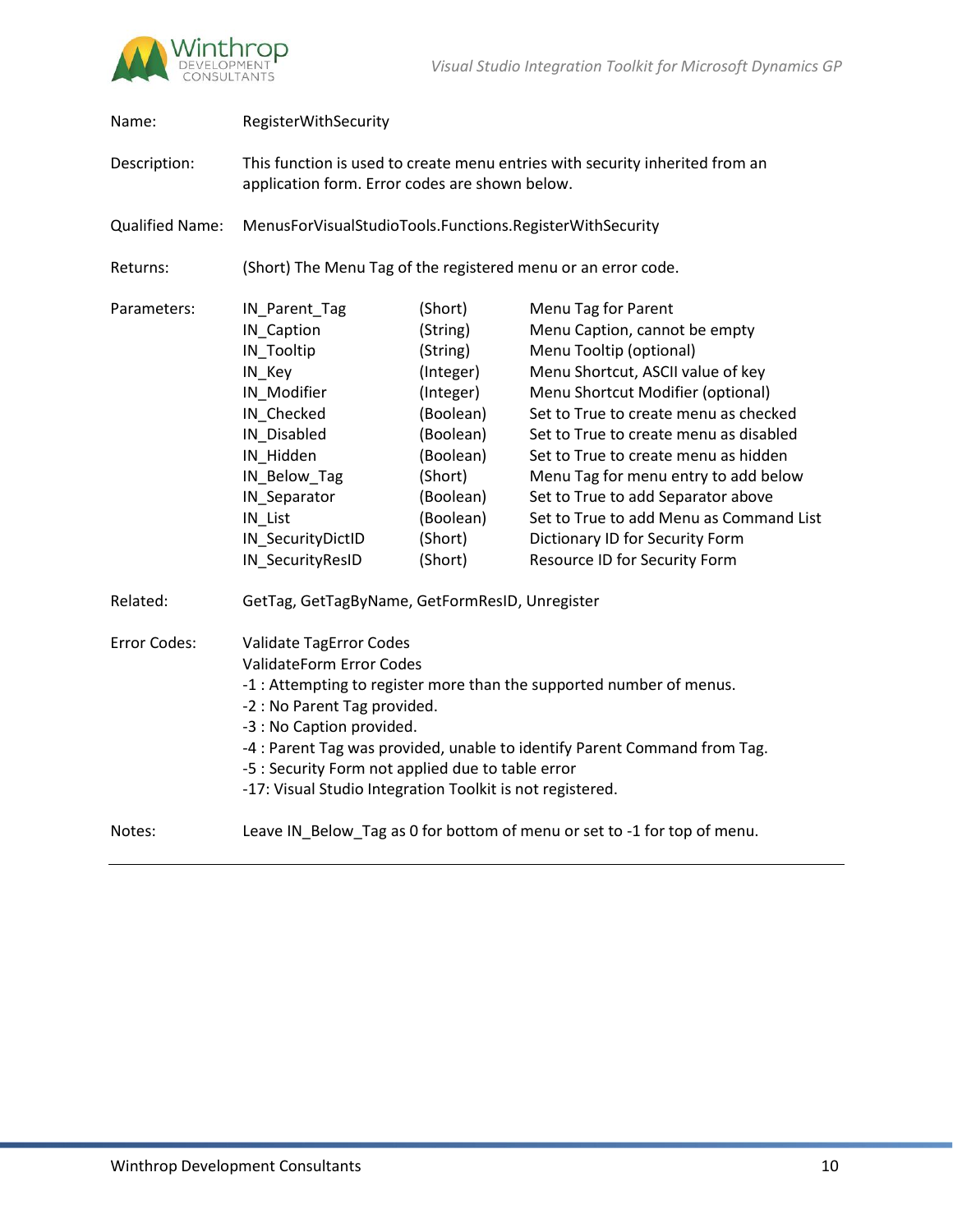

| Name:                  | RegisterSimple                                                                                                                                                                                                                                                                                                                                                          |                                                                                                                                                                   |                                                                      |  |
|------------------------|-------------------------------------------------------------------------------------------------------------------------------------------------------------------------------------------------------------------------------------------------------------------------------------------------------------------------------------------------------------------------|-------------------------------------------------------------------------------------------------------------------------------------------------------------------|----------------------------------------------------------------------|--|
| Description:           | This function provides a simplified registration syntax to add menu entries to the end<br>of any existing menu in core Dynamics GP, Project Accounting, Field Service,<br>Manufacturing and Human Resources.                                                                                                                                                            |                                                                                                                                                                   |                                                                      |  |
|                        | The Command List Name for the parent menu can be any command list command<br>from any of the command forms in the products listed above. The table provided<br>earlier in the documentation includes the command lists for core Dynamics GP in the<br>final column. Command lists for the other products can be identified using Dexterity<br>from the following forms: |                                                                                                                                                                   |                                                                      |  |
|                        | <b>Project Accounting</b><br><b>Field Service</b><br>Manufacturing<br><b>Human Resources</b>                                                                                                                                                                                                                                                                            | Command_PA<br>SVC_Command_* (6 forms)<br>Command_MFG<br>Command_HR                                                                                                |                                                                      |  |
|                        |                                                                                                                                                                                                                                                                                                                                                                         | The command form and product dictionary do not need to be specified and parent<br>menu tag does not need to be identified first. The Error codes are shown below. |                                                                      |  |
| <b>Qualified Name:</b> | MenusForVisualStudioTools.Functions.RegisterSimple                                                                                                                                                                                                                                                                                                                      |                                                                                                                                                                   |                                                                      |  |
| Returns:               | (Short) The Menu Tag of the registered menu or error code.                                                                                                                                                                                                                                                                                                              |                                                                                                                                                                   |                                                                      |  |
| Parameters:            | IN_Parent_Menu<br>IN_Caption                                                                                                                                                                                                                                                                                                                                            | (String)<br>(String)                                                                                                                                              | <b>Command List Name for Parent</b><br>Menu Caption, cannot be empty |  |
| Related:               | GetTagSimple, Unregister                                                                                                                                                                                                                                                                                                                                                |                                                                                                                                                                   |                                                                      |  |
| Error Codes:           | ValidateFormByName Error Codes<br>-1 : Attempting to register more than the supported number of menus.<br>-2 : No Parent Tag provided.<br>-3 : No Caption provided.<br>-4 : Parent Tag was provided, unable to identify Parent Command from Tag.<br>-13: Command Resource not found.<br>-17: Visual Studio Integration Toolkit is not registered.                       |                                                                                                                                                                   |                                                                      |  |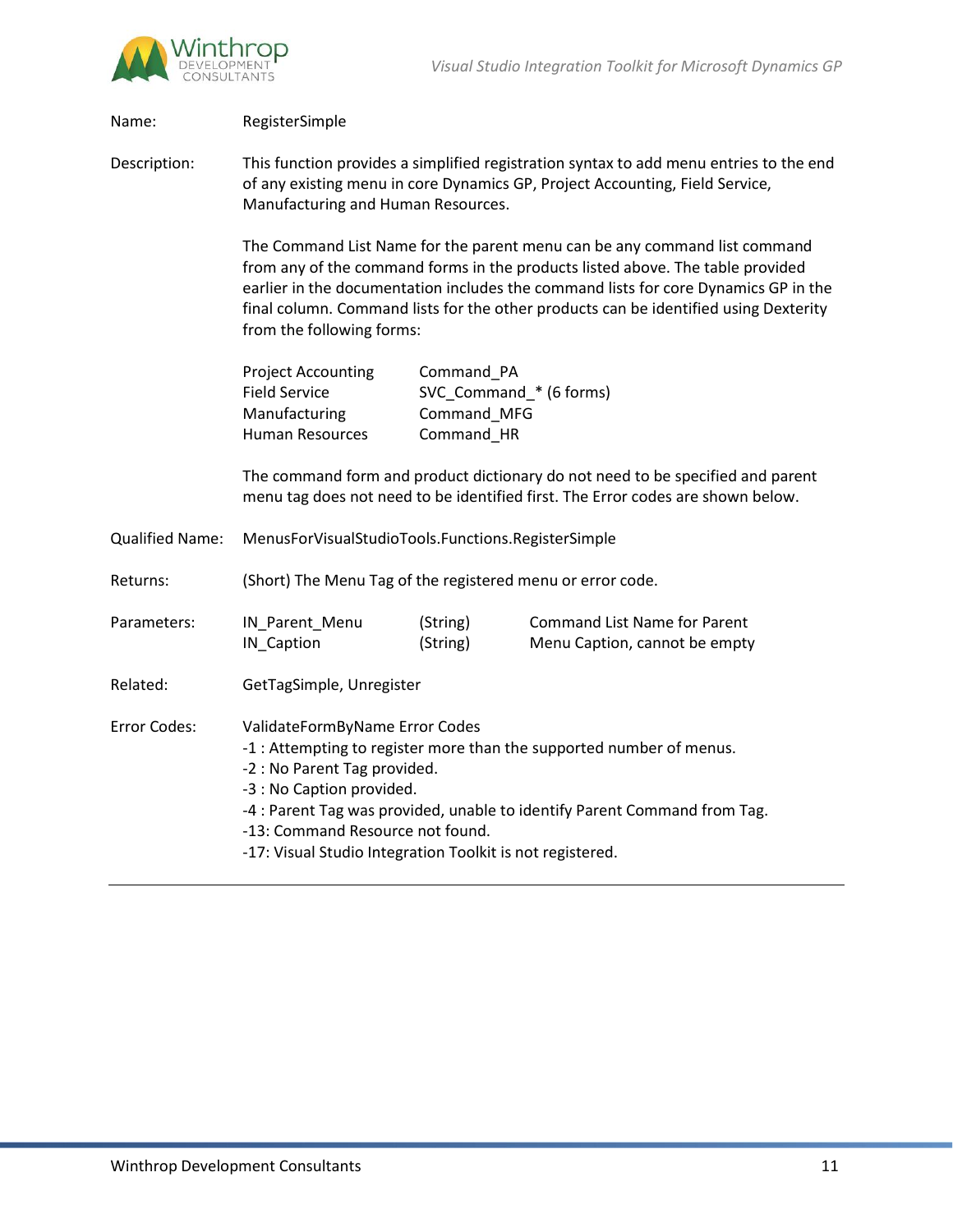

| Name:           | RegisterAreaPage (build 15 or above)                                                                                                                                 |                      |                                                                    |
|-----------------|----------------------------------------------------------------------------------------------------------------------------------------------------------------------|----------------------|--------------------------------------------------------------------|
| Description:    | This function is used to create an Area Page Button and associated Command List.<br>Error codes are shown below.                                                     |                      |                                                                    |
| Qualified Name: | MenusForVisualStudioTools.Functions.RegisterAreaPage                                                                                                                 |                      |                                                                    |
| Returns:        | (Short) The Area Page Tag of the registered Area Page or error code.                                                                                                 |                      |                                                                    |
| Parameters:     | IN_Caption<br>IN_Tooltip                                                                                                                                             | (String)<br>(String) | Area Page Caption, cannot be empty<br>Area Page Tooltip (optional) |
| Related:        | RegisterAreaPageContent                                                                                                                                              |                      |                                                                    |
| Error Codes:    | -3 : No Caption provided.<br>-17: Visual Studio Integration Toolkit is not registered.<br>-19 : Attempting to register more than the supported number of Area Pages. |                      |                                                                    |
| Notes:          | Generic images are used for the buttons as the commands to change the images did<br>not work for the Area Page buttons.                                              |                      |                                                                    |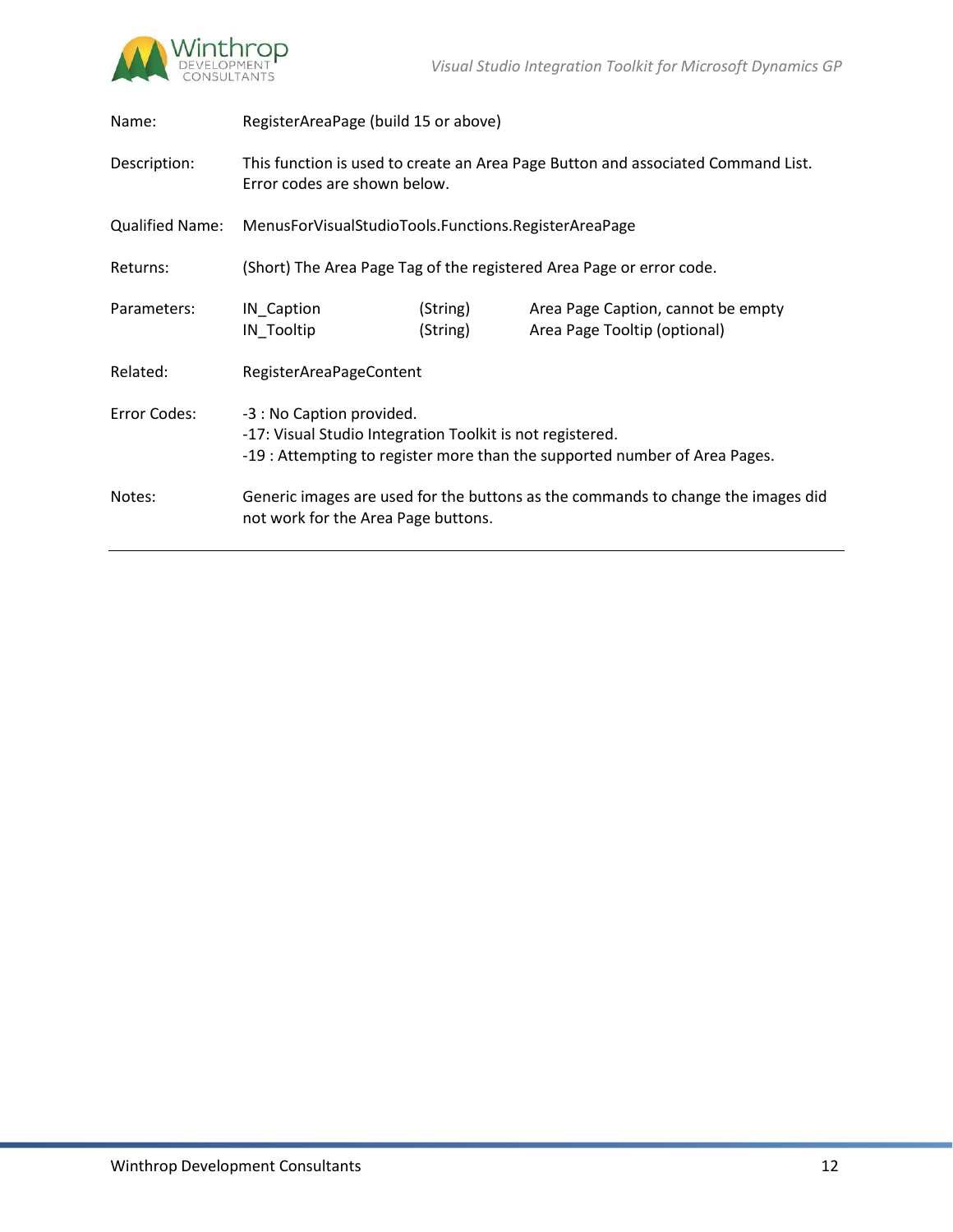

Name: RegisterAreaPageContent (build 15 or above)

| Description:           | This function is used to create menu entries or parent menus entries for sub menus.<br>Error codes are shown below.                                                                                |                    |                                                                            |
|------------------------|----------------------------------------------------------------------------------------------------------------------------------------------------------------------------------------------------|--------------------|----------------------------------------------------------------------------|
| <b>Qualified Name:</b> | MenusForVisualStudioTools.Functions.RegisterAreaPageContent                                                                                                                                        |                    |                                                                            |
| Returns:               | (Short) The Menu Tag of the registered menu or error code.                                                                                                                                         |                    |                                                                            |
| Parameters:            | IN_Tag                                                                                                                                                                                             | (Short)            | Area Page Button Tag                                                       |
|                        | IN_Caption                                                                                                                                                                                         | (String)           | Area Page Caption, cannot be empty                                         |
|                        | $IN_Tag1$                                                                                                                                                                                          | (Short)            | Menu Tag for Transaction Menu (optional)                                   |
|                        | IN_Pos1                                                                                                                                                                                            | (Short)            | <b>Column for Transaction Menu (optional)</b>                              |
|                        | IN_Tag2                                                                                                                                                                                            | (Short)            | Menu Tag for Inquiry Menu (optional)                                       |
|                        | IN_Pos2<br>IN_Tag3                                                                                                                                                                                 | (Short)<br>(Short) | Column for Inquiry Menu (optional)<br>Menu Tag for Reports Menu (optional) |
|                        | IN Pos3                                                                                                                                                                                            | (Short)            | Column for Reports Menu (optional)                                         |
|                        | IN_Tag4                                                                                                                                                                                            | (Short)            | Menu Tag for Cards Menu (optional)                                         |
|                        | IN_Pos4                                                                                                                                                                                            | (Short)            | Column for Cards Menu (optional)                                           |
|                        | IN_Tag5                                                                                                                                                                                            | (Short)            | Menu Tag for Setup Menu (optional)                                         |
|                        | IN_Pos5                                                                                                                                                                                            | (Short)            | Column for Setup Menu (optional)                                           |
|                        | IN_Tag6                                                                                                                                                                                            | (Short)            | Menu Tag for Routines Menu (optional)                                      |
|                        | IN_Pos6                                                                                                                                                                                            | (Short)            | Column for Routines Menu (optional)                                        |
|                        | IN_Tag7                                                                                                                                                                                            | (Short)            | Menu Tag for Utilities Menu (optional)                                     |
|                        | IN_Pos7                                                                                                                                                                                            | (Short)            | Column for Utilities Menu (optional)                                       |
| Related:               | RegisterAreaPage                                                                                                                                                                                   |                    |                                                                            |
| Error Codes:           | -3 : No Caption provided.<br>-17: Visual Studio Integration Toolkit is not registered.                                                                                                             |                    |                                                                            |
| Notes:                 | Tag left as 0 will be skipped and not added to the Area Page.<br>Column Numbers can be 1 or 2 for v11.0 and 1 to 3 for V12.0 onwards. Leave the<br>Column Number as 0 for default column location. |                    |                                                                            |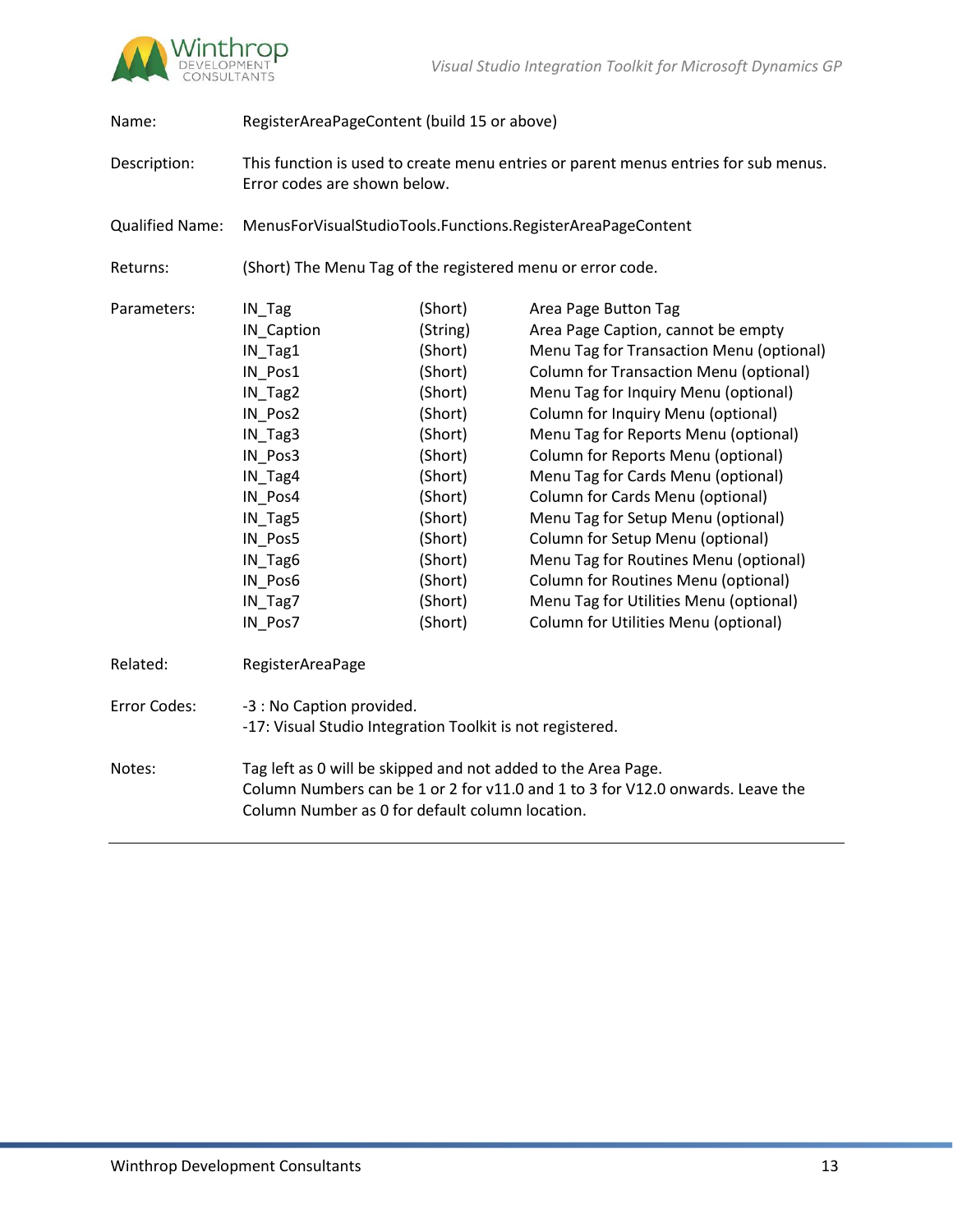

| Unregister                                                                                                                                                                                                                                       |                    |                                                          |  |
|--------------------------------------------------------------------------------------------------------------------------------------------------------------------------------------------------------------------------------------------------|--------------------|----------------------------------------------------------|--|
| This function is used to unregister menu entries. This is only provided to allow menus<br>to be removed due to an exception during the registration process. Ensure all child<br>menu entries are removed before removing the parent menu entry. |                    |                                                          |  |
| This function will not return the unregistered menus to the pool of available menus<br>entries. If you require the ability to dynamically control menus, use the Hide and<br>Disable functions.                                                  |                    |                                                          |  |
| MenusForVisualStudioTools.Functions.Unregister                                                                                                                                                                                                   |                    |                                                          |  |
| (Short) Returns zero for no error or an error code                                                                                                                                                                                               |                    |                                                          |  |
| IN_Parent_Tag<br>IN_Tag                                                                                                                                                                                                                          | (Short)<br>(Short) | Menu Tag for Parent<br>Menu Tag to link Security Form to |  |
| Register, RegisterWithSecurity                                                                                                                                                                                                                   |                    |                                                          |  |
| ValidateTag Error Codes<br>-2 : No Parent Tag provided.<br>-4 : Parent Tag was provided, unable to identify Parent Command from Tag.<br>-16 : Unregistering Menu Tag failed.                                                                     |                    |                                                          |  |
|                                                                                                                                                                                                                                                  |                    |                                                          |  |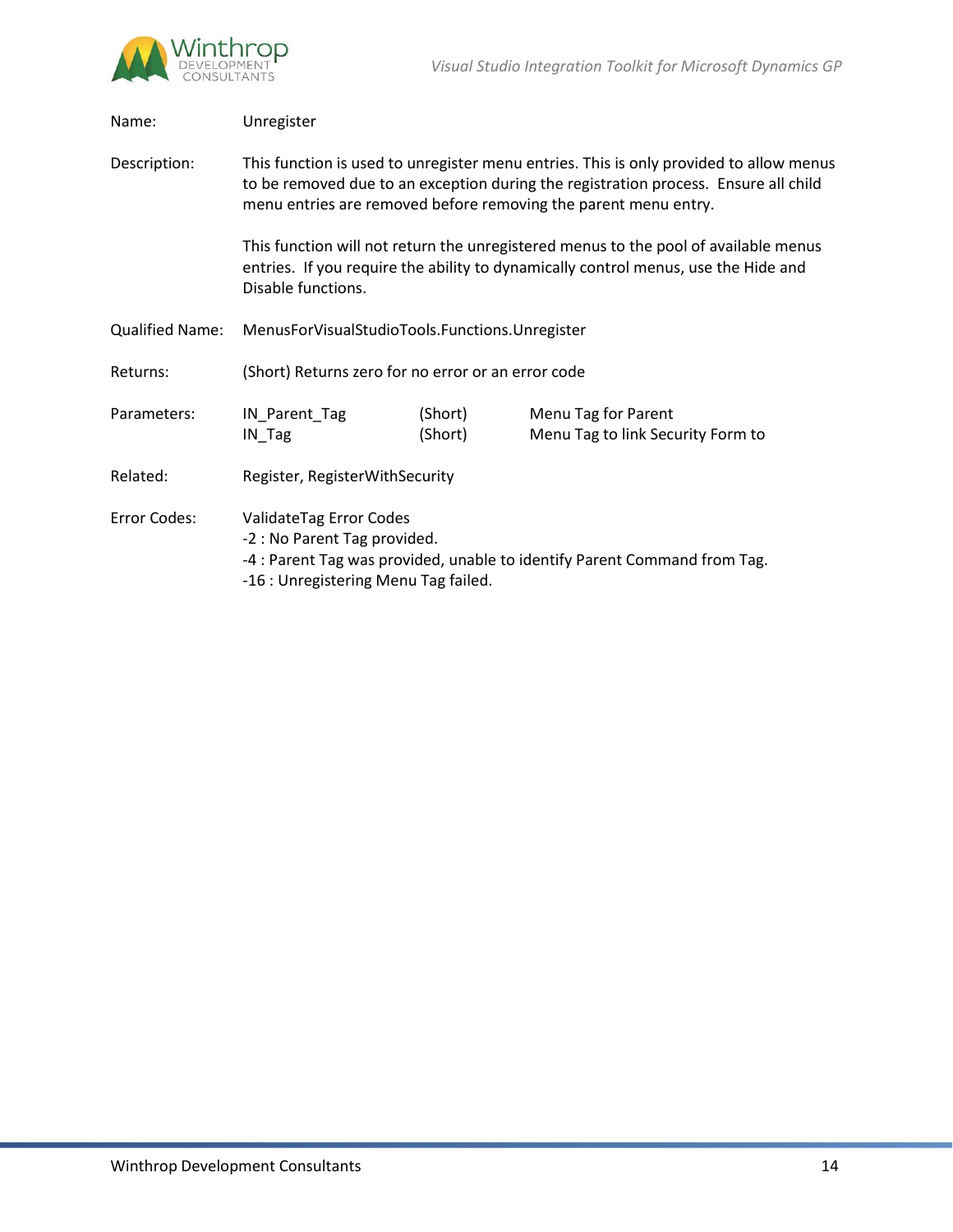

# **Security Functions:**

| Name:                  | ApplySecurity                                                                                                                                     |                               |                                                                                                       |
|------------------------|---------------------------------------------------------------------------------------------------------------------------------------------------|-------------------------------|-------------------------------------------------------------------------------------------------------|
| Description:           | This function is used to add/change security to an existing menu. Security is inherited<br>from an application form. Error codes are shown below. |                               |                                                                                                       |
| <b>Qualified Name:</b> | MenusForVisualStudioTools.Functions.ApplySecurity                                                                                                 |                               |                                                                                                       |
| Returns:               | (Short) Returns zero for no error or an error code                                                                                                |                               |                                                                                                       |
| Parameters:            | IN_Tag<br>IN_DictID<br>IN_ResID                                                                                                                   | (Short)<br>(Short)<br>(Short) | Menu Tag to link Security Form to<br>Dictionary ID for Security Form<br>Resource ID for Security Form |
| Related:               | GetFormResID                                                                                                                                      |                               |                                                                                                       |
| <b>Error Codes:</b>    | ValidateTag Error Codes<br><b>ValidateForm Error Codes</b><br>-5 : Security Form not applied due to table error.                                  |                               |                                                                                                       |
| Name:                  | RemoveSecurity                                                                                                                                    |                               |                                                                                                       |
| Description:           | This function is used to remove security from a menu. Error codes are shown below.                                                                |                               |                                                                                                       |
| <b>Qualified Name:</b> | MenusForVisualStudioTools.Functions.RemoveSecurity                                                                                                |                               |                                                                                                       |
| Returns:               | (Short) Returns zero for no error or an error code                                                                                                |                               |                                                                                                       |
| Parameters:            | IN_Tag                                                                                                                                            | (Short)                       | Menu Tag to remove Security Form from                                                                 |
| Related:               | GetFormResID                                                                                                                                      |                               |                                                                                                       |
| Error Codes:           | ValidateTag Error Codes<br>-5 : Security Form not applied due to table error.                                                                     |                               |                                                                                                       |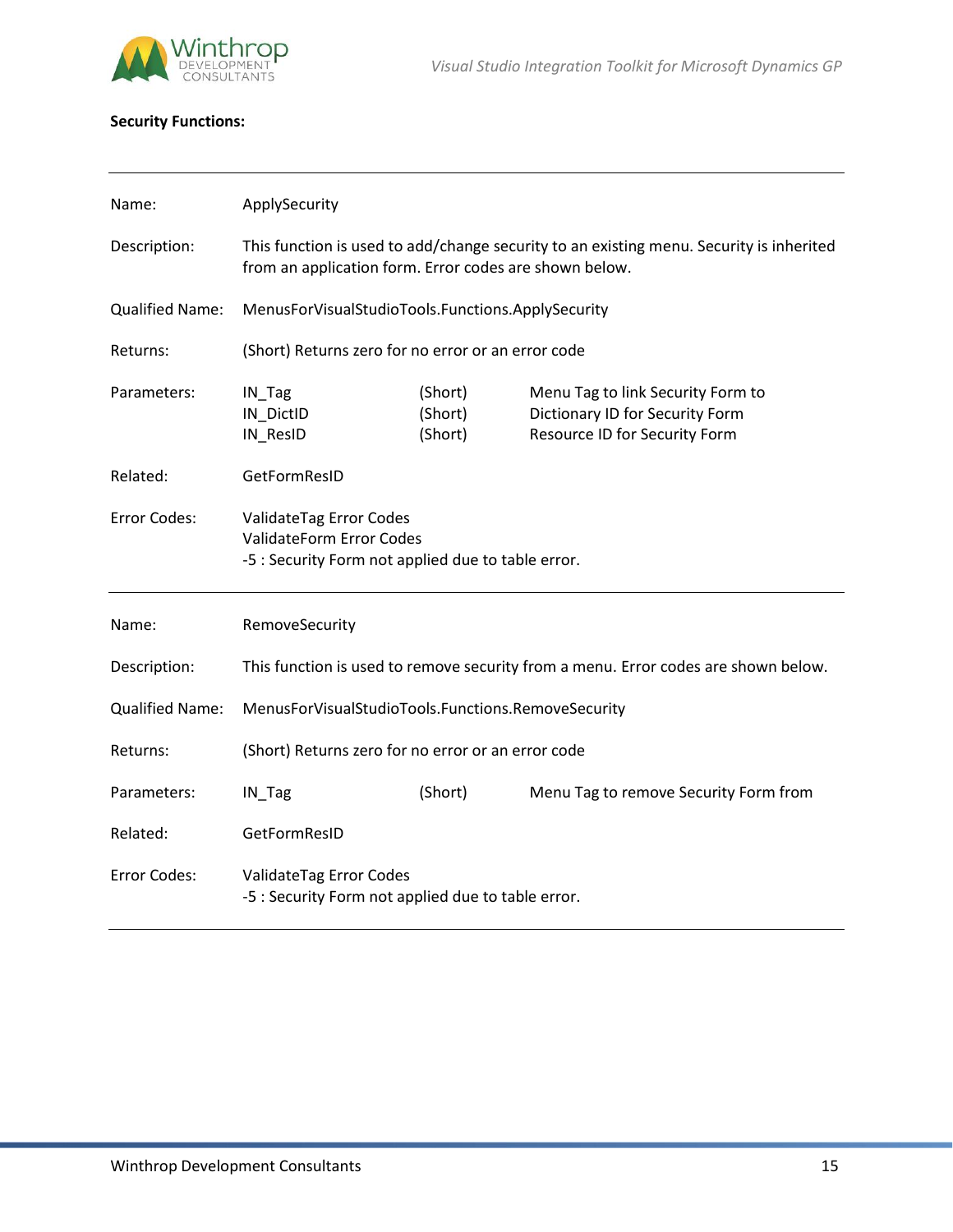

| Name:                  | CheckSecurity                                                                                                                       |                                  |                                                                                                  |  |
|------------------------|-------------------------------------------------------------------------------------------------------------------------------------|----------------------------------|--------------------------------------------------------------------------------------------------|--|
| Description:           | This function is used to check the application level security access of a Form given its<br>ID. Error codes are shown below.        |                                  |                                                                                                  |  |
| <b>Qualified Name:</b> | MenusForVisualStudioTools.Functions.CheckSecurity                                                                                   |                                  |                                                                                                  |  |
| Returns:               | (Short) Returns zero for no error or an error code                                                                                  |                                  |                                                                                                  |  |
| Parameters:            | IN_Dict<br>IN_Form<br>IN_Verbose                                                                                                    | (Short)<br>(Short)<br>(Boolean)  | Dictionary ID for Form<br>Form Resource ID for Form<br>Display Security Error when Access Denied |  |
| Related:               | CheckSecurityByName, DisplaySecurityError                                                                                           |                                  |                                                                                                  |  |
| Error Codes:           | ValidateForm Error Codes<br>0: OKAY - Access Granted.<br>1 : REJECT_RECORD - Access Denied.<br>2 : REJECT SCRIPT - Form not loaded. |                                  |                                                                                                  |  |
|                        | CheckSecurityByName                                                                                                                 |                                  |                                                                                                  |  |
| Name:                  |                                                                                                                                     |                                  |                                                                                                  |  |
| Description:           | Name. Error codes are shown below.                                                                                                  |                                  | This function is used to check the application level security access of a Form given its         |  |
| <b>Qualified Name:</b> | MenusForVisualStudioTools.Functions.CheckSecurityByName                                                                             |                                  |                                                                                                  |  |
| Returns:               | (Short) Returns zero for no error or an error code                                                                                  |                                  |                                                                                                  |  |
| Parameters:            | IN_DictID<br>IN_FormName<br>IN_Verbose                                                                                              | (Short)<br>(String)<br>(Boolean) | Dictionary ID for Form<br>Form Name for Form<br>Display Security Error when Access Denied        |  |
| Related:               | CheckSecurity, DisplaySecurityError                                                                                                 |                                  |                                                                                                  |  |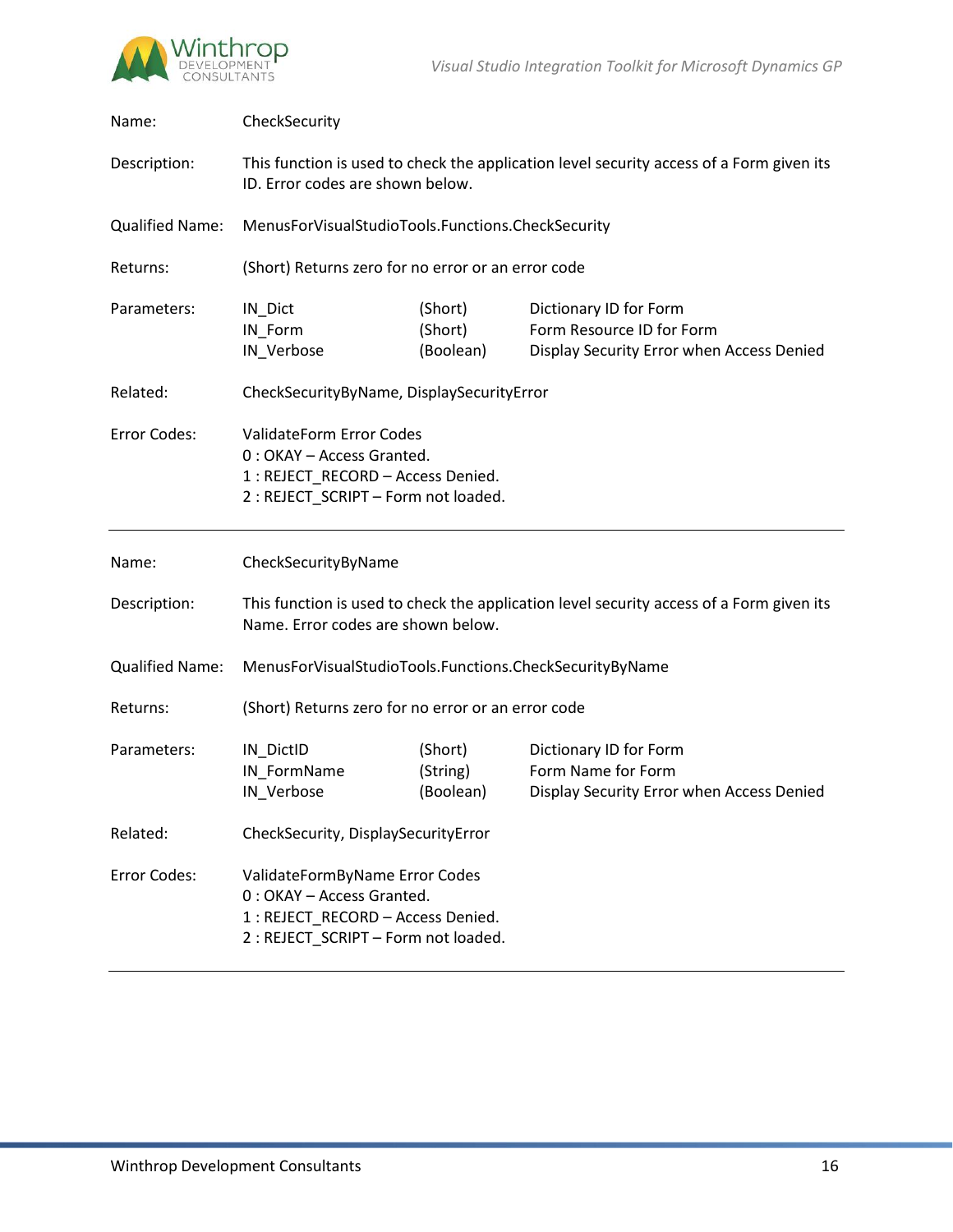

| Name:                  | DisplaySecurityError                                                                                                    |
|------------------------|-------------------------------------------------------------------------------------------------------------------------|
| Description:           | This function is used to display the "You don't have security privileges to open this<br>window" security error dialog. |
| <b>Qualified Name:</b> | MenusForVisualStudioTools.Functions.DisplaySecurityError                                                                |
| Returns:               | (Short) Returns 1                                                                                                       |
| Parameters:            | None                                                                                                                    |
| Related:               | CheckSecurity, CheckSecurityByName                                                                                      |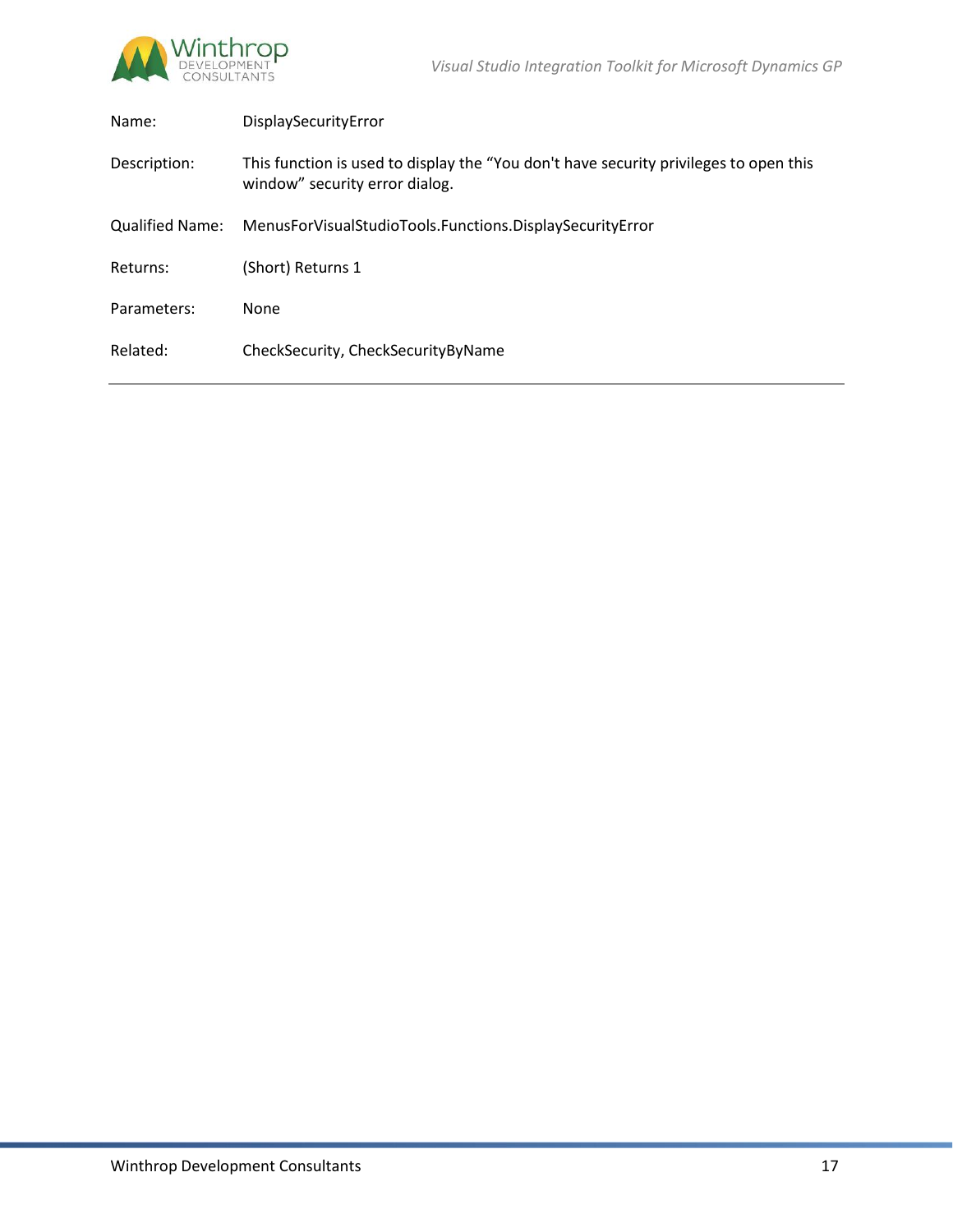

# **Helper Functions:**

| Name:                  | GetFormResID                                                                                                                                  |                                          |                                                                                                                            |  |
|------------------------|-----------------------------------------------------------------------------------------------------------------------------------------------|------------------------------------------|----------------------------------------------------------------------------------------------------------------------------|--|
| Description:           | This function is used to obtain the Resource ID of a form from a string containing the<br>form's technical name. Error codes are shown below. |                                          |                                                                                                                            |  |
| <b>Qualified Name:</b> | MenusForVisualStudioTools.Functions.GetFormResID                                                                                              |                                          |                                                                                                                            |  |
| Returns:               | (Short) Resource ID for Form or an error code                                                                                                 |                                          |                                                                                                                            |  |
| Parameters:            | IN_DictID<br>IN_FormName                                                                                                                      | (Short)<br>(String)                      | Dictionary ID for Form<br>Form Name for Form                                                                               |  |
| Related:               | RegisterWithSecurity, ApplySecurity                                                                                                           |                                          |                                                                                                                            |  |
| Error Codes:           | ValidateFormByName Error Codes                                                                                                                |                                          |                                                                                                                            |  |
| Name:                  | GetIDs                                                                                                                                        |                                          |                                                                                                                            |  |
| Description:           | This function is used to obtain the Dictionary ID, Form ID and Command ID for a given<br>Menu Tag. Error codes are shown below.               |                                          |                                                                                                                            |  |
| <b>Qualified Name:</b> | MenusForVisualStudioTools.Functions.GetIDs                                                                                                    |                                          |                                                                                                                            |  |
| Returns:               | (Short) Returns zero for no error or an error code                                                                                            |                                          |                                                                                                                            |  |
| Parameters:            | IN_Tag<br>OUT_Dict<br>OUT_Form<br>OUT_Cmd                                                                                                     | (Short)<br>(Short)<br>(Short)<br>(Short) | Menu Tag to retrieve<br>Dictionary ID of Menu Entry<br>Form Resource ID of Menu Entry<br>Command Resource ID of Menu Entry |  |
| Related:               | GetTag                                                                                                                                        |                                          |                                                                                                                            |  |
| Error Codes:           | ValidateTag Error Codes                                                                                                                       |                                          |                                                                                                                            |  |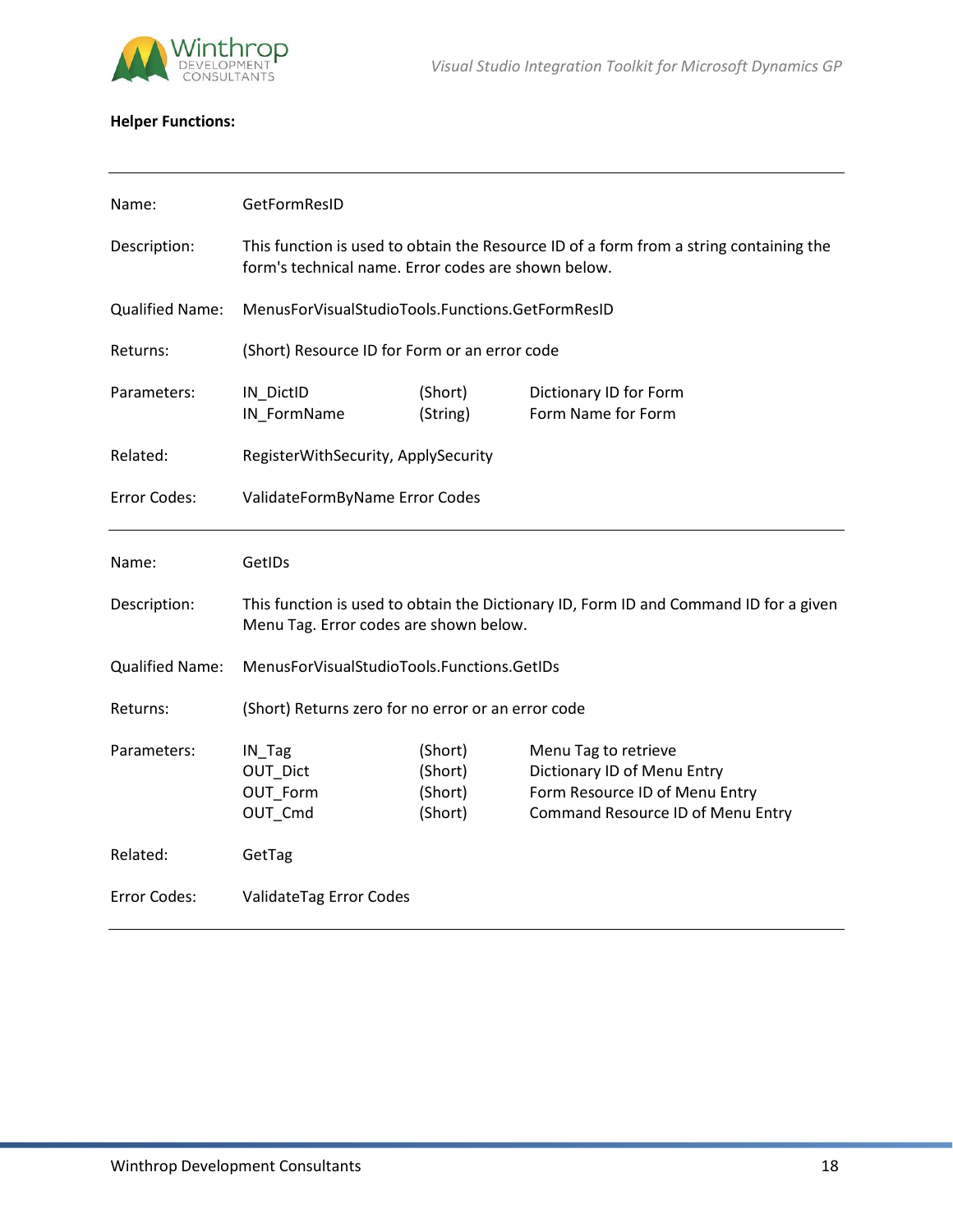

| Name:                  | GetTag                                                                                                                                         |                                 |                                                                                                    |  |
|------------------------|------------------------------------------------------------------------------------------------------------------------------------------------|---------------------------------|----------------------------------------------------------------------------------------------------|--|
| Description:           | This function is used to obtain the Tag ID of a menu entry from the Dictionary ID,<br>Form ID and Command ID. Error codes are shown below.     |                                 |                                                                                                    |  |
| <b>Qualified Name:</b> | MenusForVisualStudioTools.Functions.GetTag                                                                                                     |                                 |                                                                                                    |  |
| Returns:               | (Short) Menu Tag of specified Menu Entry or an error code                                                                                      |                                 |                                                                                                    |  |
| Parameters:            | IN_Dict<br>IN_Form<br>IN_Cmd                                                                                                                   | (Short)<br>(Short)<br>(Short)   | Dictionary ID of Menu Entry<br>Form Resource ID of Menu Entry<br>Command Resource ID of Menu Entry |  |
| Related:               | GetIDs, GetTagByName, GetTagSimple                                                                                                             |                                 |                                                                                                    |  |
| Error Codes:           | <b>ValidateCmd Error Codes</b>                                                                                                                 |                                 |                                                                                                    |  |
| Name:                  | GetTagByName                                                                                                                                   |                                 |                                                                                                    |  |
|                        | This function is used to obtain the Tag ID of a menu entry from the Dictionary ID,<br>Form Name and Command Name. Error codes are shown below. |                                 |                                                                                                    |  |
| Description:           |                                                                                                                                                |                                 |                                                                                                    |  |
| <b>Qualified Name:</b> | MenusForVisualStudioTools.Functions.GetTagByName                                                                                               |                                 |                                                                                                    |  |
| Returns:               | (Short) Menu Tag of specified Menu Entry or an error code                                                                                      |                                 |                                                                                                    |  |
| Parameters:            | IN_Dict<br>IN_Form<br>IN_Cmd                                                                                                                   | (Short)<br>(String)<br>(String) | Dictionary ID of Menu Entry<br>Form Name of Menu Entry<br><b>Command Name of Menu Entry</b>        |  |
| Related:               | GetTag, GetTagSimple, Register, RegisterWithSecurity                                                                                           |                                 |                                                                                                    |  |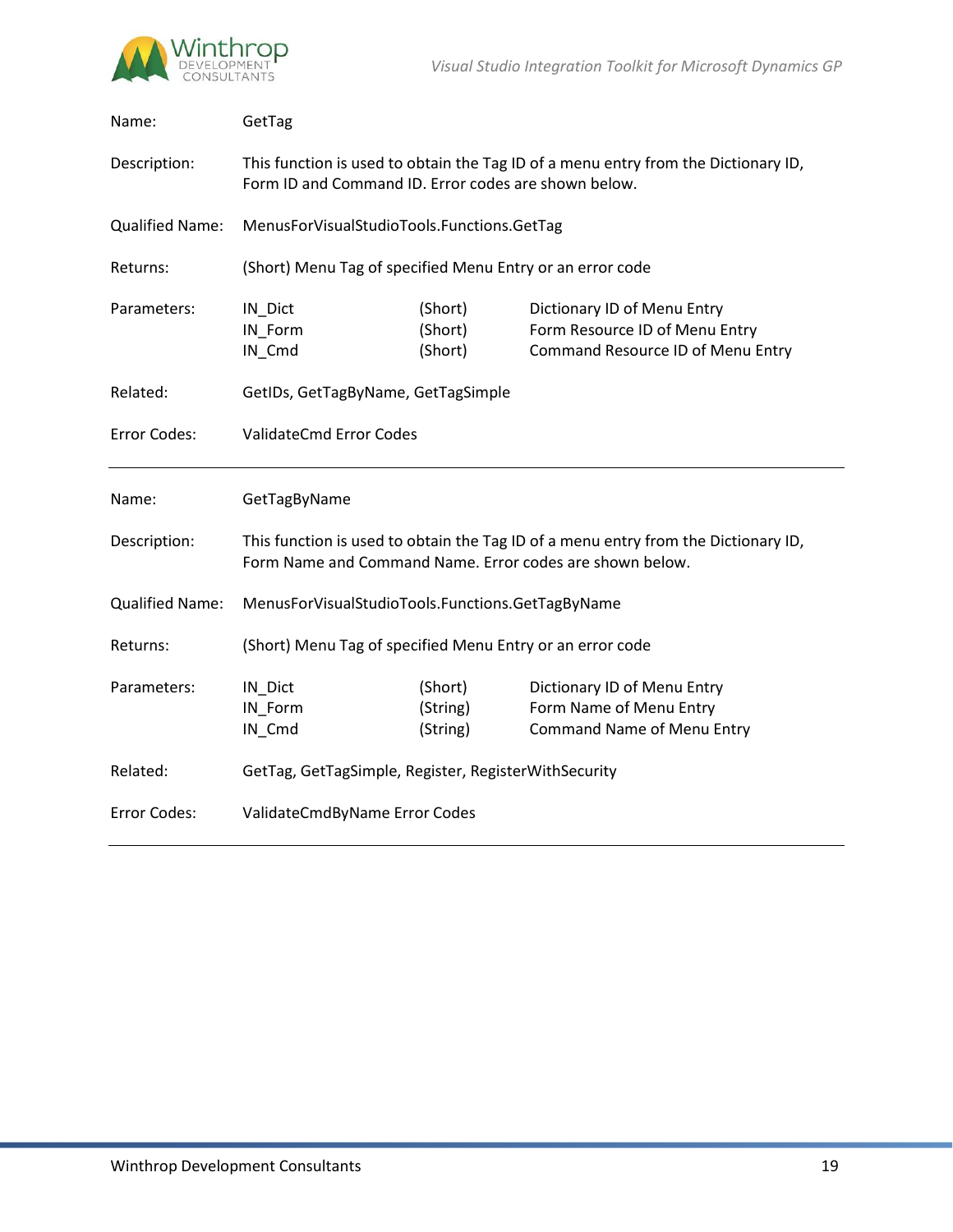

Name: GetTagSimple Description: This function provides a simplified syntax to obtain the Tag ID of any existing menu in core Dynamics GP, Project Accounting, Field Service, Manufacturing and Human Resources. The Command List Name for the parent menu can be any command list command from any of the command forms in the products listed above. The table provided earlier in the documentation includes the command lists for core Dynamics GP in the final column. Command lists for the other products can be identified using Dexterity from the following forms: Project Accounting Command PA Field Service SVC\_Command\_\* (6 forms) Manufacturing Command MFG Human Resources Command\_HR The command form and product dictionary do not need to be specified and parent menu tag does not need to be identified first. The Error codes are shown below. Qualified Name: MenusForVisualStudioTools.Functions.GetTagSimple Returns: (Short) Menu Tag of specified Menu Entry or an error code Parameters: IN\_Parent\_Menu (String) Command List Name for Parent Related: GetTag, GetTagByName, Register, RegisterWithSecurity, RegisterSimple Error Codes: ValidateCmdByName Error Codes -13: Command Resource not found.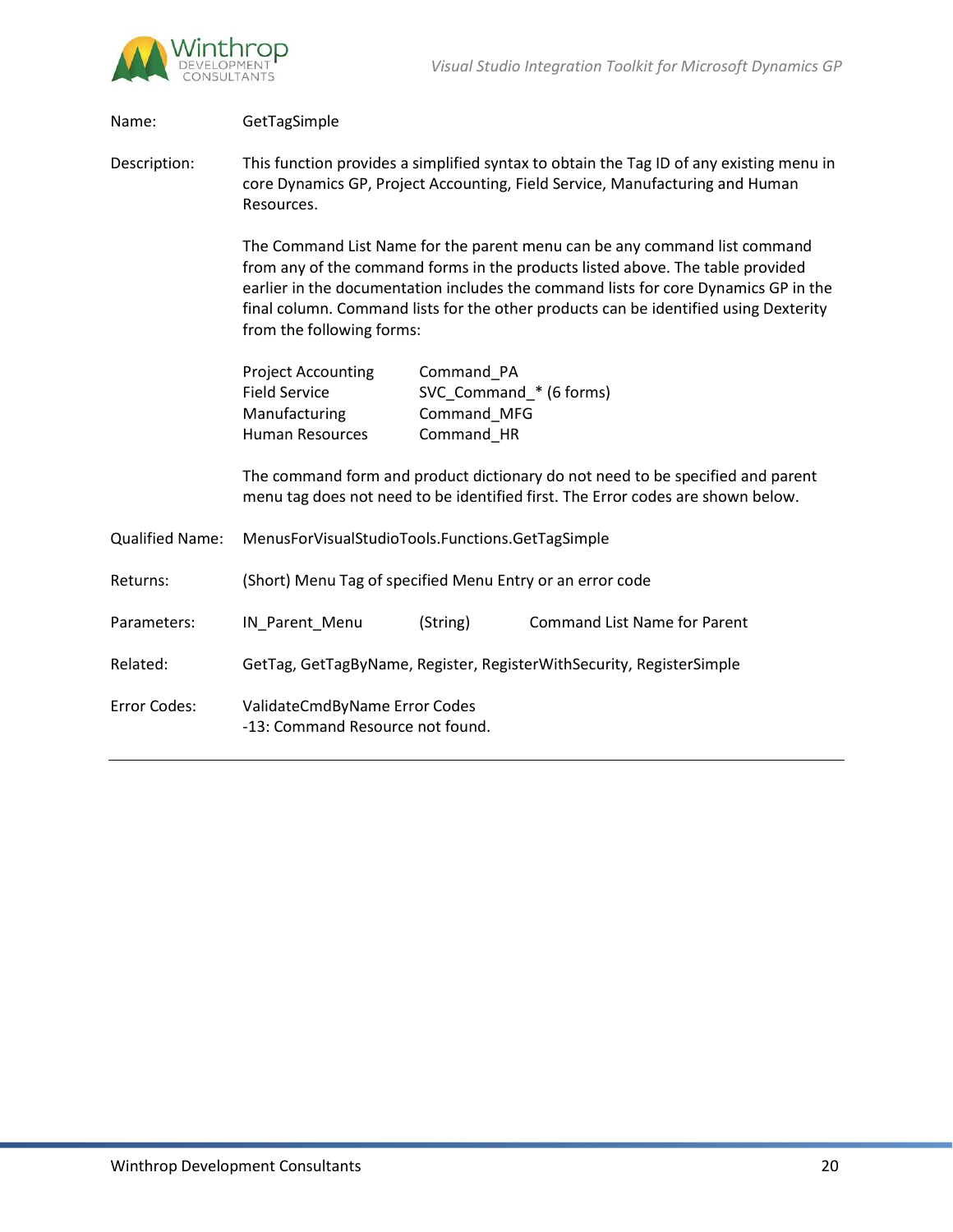

# **Callback Function:**

| Name:           | Callback                                                                                                                                   |
|-----------------|--------------------------------------------------------------------------------------------------------------------------------------------|
| Description:    | This function is used to obtain the Tag ID of the just selected menu entry to be<br>compared with the values returned during registration. |
| Qualified Name: | MenusForVisualStudioTools.Functions.Callback                                                                                               |
| Returns:        | (Short) Menu Tag of just selected Menu Entry                                                                                               |
| Parameters:     | None                                                                                                                                       |
| Related:        | Register, RegisterWithSecurity                                                                                                             |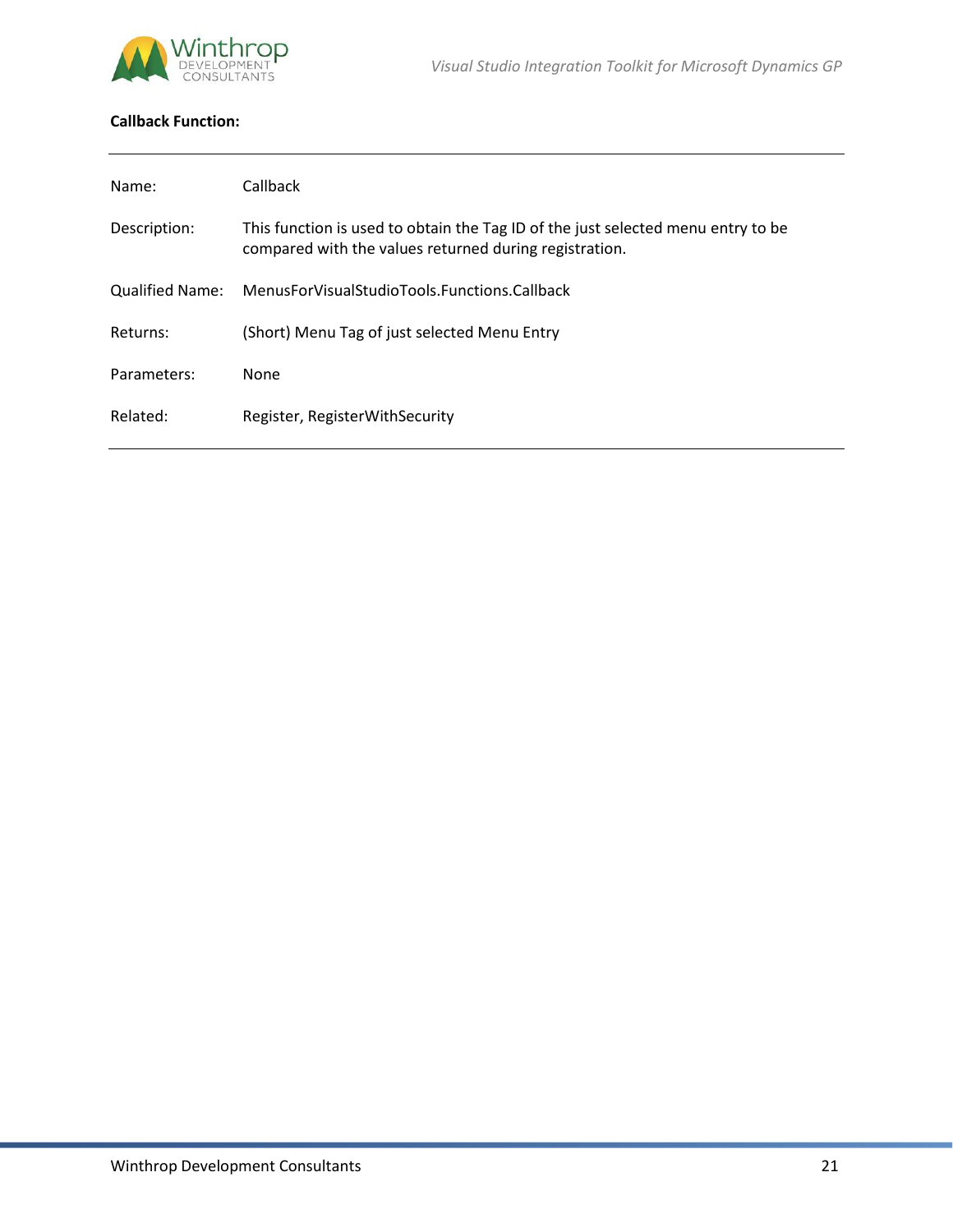

# **Boolean Property Functions:**

| Name:                  | Checked                                                                                                     |                      |                                                           |  |
|------------------------|-------------------------------------------------------------------------------------------------------------|----------------------|-----------------------------------------------------------|--|
| Description:           | This function is used to get the checked state of the specified Menu Entry. Error codes<br>are shown below. |                      |                                                           |  |
| <b>Qualified Name:</b> | MenusForVisualStudioTools.Functions.Checked                                                                 |                      |                                                           |  |
| Returns:               | (Short) Returns 0 (False) or 1 (True) or an error code.                                                     |                      |                                                           |  |
| Parameters:            | (Short)<br>Menu Tag of Menu Entry<br>IN_Tag                                                                 |                      |                                                           |  |
| Related:               | Check                                                                                                       |                      |                                                           |  |
| Error Codes:           | ValidateTag Error Codes                                                                                     |                      |                                                           |  |
| Name:                  | Check                                                                                                       |                      |                                                           |  |
| Description:           | This function is used to set the checked state of the specified Menu Entry. Error codes<br>are shown below. |                      |                                                           |  |
| <b>Qualified Name:</b> | MenusForVisualStudioTools.Functions.Check                                                                   |                      |                                                           |  |
| Returns:               | (Short) Returns zero for no error or an error code                                                          |                      |                                                           |  |
|                        |                                                                                                             |                      |                                                           |  |
| Parameters:            | IN_Tag<br>IN_Checked                                                                                        | (Short)<br>(Boolean) | Menu Tag of Menu Entry<br>Set to True to check Menu Entry |  |
| Related:               | Checked                                                                                                     |                      |                                                           |  |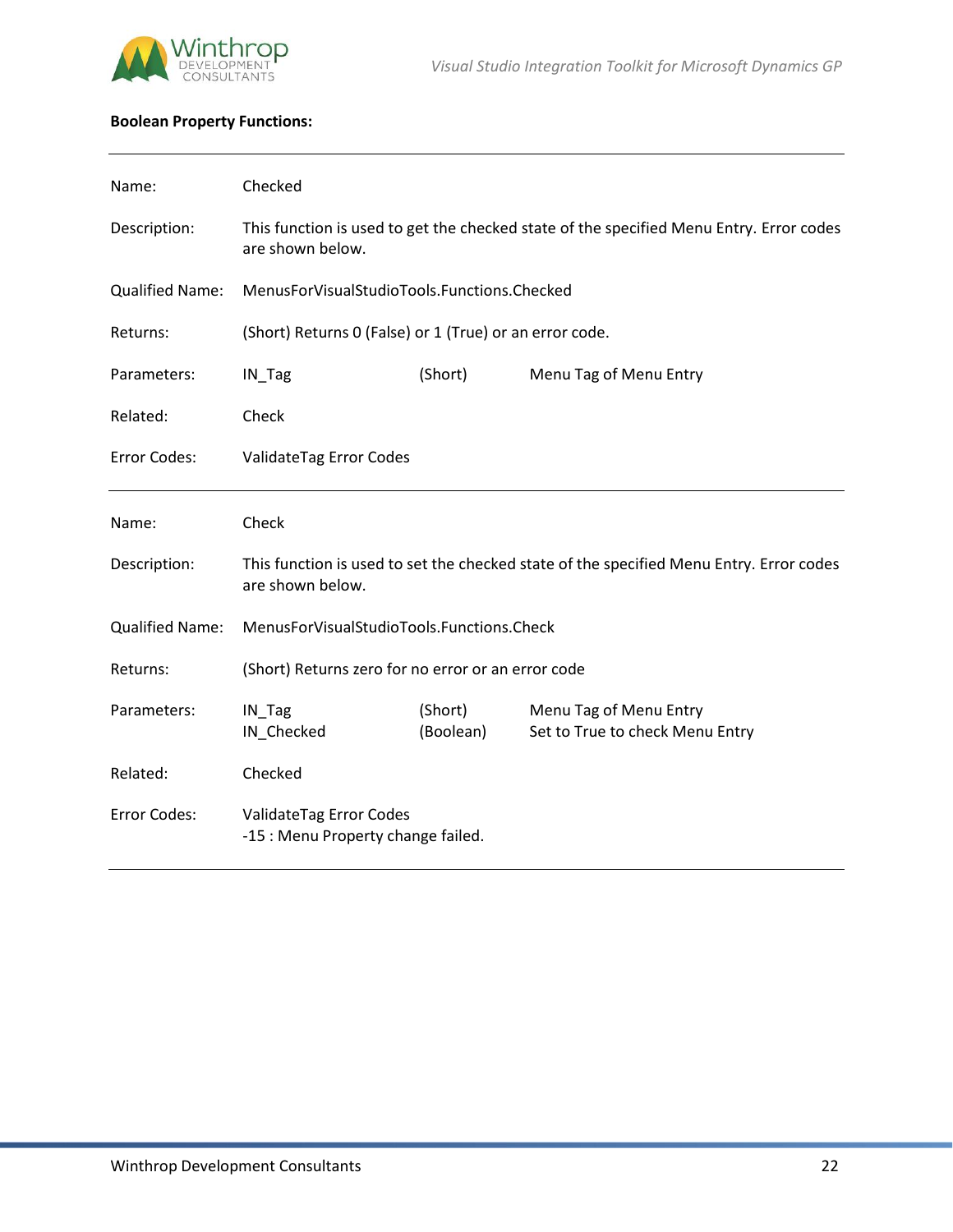

| Name:                  | Hidden                                                                                                     |                      |                                                          |  |
|------------------------|------------------------------------------------------------------------------------------------------------|----------------------|----------------------------------------------------------|--|
| Description:           | This function is used to get the hidden state of the specified Menu Entry. Error codes<br>are shown below. |                      |                                                          |  |
| <b>Qualified Name:</b> | MenusForVisualStudioTools.Functions.Hidden                                                                 |                      |                                                          |  |
| Returns:               | (Short) Returns 0 (False) or 1 (True) or an error code.                                                    |                      |                                                          |  |
| Parameters:            | IN_Tag                                                                                                     | (Short)              | Menu Tag of Menu Entry                                   |  |
| Related:               | Hide                                                                                                       |                      |                                                          |  |
| Error Codes:           | ValidateTag Error Codes                                                                                    |                      |                                                          |  |
| Name:                  | Hide                                                                                                       |                      |                                                          |  |
| Description:           | This function is used to set the hidden state of the specified Menu Entry. Error codes<br>are shown below. |                      |                                                          |  |
| <b>Qualified Name:</b> | MenusForVisualStudioTools.Functions.Hide                                                                   |                      |                                                          |  |
| Returns:               | (Short) Returns zero for no error or an error code                                                         |                      |                                                          |  |
| Parameters:            |                                                                                                            |                      |                                                          |  |
|                        | IN_Tag<br>IN_Hidden                                                                                        | (Short)<br>(Boolean) | Menu Tag of Menu Entry<br>Set to True to hide Menu Entry |  |
| Related:               | Hidden                                                                                                     |                      |                                                          |  |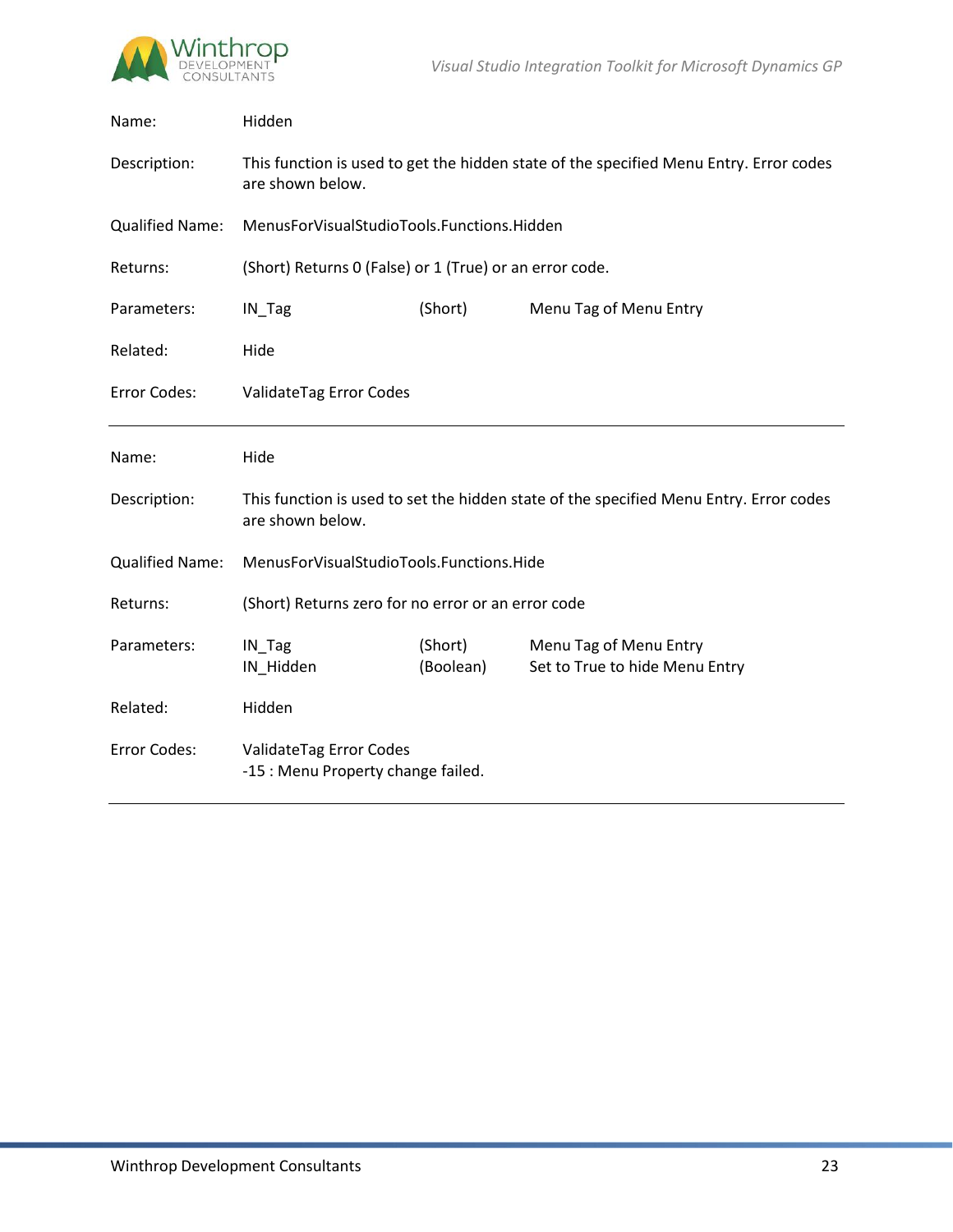

| Name:                  | <b>Disabled</b>                                                                                              |                      |                                                             |  |
|------------------------|--------------------------------------------------------------------------------------------------------------|----------------------|-------------------------------------------------------------|--|
| Description:           | This function is used to get the disabled state of the specified Menu Entry. Error codes<br>are shown below. |                      |                                                             |  |
| <b>Qualified Name:</b> | MenusForVisualStudioTools.Functions.Disabled                                                                 |                      |                                                             |  |
| Returns:               | (Short) Returns 0 (False) or 1 (True) or an error code.                                                      |                      |                                                             |  |
| Parameters:            | IN_Tag                                                                                                       | (Short)              | Menu Tag of Menu Entry                                      |  |
| Related:               | Disable                                                                                                      |                      |                                                             |  |
| Error Codes:           | ValidateTag Error Codes                                                                                      |                      |                                                             |  |
| Name:                  | <b>Disable</b>                                                                                               |                      |                                                             |  |
| Description:           | This function is used to set the disabled state of the specified Menu Entry. Error codes<br>are shown below. |                      |                                                             |  |
| <b>Qualified Name:</b> | MenusForVisualStudioTools.Functions.Disable                                                                  |                      |                                                             |  |
| Returns:               | (Short) Returns zero for no error or an error code                                                           |                      |                                                             |  |
| Parameters:            | IN_Tag<br>IN_Disabled                                                                                        | (Short)<br>(Boolean) | Menu Tag of Menu Entry<br>Set to True to disable Menu Entry |  |
| Related:               | <b>Disabled</b>                                                                                              |                      |                                                             |  |
| Error Codes:           | ValidateTag Error Codes<br>-15 : Menu Property change failed.                                                |                      |                                                             |  |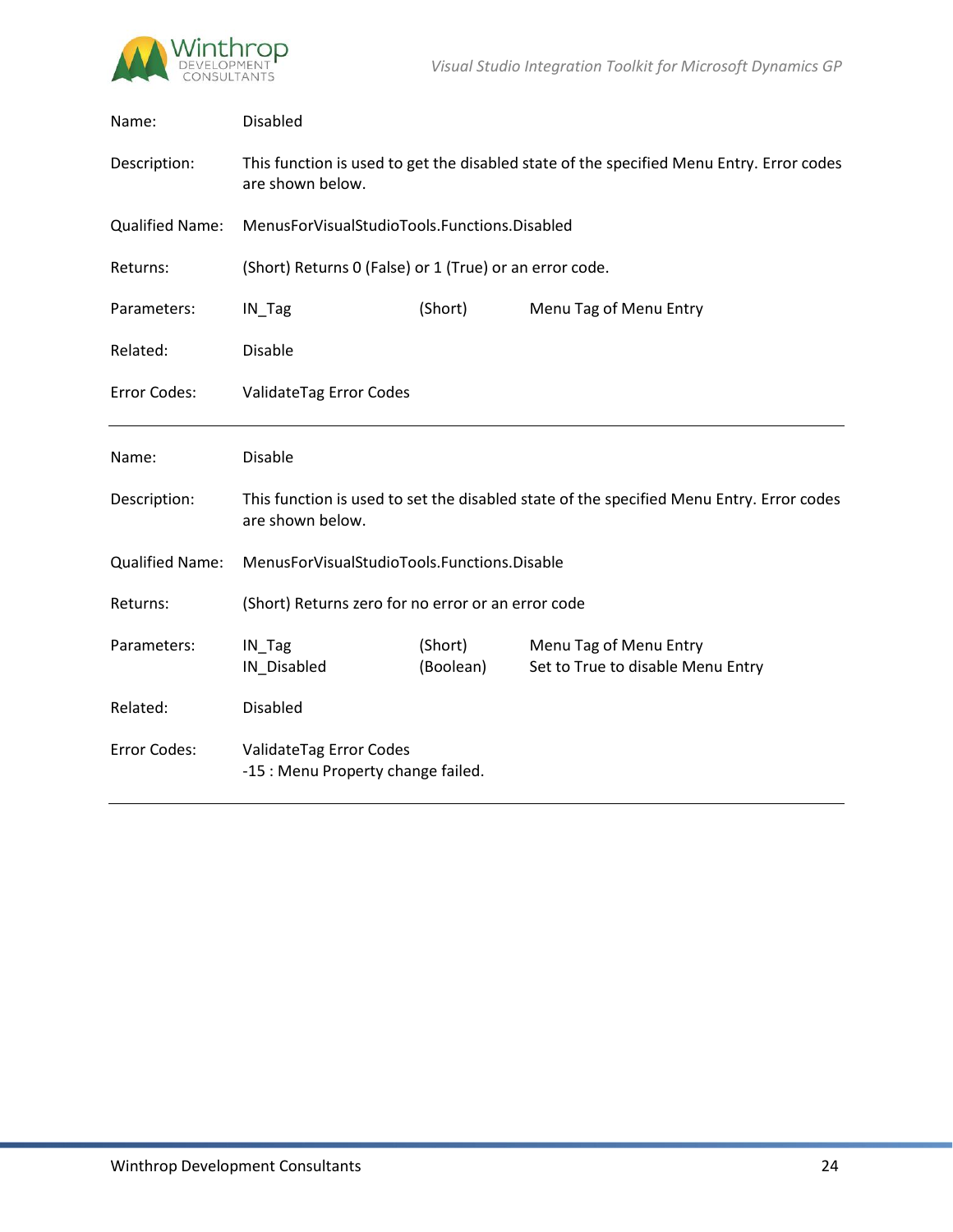

# **String Property Functions:**

| Name:                  | GetCaption                                                                                                  |                     |                                                             |  |
|------------------------|-------------------------------------------------------------------------------------------------------------|---------------------|-------------------------------------------------------------|--|
| Description:           | This function is used to get the caption value of the specified Menu Entry. Error codes<br>are shown below. |                     |                                                             |  |
| <b>Qualified Name:</b> | MenusForVisualStudioTools.Functions.GetCaption                                                              |                     |                                                             |  |
| Returns:               | (Short) Returns zero for no error or an error code                                                          |                     |                                                             |  |
| Parameters:            | IN_Tag<br>OUT_Caption                                                                                       | (Short)<br>(String) | Menu Tag of Menu Entry<br><b>Current Name of Menu Entry</b> |  |
| Related:               | SetCaption                                                                                                  |                     |                                                             |  |
| Error Codes:           | ValidateTag Error Codes                                                                                     |                     |                                                             |  |
| Name:                  | SetCaption                                                                                                  |                     |                                                             |  |
| Description:           | This function is used to set the caption value of the specified Menu Entry. Error codes<br>are shown below. |                     |                                                             |  |
| <b>Qualified Name:</b> | MenusForVisualStudioTools.Functions.SetCaption                                                              |                     |                                                             |  |
| Returns:               | (Short) Returns zero for no error or an error code                                                          |                     |                                                             |  |
| Parameters:            | $IN_Tag$<br>IN_Caption                                                                                      | (Short)<br>(String) | Menu Tag of Menu Entry<br>Value to change Menu Name to      |  |
| Related:               | GetCaption                                                                                                  |                     |                                                             |  |
| Error Codes:           | ValidateTag Error Codes<br>-3 : No Caption provided.<br>-15 : Menu Property change failed.                  |                     |                                                             |  |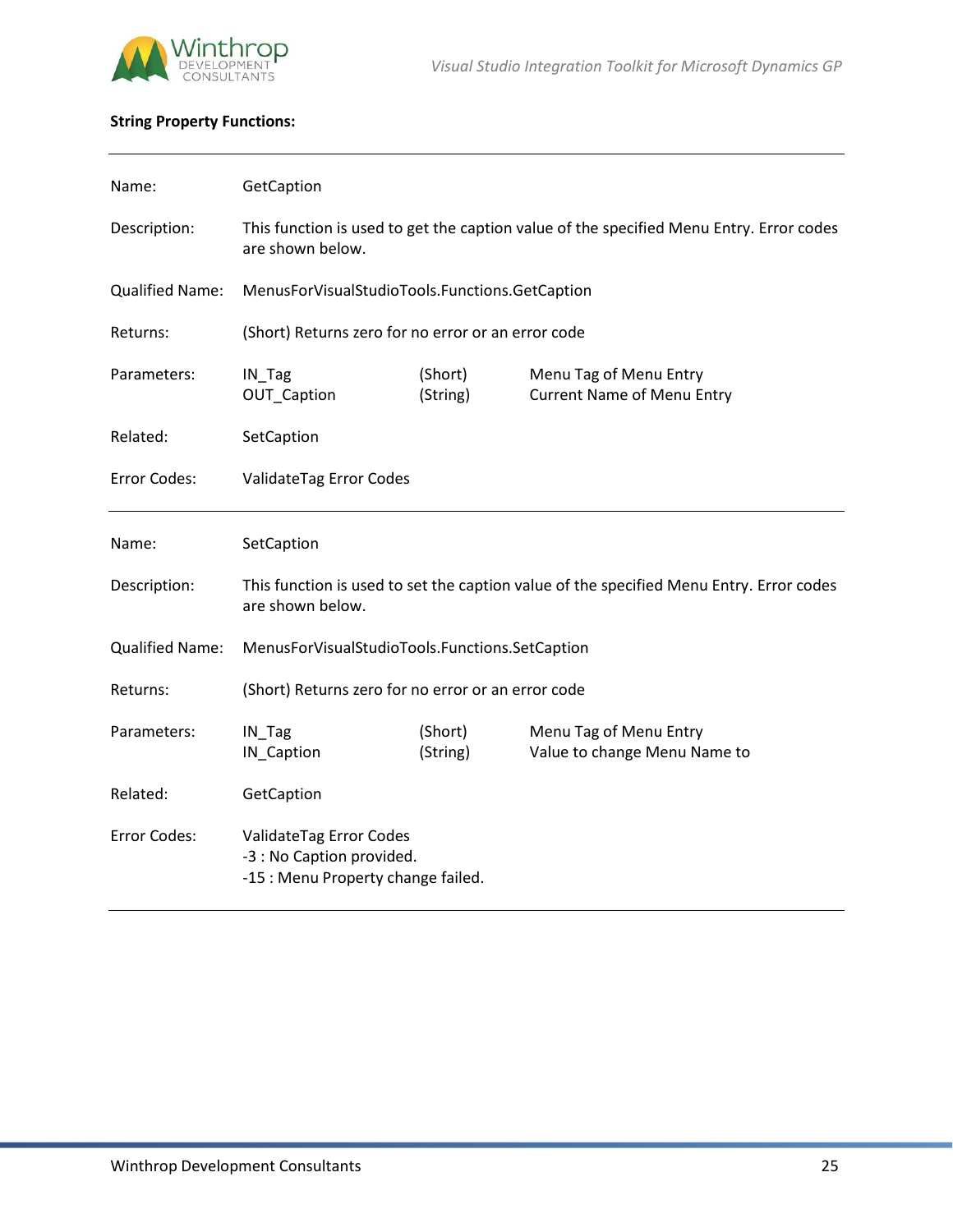

| Name:                  | GetTooltip                                                                                                  |                     |                                                                                         |  |
|------------------------|-------------------------------------------------------------------------------------------------------------|---------------------|-----------------------------------------------------------------------------------------|--|
| Description:           | This function is used to get the tooltip value of the specified Menu Entry. Error codes<br>are shown below. |                     |                                                                                         |  |
| <b>Qualified Name:</b> | MenusForVisualStudioTools.Functions.GetTooltip                                                              |                     |                                                                                         |  |
| Returns:               | (Short) Returns zero for no error or an error code                                                          |                     |                                                                                         |  |
| Parameters:            | IN_Tag<br>OUT_Tooltip                                                                                       | (Short)<br>(String) | Menu Tag of Menu Entry<br><b>Current Tooltip of Menu Entry</b>                          |  |
| Related:               | SetTooltip                                                                                                  |                     |                                                                                         |  |
| Error Codes:           | ValidateTag Error Codes                                                                                     |                     |                                                                                         |  |
|                        | SetTooltip                                                                                                  |                     |                                                                                         |  |
| Name:                  |                                                                                                             |                     |                                                                                         |  |
| Description:           | are shown below.                                                                                            |                     | This function is used to set the tooltip value of the specified Menu Entry. Error codes |  |
| <b>Qualified Name:</b> | MenusForVisualStudioTools.Functions.SetTooltip                                                              |                     |                                                                                         |  |
| Returns:               | (Short) Returns zero for no error or an error code                                                          |                     |                                                                                         |  |
| Parameters:            | IN_Tag<br>IN_Tooltip                                                                                        | (Short)<br>(String) | Menu Tag of Menu Entry<br>Value to change Tooltip to                                    |  |
| Related:               | GetTooltip                                                                                                  |                     |                                                                                         |  |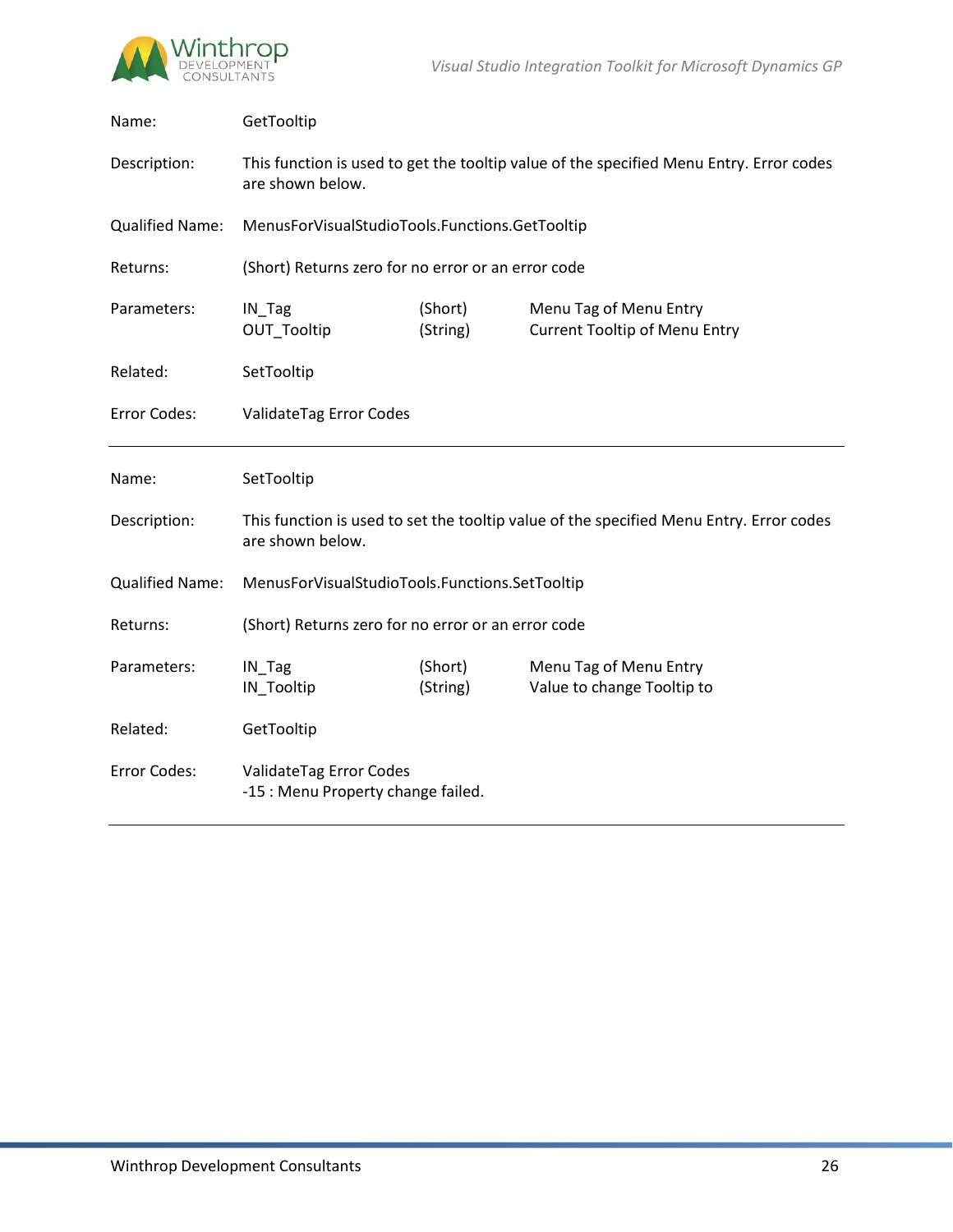

| Name:                  | GetNamedProperty (build 15 or above)                                                                                     |                                 |                                                                                                          |  |
|------------------------|--------------------------------------------------------------------------------------------------------------------------|---------------------------------|----------------------------------------------------------------------------------------------------------|--|
| Description:           | This function is used to get the value of a Named Property for the specified Menu<br>Entry. Error codes are shown below. |                                 |                                                                                                          |  |
| <b>Qualified Name:</b> | MenusForVisualStudioTools.Functions.GetNamedProperty                                                                     |                                 |                                                                                                          |  |
| Returns:               | (Short) Returns zero for no error or an error code                                                                       |                                 |                                                                                                          |  |
| Parameters:            | IN_Tag<br>IN_Property<br><b>OUT Value</b>                                                                                | (Short)<br>(String)<br>(String) | Menu Tag of Menu Entry<br>Name of Property for Menu Entry<br><b>Current Value of Menu Entry Property</b> |  |
| Related:               | SetNamedProperty                                                                                                         |                                 |                                                                                                          |  |
| Error Codes:           | ValidateTag Error Codes<br>-18 : No Property Name provided.                                                              |                                 |                                                                                                          |  |
|                        |                                                                                                                          |                                 |                                                                                                          |  |
| Name:                  | SetNamedProperty (build 15 or above)                                                                                     |                                 |                                                                                                          |  |
| Description:           | Entry. Error codes are shown below.                                                                                      |                                 | This function is used to set the value of a Named Property for the specified Menu                        |  |
| <b>Qualified Name:</b> | MenusForVisualStudioTools.Functions.SetNamedProperty                                                                     |                                 |                                                                                                          |  |
| Returns:               | (Short) Returns zero for no error or an error code                                                                       |                                 |                                                                                                          |  |
| Parameters:            | IN_Tag<br>IN_Property<br>IN_Value                                                                                        | (Short)<br>(String)<br>(String) | Menu Tag of Menu Entry<br>Name of Property for Menu Entry<br>Value to change Menu Entry Property to      |  |
| Related:               | GetNamedProperty                                                                                                         |                                 |                                                                                                          |  |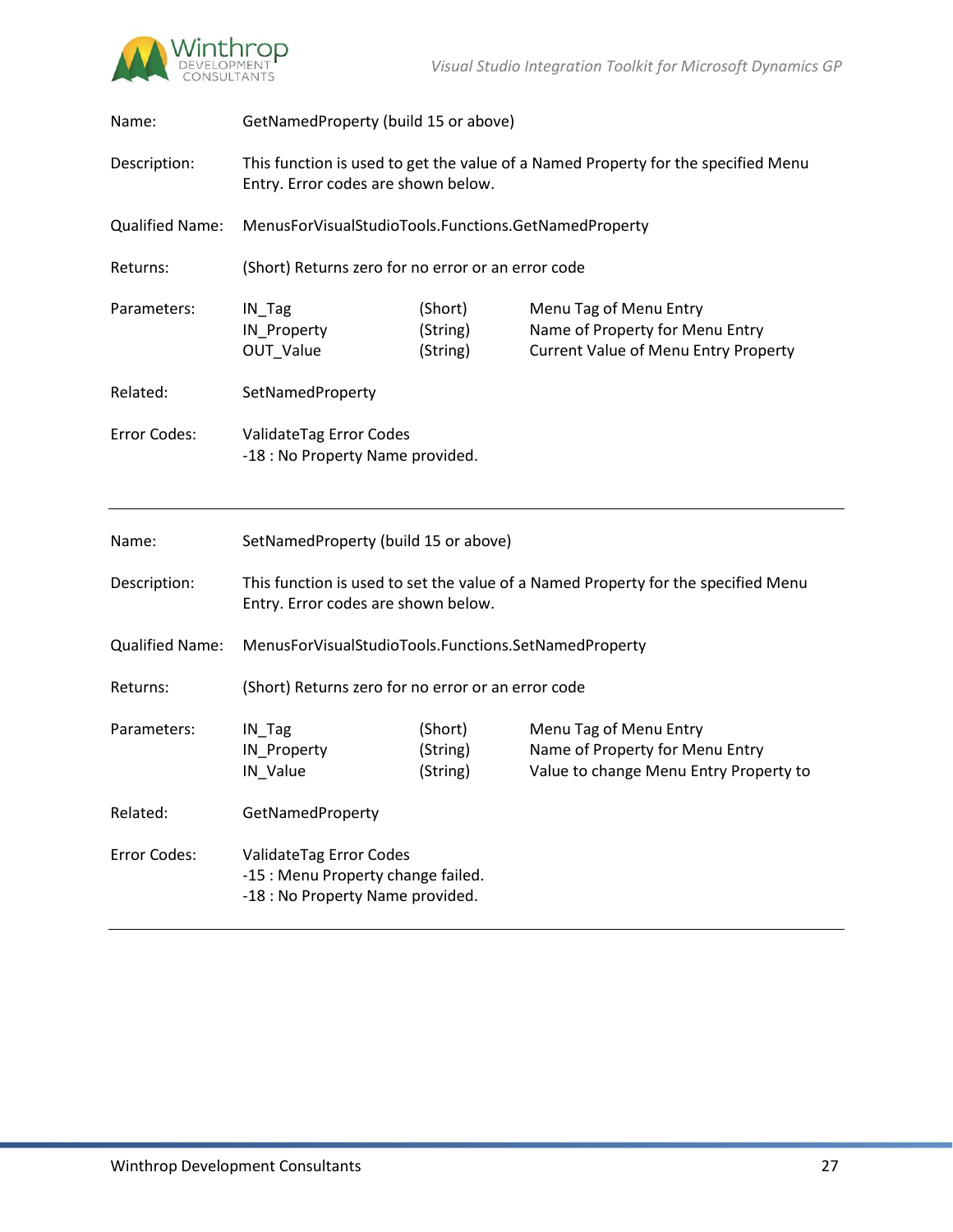

# **Numeric Property Functions:**

| Name:                  | GetAccelerator (build 15 or above)                                                                                     |                                   |                                                                                     |  |
|------------------------|------------------------------------------------------------------------------------------------------------------------|-----------------------------------|-------------------------------------------------------------------------------------|--|
| Description:           | This function is used to get the accelerator shortcut key of the specified Menu Entry.<br>Error codes are shown below. |                                   |                                                                                     |  |
| <b>Qualified Name:</b> | MenusForVisualStudioTools.Functions.GetAccelerator                                                                     |                                   |                                                                                     |  |
| Returns:               | (Short) Returns zero for no error or an error code                                                                     |                                   |                                                                                     |  |
| Parameters:            | IN_Tag<br>OUT Key<br>OUT_Modifier                                                                                      | (Short)<br>(Integer)<br>(Integer) | Menu Tag of Menu Entry<br>ASCII value of key or constant<br>Optional constant value |  |
| Related:               | SetAccelerator                                                                                                         |                                   |                                                                                     |  |
| Error Codes:           | ValidateTag Error Codes                                                                                                |                                   |                                                                                     |  |
| Name:                  | SetAccelerator (build 15 or above)                                                                                     |                                   |                                                                                     |  |
| Description:           | This function is used to set the accelerator shortcut key of the specified Menu Entry.<br>Error codes are shown below. |                                   |                                                                                     |  |
| <b>Qualified Name:</b> | MenusForVisualStudioTools.Functions.SetAccelerator                                                                     |                                   |                                                                                     |  |
| Returns:               | (Short) Returns zero for no error or an error code                                                                     |                                   |                                                                                     |  |
| Parameters:            | IN_Tag<br>IN_Key<br>IN_Modifier                                                                                        | (Short)<br>(Integer)<br>(Integer) | Menu Tag of Menu Entry<br>ASCII value of key or constant<br>Optional constant value |  |
| Related:               | GetAccelerator                                                                                                         |                                   |                                                                                     |  |
| Error Codes:           | ValidateTag Error Codes<br>-15 : Menu Property change failed.                                                          |                                   |                                                                                     |  |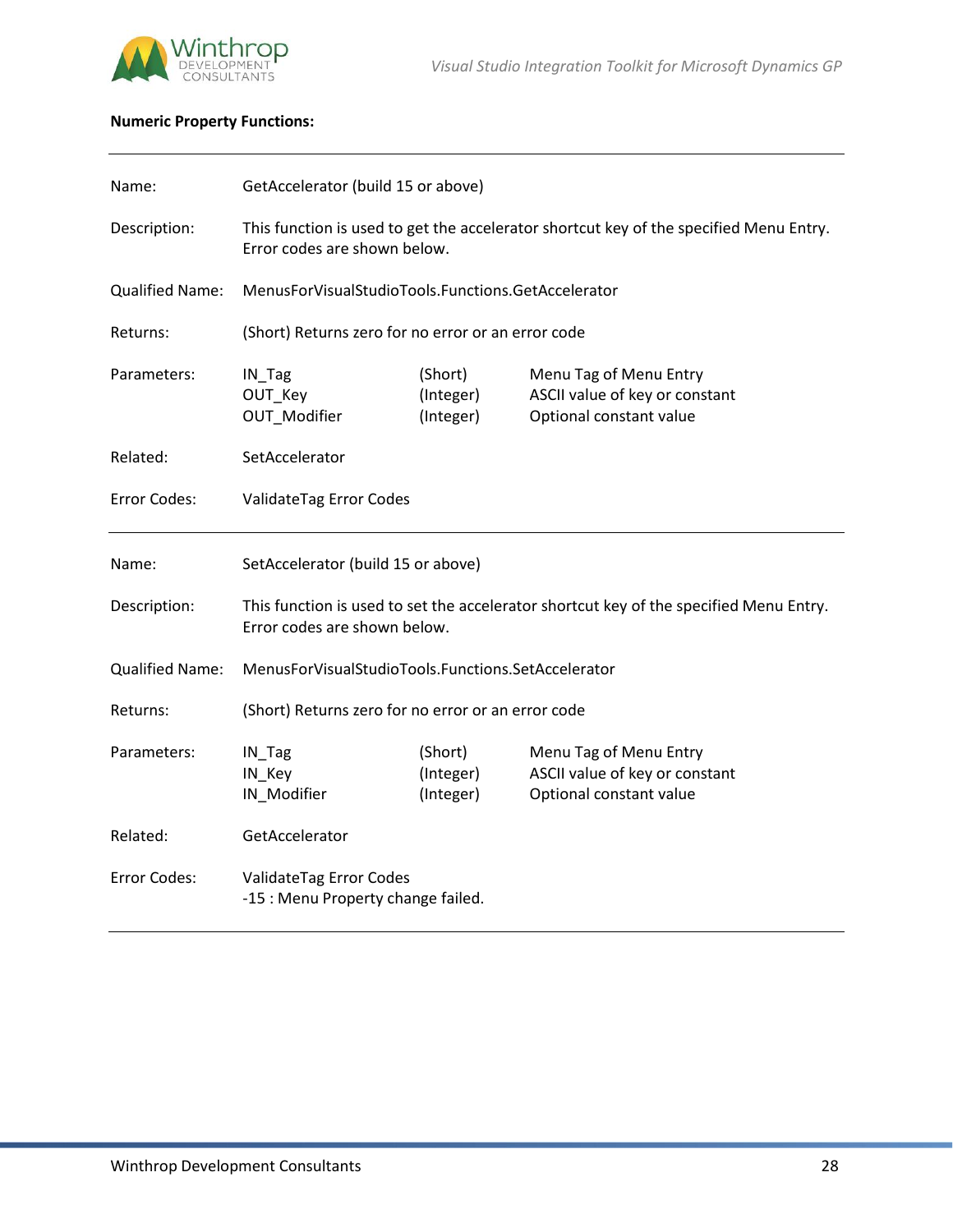

## **Constants for use with Accelerator Shortcut Key for Visual C# and Visual Basic .Net:**

 // Shortcut Key Modifier Constants const int COMMAND\_SHORTCUT\_CTRL = 65536; const int COMMAND\_SHORTCUT\_CTRLSHIFT = 327680; const int COMMAND\_SHORTCUT\_CTRLALT = 196608; const int COMMAND\_SHORTCUT\_ALT = 131072; const int COMMAND\_SHORTCUT\_ALTSHIFT = 393216; const int COMMAND\_SHORTCUT\_CTRLALTSHIFT = 458752;

 // Shortcut Key Function Key Constants, can be used instead of ASCII value const short COMMAND\_SHORTCUT\_KEY\_F1 = 112; const short COMMAND\_SHORTCUT\_KEY\_F2 = 113; const short COMMAND\_SHORTCUT\_KEY\_F3 = 114; const short COMMAND\_SHORTCUT\_KEY\_F4 = 115; const short COMMAND\_SHORTCUT\_KEY\_F5 = 116; const short COMMAND\_SHORTCUT\_KEY\_F6 = 117; const short COMMAND\_SHORTCUT\_KEY\_F7 = 118; const short COMMAND\_SHORTCUT\_KEY\_F8 = 119; const short COMMAND\_SHORTCUT\_KEY\_F9 = 120; const short COMMAND\_SHORTCUT\_KEY\_F10 = 121; const short COMMAND\_SHORTCUT\_KEY\_F11 = 122; const short COMMAND\_SHORTCUT\_KEY\_F12 = 123;

' Shortcut Key Modifier Constants

 Const COMMAND\_SHORTCUT\_CTRL As Integer = 65536 Const COMMAND\_SHORTCUT\_CTRLSHIFT As Integer = 327680 Const COMMAND\_SHORTCUT\_CTRLALT As Integer = 196608 Const COMMAND\_SHORTCUT\_ALT As Integer = 131072 Const COMMAND\_SHORTCUT\_ALTSHIFT As Integer = 393216 Const COMMAND\_SHORTCUT\_CTRLALTSHIFT As Integer = 458752

```
 ' Shortcut Key Function Key Constants, can be used instead of ASCII value
 Const COMMAND_SHORTCUT_KEY_F1 As Short = 112
 Const COMMAND_SHORTCUT_KEY_F2 As Short = 113
 Const COMMAND_SHORTCUT_KEY_F3 As Short = 114
 Const COMMAND_SHORTCUT_KEY_F4 As Short = 115
 Const COMMAND_SHORTCUT_KEY_F5 As Short = 116
 Const COMMAND_SHORTCUT_KEY_F6 As Short = 117
 Const COMMAND_SHORTCUT_KEY_F7 As Short = 118
 Const COMMAND_SHORTCUT_KEY_F8 As Short = 119
 Const COMMAND_SHORTCUT_KEY_F9 As Short = 120
 Const COMMAND_SHORTCUT_KEY_F10 As Short = 121
 Const COMMAND_SHORTCUT_KEY_F11 As Short = 122
 Const COMMAND_SHORTCUT_KEY_F12 As Short = 123
```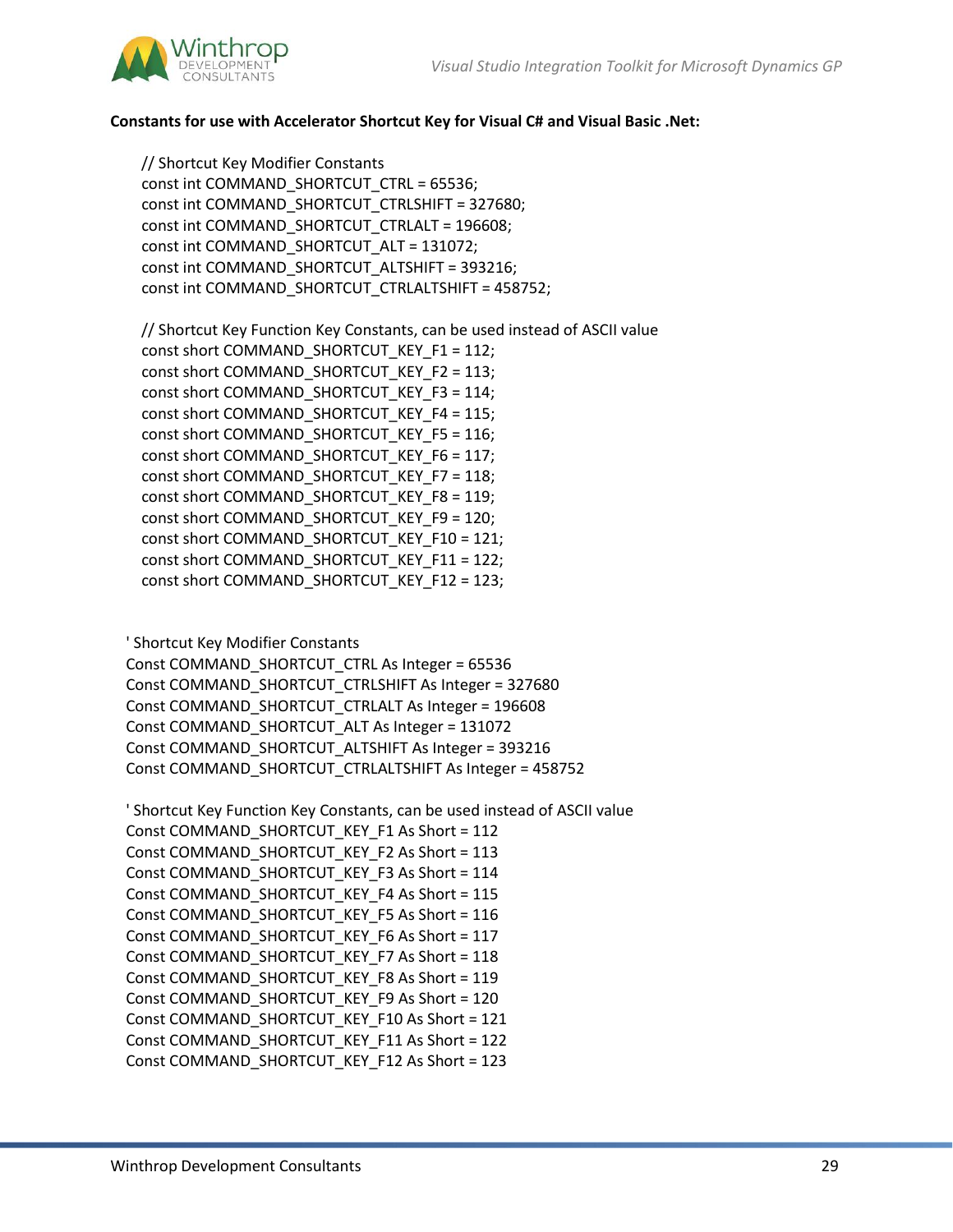

# **Version Functions:**

| Name:                  | GetVersion                                                                 |
|------------------------|----------------------------------------------------------------------------|
| Description:           | This function is used to obtain the version and build number for the tool. |
| <b>Qualified Name:</b> | MenusForVisualStudioTools.Functions.GetVersion                             |
| Returns:               | (String) Version Number in form XX.00.XXXX                                 |
| Parameters:            | None                                                                       |
| Related:               | DisplayAbout                                                               |
|                        |                                                                            |
| Name:                  | DisplayAbout                                                               |
| Description:           | This function is used to open the About window.                            |
| <b>Qualified Name:</b> | MenusForVisualStudioTools.Functions.DisplayAbout                           |
| Returns:               | (Boolean) Set True if the window opened                                    |
| Parameters:            | None                                                                       |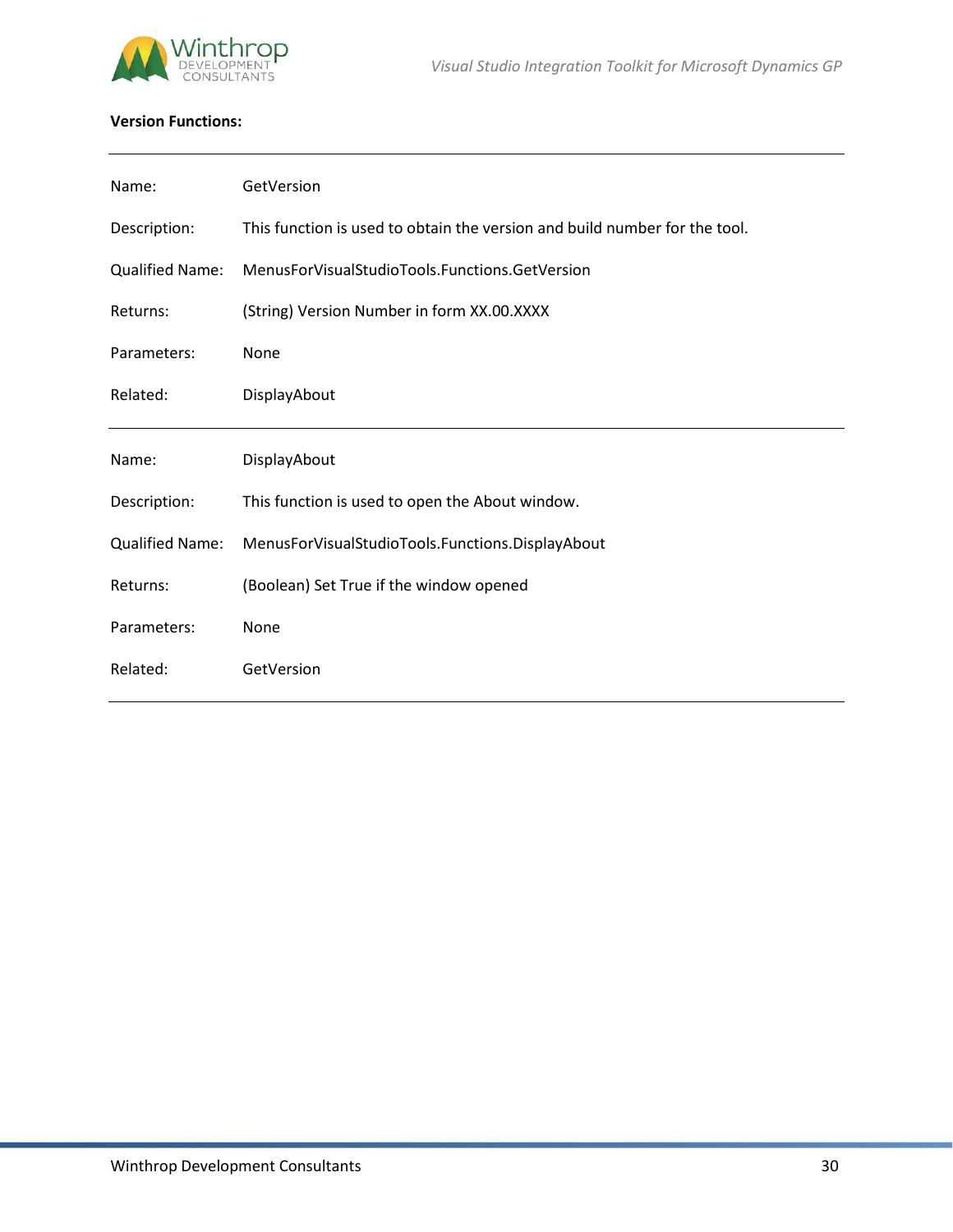

# **Validation Functions:**

| Name:                  | SetProtectedMode                                                                                                                                                                                                                                                            |           |                                                                                                                                                                                                                                                            |  |
|------------------------|-----------------------------------------------------------------------------------------------------------------------------------------------------------------------------------------------------------------------------------------------------------------------------|-----------|------------------------------------------------------------------------------------------------------------------------------------------------------------------------------------------------------------------------------------------------------------|--|
| Description:           | turn it back on afterwards.                                                                                                                                                                                                                                                 |           | This function is used to turn off and on Protected Mode. Protected Mode is on by<br>default which will prevent menu tags from other products being addressed. If you<br>turn off Protected Mode to allow access to a menu from another product, ensure you |  |
| <b>Qualified Name:</b> | MenusForVisualStudioTools.Functions.SetProtectedMode                                                                                                                                                                                                                        |           |                                                                                                                                                                                                                                                            |  |
| Returns:               | (Boolean) Returns True                                                                                                                                                                                                                                                      |           |                                                                                                                                                                                                                                                            |  |
| Parameters:            | IN_Mode                                                                                                                                                                                                                                                                     | (Boolean) | Set to False to turn Protected Mode off                                                                                                                                                                                                                    |  |
| Related:               | ValidateTag                                                                                                                                                                                                                                                                 |           |                                                                                                                                                                                                                                                            |  |
| Name:                  | ValidateTag                                                                                                                                                                                                                                                                 |           |                                                                                                                                                                                                                                                            |  |
| Description:           |                                                                                                                                                                                                                                                                             |           | This function is used check if a Menu Tag is valid. If Protected Mode is on, a Menu Tag<br>from another product will return an error code. Error codes are shown below.                                                                                    |  |
| <b>Qualified Name:</b> | MenusForVisualStudioTools.Functions.ValidateTag                                                                                                                                                                                                                             |           |                                                                                                                                                                                                                                                            |  |
| Returns:               | (Short) Returns zero for no error or an error code                                                                                                                                                                                                                          |           |                                                                                                                                                                                                                                                            |  |
| Parameters:            | IN_Tag                                                                                                                                                                                                                                                                      | (Short)   | Menu Tag of Menu Entry                                                                                                                                                                                                                                     |  |
| Related:               | SetProtectedMode                                                                                                                                                                                                                                                            |           |                                                                                                                                                                                                                                                            |  |
| Error codes:           | -6 : No Menu Tag provided.<br>-7 : Menu Tag not found.<br>-9 : Product Dictionary not loaded.<br>-10 : No Form Name or Form ID provided.<br>-11 : Form Resource not found.<br>-12 : No Command Name or Command ID provided.<br>-14 : Command Resource not loaded in memory. |           | -8 : Menu Tag found, but from another product and Protected Mode is on.                                                                                                                                                                                    |  |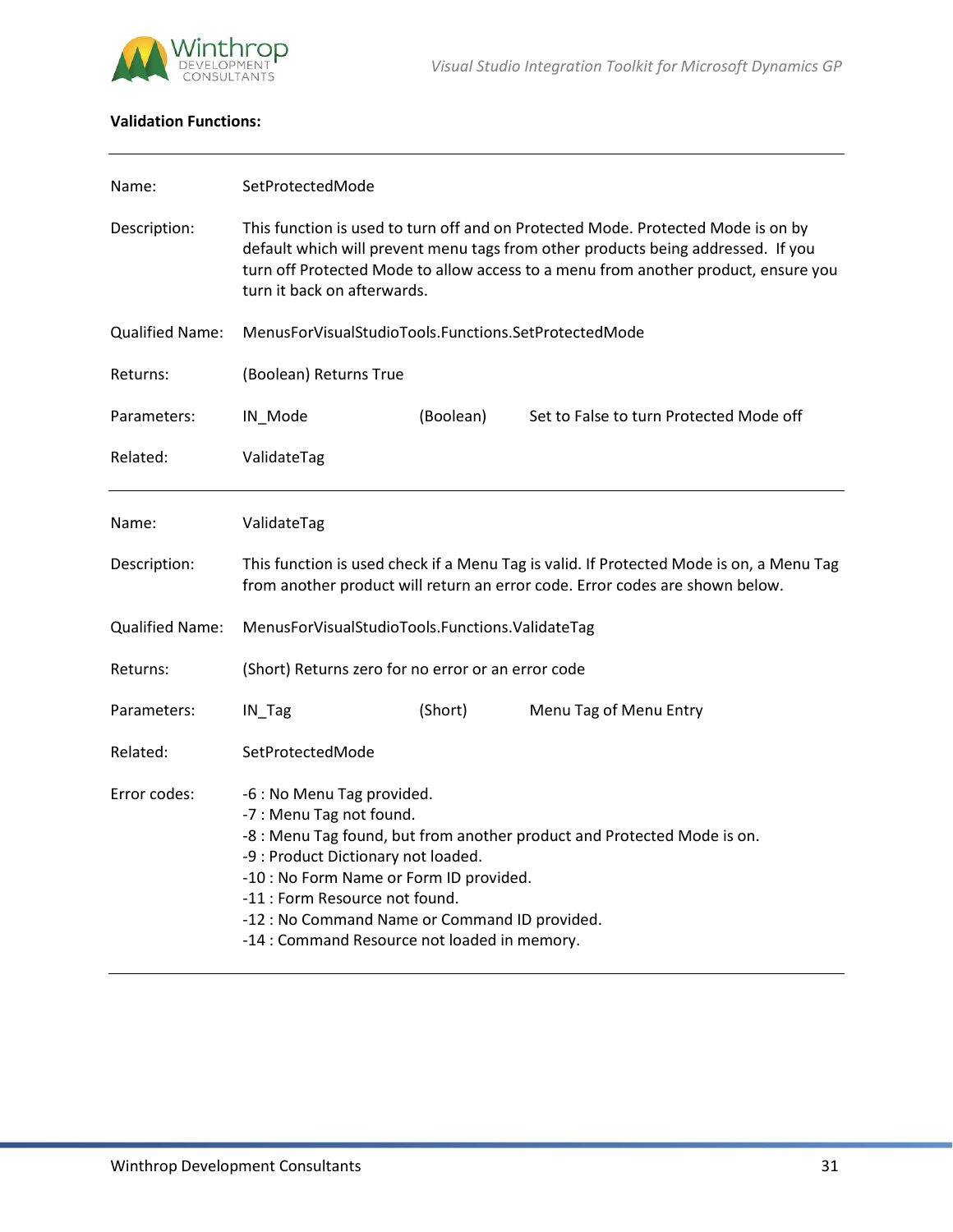

| Name:                  | ValidateCmd                                                                                                                                                                                                                                            |                                                 |                                                                                                    |  |  |
|------------------------|--------------------------------------------------------------------------------------------------------------------------------------------------------------------------------------------------------------------------------------------------------|-------------------------------------------------|----------------------------------------------------------------------------------------------------|--|--|
| Description:           | This function is used check if a Command on a form is valid given its ID. Error codes<br>are shown below.                                                                                                                                              |                                                 |                                                                                                    |  |  |
| <b>Qualified Name:</b> |                                                                                                                                                                                                                                                        | MenusForVisualStudioTools.Functions.ValidateCmd |                                                                                                    |  |  |
| Returns:               | (Short) Returns zero for no error or an error code                                                                                                                                                                                                     |                                                 |                                                                                                    |  |  |
| Parameters:            | IN_Dict<br>IN Form<br>IN_Cmd                                                                                                                                                                                                                           | (Short)<br>(Short)<br>(Short)                   | Dictionary ID of Menu Entry<br>Form Resource ID of Menu Entry<br>Command Resource ID of Menu Entry |  |  |
| Related:               | ValidateCmdByName                                                                                                                                                                                                                                      |                                                 |                                                                                                    |  |  |
| Error codes:           | -9 : Product Dictionary not loaded.<br>-10 : No Form Name or Form ID provided.<br>-11 : Form Resource not found.<br>-12 : No Command Name or Command ID provided.<br>-13 : Command Resource not found.<br>-14 : Command Resource not loaded in memory. |                                                 |                                                                                                    |  |  |
| Name:                  | ValidateCmdByName                                                                                                                                                                                                                                      |                                                 |                                                                                                    |  |  |
|                        |                                                                                                                                                                                                                                                        |                                                 |                                                                                                    |  |  |
| Description:           | codes are shown below.                                                                                                                                                                                                                                 |                                                 | This function is used check if a Command on a form is valid given its name. Error                  |  |  |
| <b>Qualified Name:</b> | MenusForVisualStudioTools.Functions.ValidateCmdByName                                                                                                                                                                                                  |                                                 |                                                                                                    |  |  |
| Returns:               | (Short) Returns zero for no error or an error code                                                                                                                                                                                                     |                                                 |                                                                                                    |  |  |
| Parameters:            | IN_Dict<br>IN_Form<br>IN_Cmd                                                                                                                                                                                                                           | (Short)<br>(String)<br>(String)                 | Dictionary ID of Menu Entry<br>Form Name of Menu Entry<br><b>Command Name of Menu Entry</b>        |  |  |
| Related:               | ValidateCmd                                                                                                                                                                                                                                            |                                                 |                                                                                                    |  |  |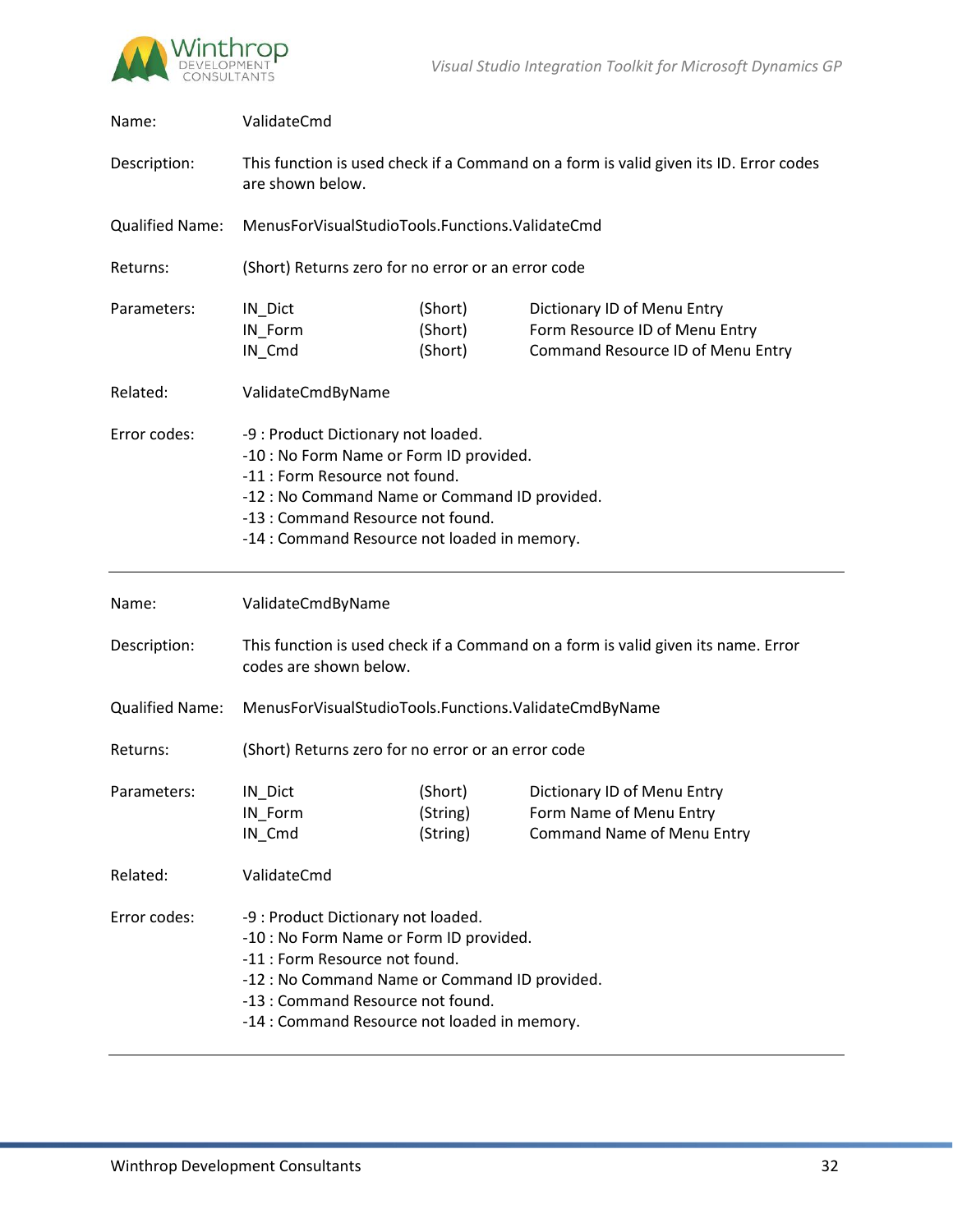



| Name:                  | ValidateForm                                                                                                     |                     |                                                     |  |
|------------------------|------------------------------------------------------------------------------------------------------------------|---------------------|-----------------------------------------------------|--|
| Description:           | This function is used check if a Form is valid given its ID. Error codes are shown below.                        |                     |                                                     |  |
| <b>Qualified Name:</b> | MenusForVisualStudioTools.Functions.ValidateForm                                                                 |                     |                                                     |  |
| Returns:               | (Short) Returns zero for no error or an error code                                                               |                     |                                                     |  |
| Parameters:            | IN_Dict<br>IN Form                                                                                               | (Short)<br>(Short)  | Dictionary ID for Form<br>Form Resource ID for Form |  |
| Related:               | ValidateFormByName                                                                                               |                     |                                                     |  |
| Error codes:           | -9 : Product Dictionary not loaded.<br>-10 : No Form Name or Form ID provided.<br>-11 : Form Resource not found. |                     |                                                     |  |
| Name:                  | ValidateFormByName                                                                                               |                     |                                                     |  |
| Description:           | This function is used check if a Form is valid given its Name. Error codes are shown<br>below.                   |                     |                                                     |  |
| <b>Qualified Name:</b> | MenusForVisualStudioTools.Functions.ValidateFormByName                                                           |                     |                                                     |  |
| Returns:               | (Short) Returns zero for no error or an error code                                                               |                     |                                                     |  |
| Parameters:            | IN_DictID<br>IN_FormName                                                                                         | (Short)<br>(String) | Dictionary ID for Form<br>Form Name for Form        |  |
| Related:               | ValidateForm                                                                                                     |                     |                                                     |  |
| Error codes:           | -9 : Product Dictionary not loaded.<br>-10 : No Form Name or Form ID provided.<br>-11 : Form Resource not found. |                     |                                                     |  |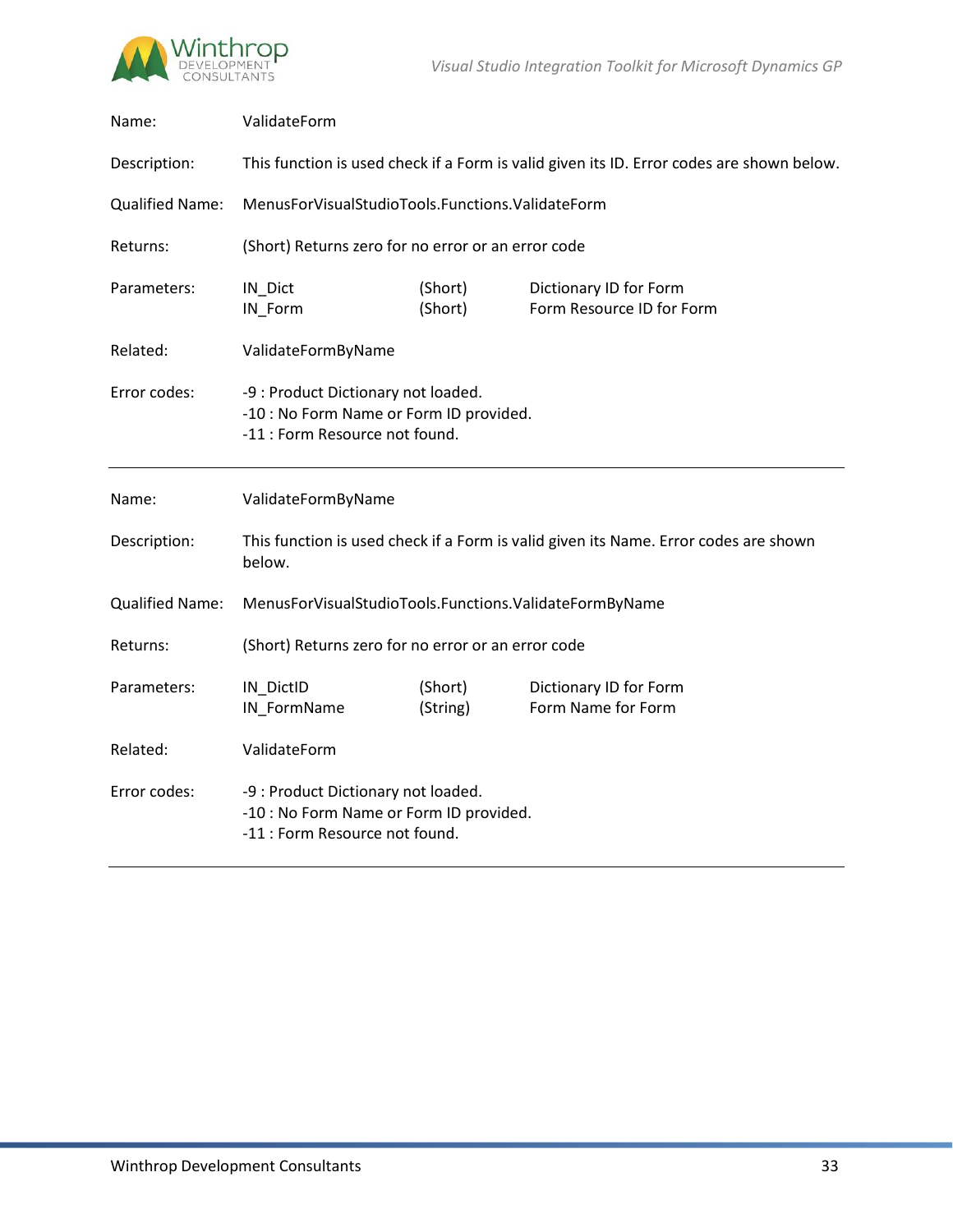



# **Error Code Summary:**

This is a list of the standard error codes returned by the functions.

| $-1$<br>$-2$<br>$-3$<br>$-4$<br>$-5$                                | Attempting to register more than the supported number of menus.<br>No Parent Tag provided.<br>No Caption provided.<br>Parent Tag was provided, unable to identify Parent Command from Tag.<br>Security Form not applied due to table error.                                                                                               |
|---------------------------------------------------------------------|-------------------------------------------------------------------------------------------------------------------------------------------------------------------------------------------------------------------------------------------------------------------------------------------------------------------------------------------|
| -6<br>$-7$<br>-8<br>-9<br>$-10$<br>$-11$<br>$-12$<br>$-13$<br>$-14$ | No Menu Tag provided.<br>Menu Tag not found.<br>Menu Tag found, but from another product and Protected Mode is on.<br>Product Dictionary not loaded.<br>No Form Name or Form ID provided.<br>Form Resource not found.<br>No Command Name or Command ID provided.<br>Command Resource not found.<br>Command Resource not loaded in memory. |
| $-15$                                                               | Menu Property change failed.                                                                                                                                                                                                                                                                                                              |
| $-16$                                                               | Unregistering Menu Tag failed.                                                                                                                                                                                                                                                                                                            |
| $-17$                                                               | Visual Studio Integration Toolkit is not registered.                                                                                                                                                                                                                                                                                      |
| $-18$                                                               | No Property Name provided.                                                                                                                                                                                                                                                                                                                |
| $-19$                                                               | Attempting to register more than the supported number of Area Pages.                                                                                                                                                                                                                                                                      |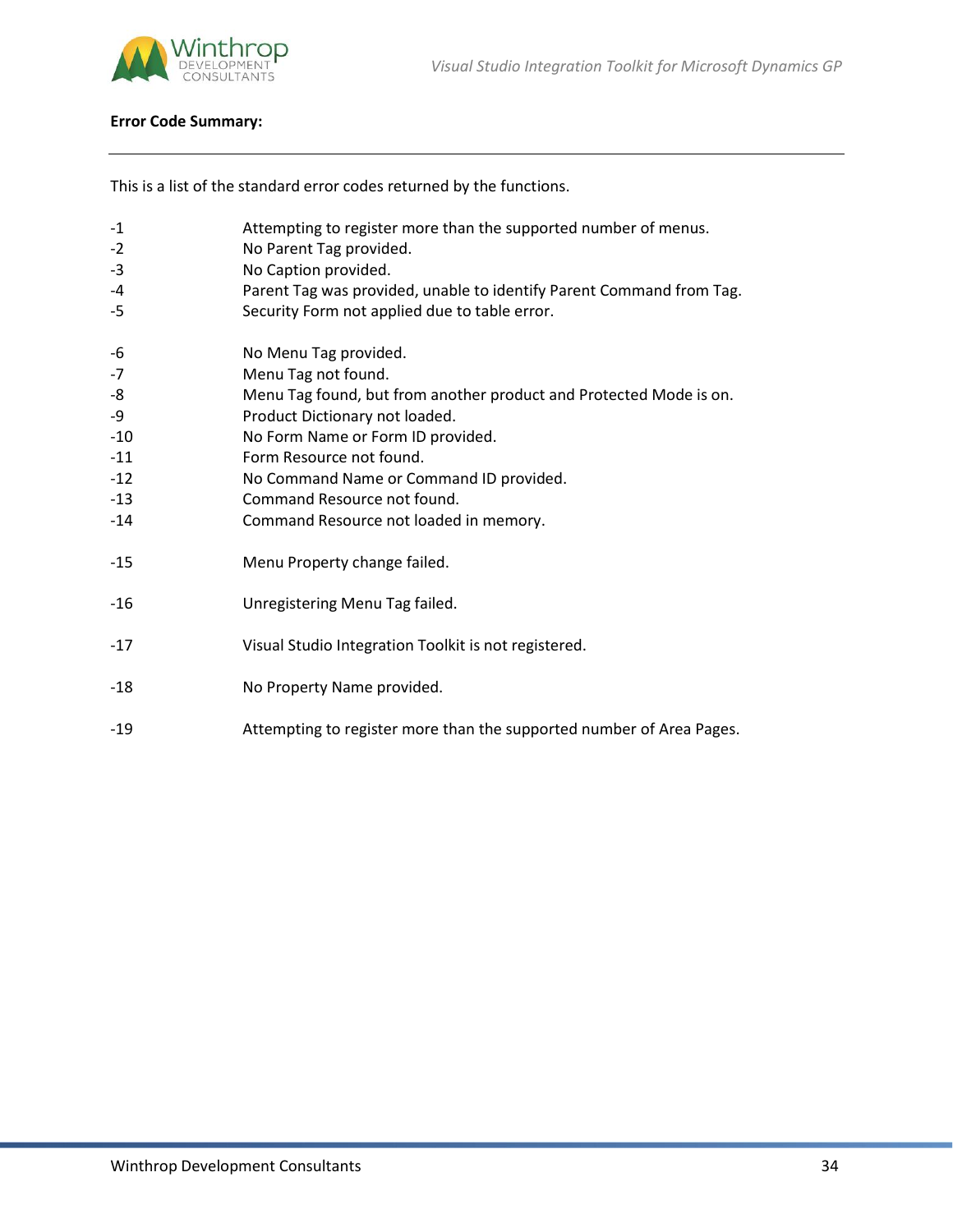

# **Visual Studio Helper Functions**

Build 15 of Visual Studio Integration Toolkit adds over 200 helper functions which expose Dexterity commands, functions and function libraries as well as some useful Dynamics GP functions. These functions allow a Visual Studio developer access to features which were previously only available using Dexterity or passthrough sanScript.

Some of the functions are not included in the Dexterity documentation and some functions have been altered to make them multi dictionary capable and accessible from Visual C# or Visual Basic .Net.

All the functions are form level Dexterity functions on the VSTM\_Helper form in the Visual Studio Integration Toolkit dictionary. A shortcut to access the functions is to define a helper variable, for example:

```
var helper = MenusForVisualStudioTools.Forms.VstmHelper.Functions;
short response = helper.Ask.Invoke("Do you want to save this record?", "&Save", 
"&Discard", "&Cancel");
```
Below is a list of the functions grouped by functional areas with a brief description of the functionality:

Types:  $D =$  Dexterity function wrapped,  $G =$  Dynamics GP function wrapped,  $C =$  Custom wrapper or code

#### **Helper Function Registration and Version**

| <b>Function Name</b>       | Type | <b>Description</b>                                 | <b>Version</b> |
|----------------------------|------|----------------------------------------------------|----------------|
| HelperGetVersion           |      | Return full product version details                | $v11.0+$       |
| HelperRegistered           |      | Check if the Helper Functions Module is registered | $v11.0+$       |
| HelperVersionInteger       |      | Return the Helper Functions Version Number as      | $v11.0+$       |
|                            |      | Integer                                            |                |
| <b>HelperVersionString</b> |      | Return the Helper Function Version Number as       | $v11.0+$       |
|                            |      | <b>String</b>                                      |                |

#### **Messages and Constants**

| <b>Function Name</b>   | Type | <b>Description</b>                             | <b>Version</b> |
|------------------------|------|------------------------------------------------|----------------|
| ConstantGetInteger     |      | Get an Integer Constant from a Dictionary      | $v11.0+$       |
| ConstantGetIntegerForm |      | Get an Integer Constant from a Dictionary Form | $v11.0+$       |
| ConstantGetString      |      | Get a String Constant from a Dictionary        | $v11.0+$       |
| ConstantGetStringForm  |      | Get a String Constant from a Dictionary Form   | $v11.0+$       |
| Getmsg                 | D    | Get Message from core Dynamics dictionary      | $v11.0+$       |
| GetmsgEx               | CD.  | Get Message from any installed dictionary      | $v11.0+$       |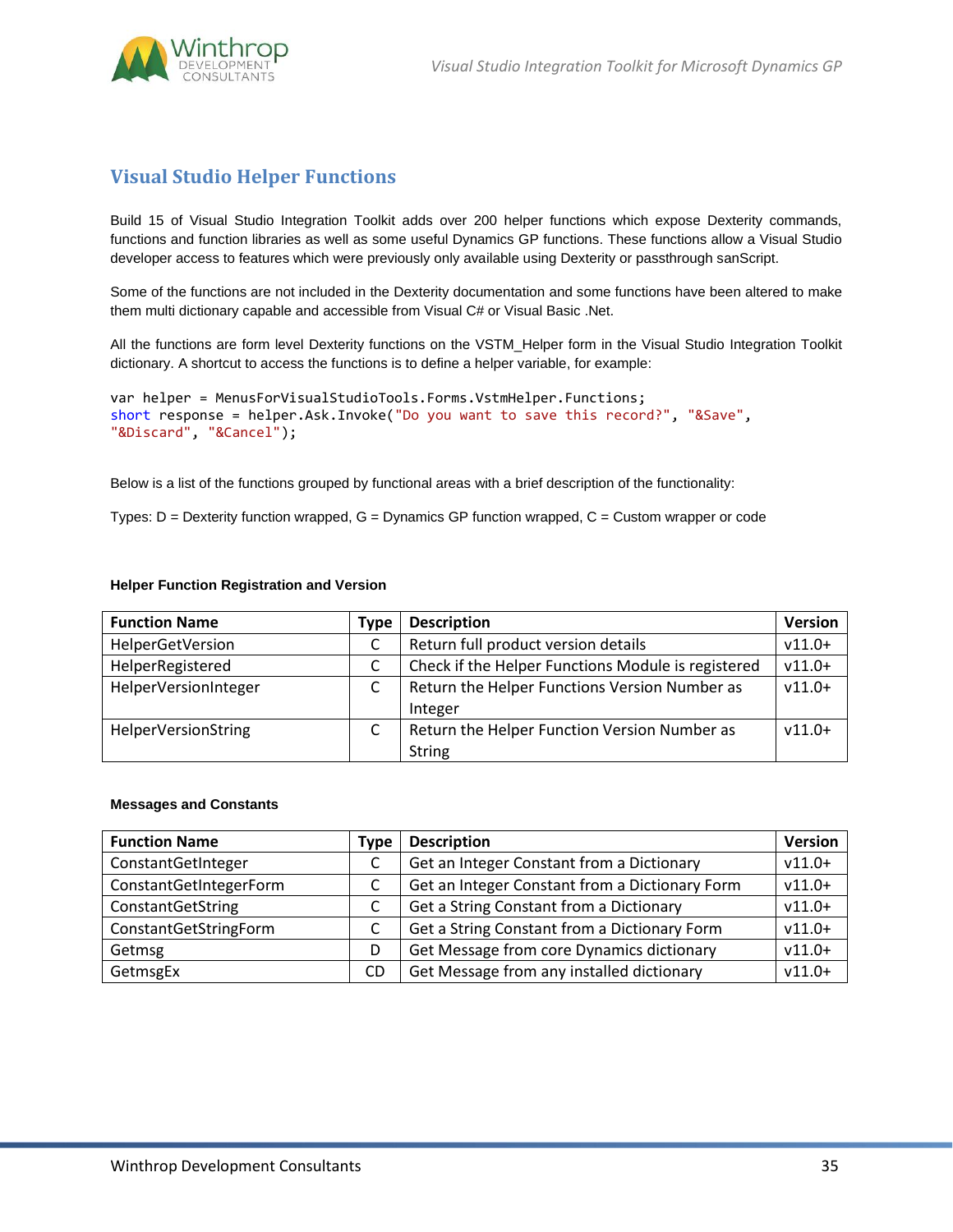

# **Clearing and Filling Variables**

| <b>Function Name</b> | <b>Type</b>  | <b>Description</b>                                                   | <b>Version</b> |
|----------------------|--------------|----------------------------------------------------------------------|----------------|
| ClearBoolean         | C            | Set a Boolean variable to its empty or cleared                       | $v11.0+$       |
|                      |              | state, false                                                         |                |
| ClearDate            | C            | Set a Date variable to its empty or cleared state,                   | $v11.0+$       |
|                      |              | 00/00/0000                                                           |                |
| ClearDateTime        | $\mathsf{C}$ | Set a DateTime variable to its empty or cleared                      | $v11.0+$       |
|                      |              | state, 00/00/0000 00:00:00                                           |                |
| ClearDecimal         | C            | Set a Decimal variable to its empty or cleared state,                | $v11.0+$       |
|                      |              | 0.00000                                                              |                |
| ClearInteger         | $\mathsf{C}$ | Set an Integer variable to its empty or cleared                      | $v11.0+$       |
|                      |              | state, 0                                                             |                |
| ClearShort           | C            | Set a Short variable to its empty or cleared state, 0                | $v11.0+$       |
| ClearString          | $\mathsf{C}$ | Set a String variable to its empty or cleared state,<br>$\mathbf{H}$ | $v11.0+$       |
| ClearText            | С            | Set a Text variable to its empty or cleared state, ""                | $v11.0+$       |
| ClearTime            | $\mathsf{C}$ | Set a Time variable to its empty or cleared state,                   | $v11.0+$       |
|                      |              | 00:00:00                                                             |                |
| EmptyBoolean         | $\mathsf{C}$ | Check a Boolean variable for its empty or cleared                    | $v11.0+$       |
|                      |              | state, false                                                         |                |
| EmptyDate            | $\mathsf{C}$ | Check a Date variable for its empty or cleared                       | $v11.0+$       |
|                      |              | state, 00/00/0000                                                    |                |
| EmptyDateTime        | $\mathsf{C}$ | Check a DateTime variable for its empty or cleared                   | $v11.0+$       |
|                      |              | state, 00/00/0000 00:00:00                                           |                |
| EmptyDecimal         | $\mathsf{C}$ | Check a Decimal variable for its empty or cleared                    | $v11.0+$       |
|                      |              | state, 0.00000                                                       |                |
| EmptyInteger         | $\mathsf{C}$ | Check an Integer variable for its empty or cleared                   | $v11.0+$       |
|                      | $\mathsf{C}$ | state, 0                                                             |                |
| EmptyShort           |              | Check a Short variable for its empty or cleared<br>state, 0          | $v11.0+$       |
| EmptyString          | $\mathsf{C}$ | Check a String variable for its empty or cleared                     | $v11.0+$       |
|                      |              | state, "'                                                            |                |
| EmptyText            | $\mathsf{C}$ | Check a Text variable for its empty or cleared state,                | $v11.0+$       |
|                      |              | $\mathbf{H}$                                                         |                |
| EmptyTime            | $\mathsf{C}$ | Check a Time variable for its empty or cleared                       | $v11.0+$       |
|                      |              | state, 00:00:00                                                      |                |
| FillBoolean          | $\mathsf{C}$ | Set a Boolean variable to its filled or max state,                   | $v11.0+$       |
|                      |              | true                                                                 |                |
| FillDate             | C            | Set a Date variable to its filled or max state,                      | $v11.0+$       |
|                      |              | 31/12/9999                                                           |                |
| FillDateTime         | C            | Set a DateTime variable to its filled or max state,                  | $v11.0+$       |
|                      |              | 31/12/9999 23:59:59                                                  |                |
| FillDecimal          | $\mathsf{C}$ | Set a Decimal variable to its filled or max state,                   | $v11.0+$       |
|                      |              | maximum value for datatype                                           |                |
| FillInteger          | $\mathsf{C}$ | Set an Integer variable to its filled or max state,                  | $v11.0+$       |
|                      |              | maximum value for datatype                                           |                |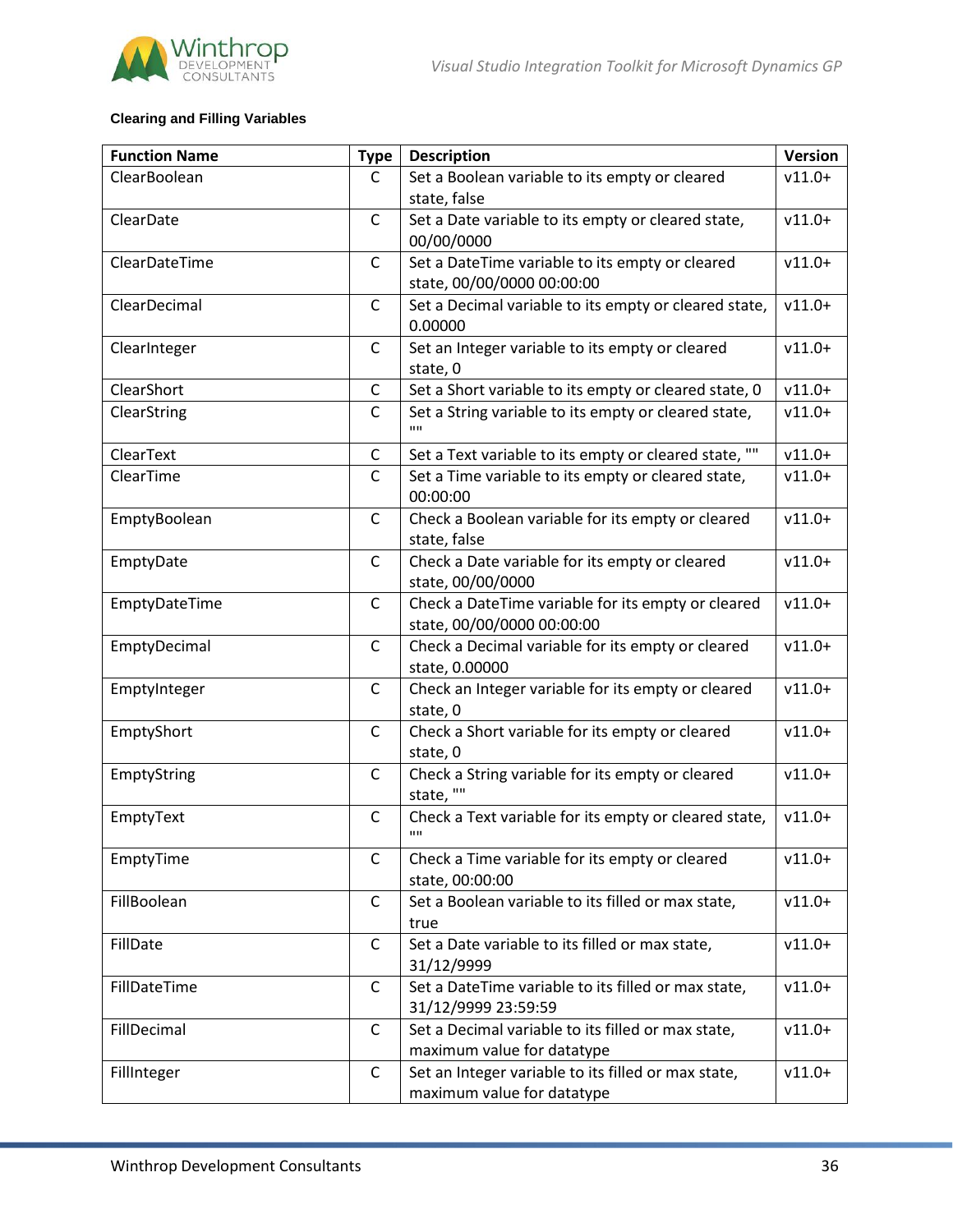

| FillShort         | $\mathsf{C}$ | Set a Short variable to its filled or max state,        | $v11.0+$ |
|-------------------|--------------|---------------------------------------------------------|----------|
|                   |              | maximum value for datatype                              |          |
| <b>FillString</b> | $\mathsf{C}$ | Set a String variable to its filled or max state, ASCII | $v11.0+$ |
|                   |              | code 255 for length of variable                         |          |
| FillText          | $\mathsf{C}$ | Set a Text variable to its filled or max state, ASCII   | $v11.0+$ |
|                   |              | code 255 for length of variable                         |          |
| FillTime          | $\mathsf{C}$ | Set a Time variable to its empty or cleared state,      | $v11.0+$ |
|                   |              | 23:59:59                                                |          |
| FilledBoolean     | $\mathsf{C}$ | Check a Boolean variable for its filled or max state,   | $v11.0+$ |
|                   |              | true                                                    |          |
| FilledDate        | C            | Check a Date variable for its filled or max state,      | $v11.0+$ |
|                   |              | 31/12/9999                                              |          |
| FilledDateTime    | $\mathsf{C}$ | Check a DateTime variable for its filled or max         | $v11.0+$ |
|                   |              | state, 31/12/9999 23:59:59                              |          |
| FilledDecimal     | $\mathsf{C}$ | Check a Decimal variable for its filled or max state,   | $v11.0+$ |
|                   |              | maximum value for datatype                              |          |
| FilledInteger     | $\mathsf{C}$ | Check an Integer variable for its filled or max state,  | $v11.0+$ |
|                   |              | maximum value for datatype                              |          |
| FilledShort       | $\mathsf{C}$ | Check a Short variable for its filled or max state,     | $v11.0+$ |
|                   |              | maximum value for datatype                              |          |
| FilledString      | $\mathsf{C}$ | Check a String variable for its filled or max state,    | $v11.0+$ |
|                   |              | ASCII code 255 for length of variable                   |          |
| FilledText        | $\mathsf{C}$ | Check a Text variable for its filled or max state,      | $v11.0+$ |
|                   |              | ASCII code 255 for length of variable                   |          |
| FilledTime        | $\mathsf{C}$ | Check a Time variable for its empty or cleared          | $v11.0+$ |
|                   |              | state, 23:59:59                                         |          |

# **Clearing and Filling Fields**

| <b>Function Name</b> | Type | <b>Description</b>                        | <b>Version</b> |
|----------------------|------|-------------------------------------------|----------------|
| FieldClear           |      | Clear a Field, see FieldEmpty             | $v11.0+$       |
| FieldEmpty           |      | Check if Field is cleared, see FieldClear | $v11.0+$       |
| FieldFill            |      | Fill a Field, see FieldFilled             | $v11.0+$       |
| FieldFilled          |      | Check if Field is filled, see FieldFill   | $v11.0+$       |

## **Field Hiding, Locking, Disabling**

| <b>Function Name</b> | Type | <b>Description</b>               | <b>Version</b> |
|----------------------|------|----------------------------------|----------------|
| FieldDisable         | C    | Disable a Field, see FieldEnable | $v11.0+$       |
| FieldEnable          | C    | Enable a Field, see FieldDisable | $v11.0+$       |
| FieldHide            | C    | Hide a Field, see FieldShow      | $v11.0+$       |
| FieldLock            | C    | Lock a Field, see FieldUnlock    | $v11.0+$       |
| FieldShow            | C    | Show a Field, see FieldHide      | $v11.0+$       |
| FieldUnlock          |      | Unlock a Field, See FieldLock    | $v11.0+$       |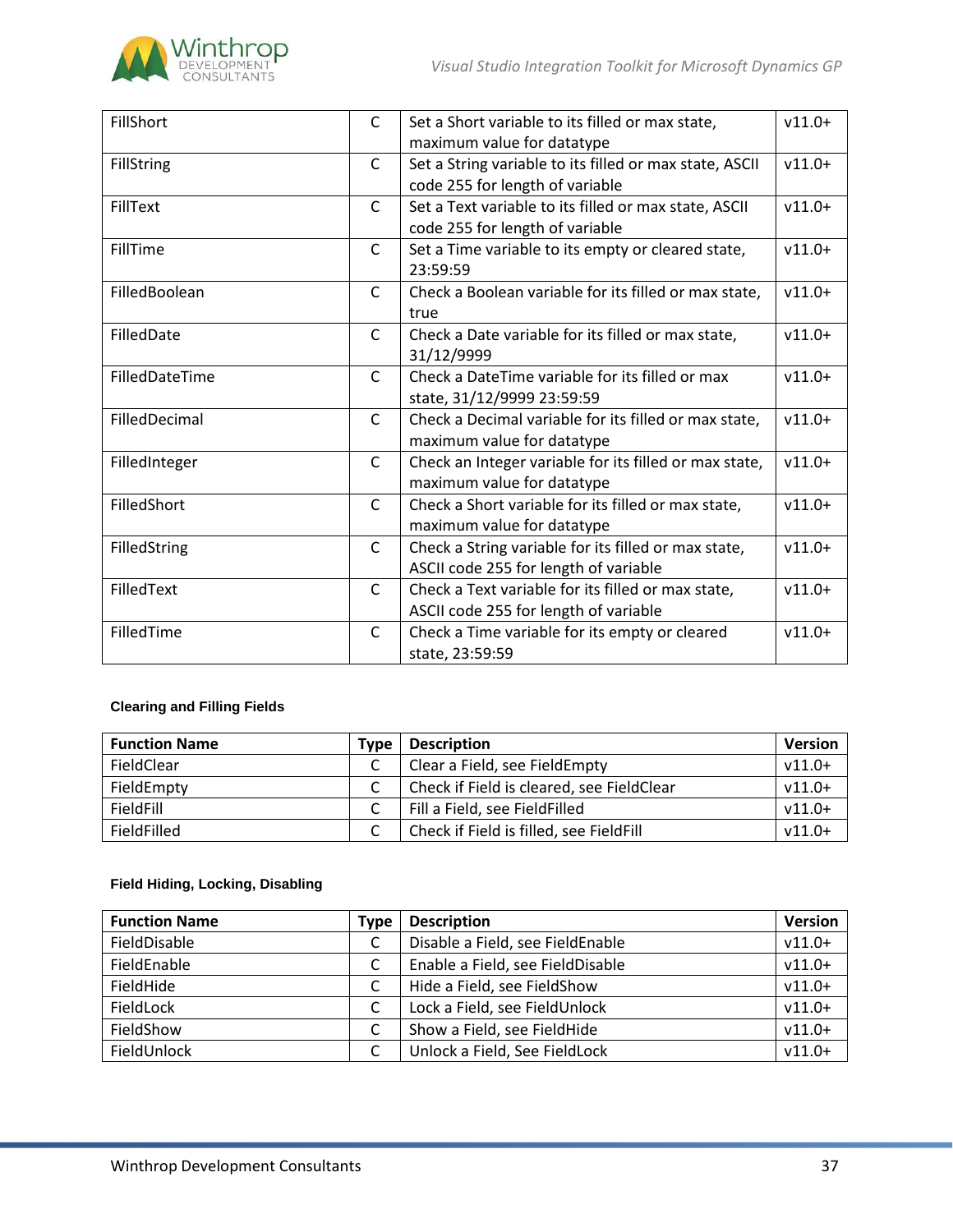

#### **Field Size and Position**

| <b>Function Name</b>    | Type | <b>Description</b>             | <b>Version</b> |
|-------------------------|------|--------------------------------|----------------|
| FieldGetPosition        | CD   | <b>Get Position of a Field</b> | $v11.0+$       |
| FieldGetSize            | CD   | Get Size of a Field            | $v11.0+$       |
| <b>FieldSetPosition</b> |      | Set Position of a Field        | $v11.0+$       |
| FieldSetSize            |      | Set Size of a Field            | $v11.0+$       |

## **Field Control**

| <b>Function Name</b>  | <b>Type</b> | <b>Description</b>                                 | <b>Version</b> |
|-----------------------|-------------|----------------------------------------------------|----------------|
| FieldClearForceChange | C           | Clear Force Change Event when leaving Field        | $v11.0+$       |
| FieldFocus            | C           | Change Focus to specified field, takes effect when | $v11.0+$       |
|                       |             | control is returned to the user interface. See     |                |
|                       |             | FieldSetFocus                                      |                |
| FieldForceChange      | C           | Force Change Event when leaving Field              | $v11.0+$       |
| FieldMap              | CD.         | Enter data into Field as though entered by user.   | $v14.0+$       |
|                       |             | Window must have focus before issuing command,     |                |
|                       |             | see WindowFocus and FieldSetFocus                  |                |
| FieldRedraw           | CD.         | Force specified field to redraw                    | $v11.0+$       |
| <b>FieldSetFocus</b>  | CD.         | Change Focus to specified field, takes effect      | $v11.0+$       |
|                       |             | immediately. See FieldFocus                        |                |

#### **Field Properties**

| <b>Function Name</b>    | <b>Type</b> | <b>Description</b>                            | <b>Version</b> |
|-------------------------|-------------|-----------------------------------------------|----------------|
| FieldGetBooleanProperty | CD.         | Get a Boolean Property of a field, properties | $v11.0+$       |
|                         |             | available:                                    |                |
|                         |             | 157 = FIELD PROP AUTOCOMPLETE                 |                |
|                         |             | 146 = FIELD PROP BDL DROP INDICATOR           |                |
|                         |             | 11 = FIELD PROP CANCEL                        |                |
|                         |             | 30 = FIELD PROP DEFAULT                       |                |
|                         |             | 152 = FIELD PROP DISABLED                     |                |
|                         |             | 88 = FIELD PROP EDITABLE                      |                |
|                         |             | 150 = FIELD PROP FOCUS                        |                |
|                         |             | 45 = FIELD PROP HYPERSPACE                    |                |
|                         |             | 151 = FIELD PROP LOCKED                       |                |
|                         |             | 65 = FIELD PROP REQUIRED                      |                |
|                         |             | 72 = FIELD PROP SURROUNDING BOX               |                |
|                         |             | 102 = FIELD PROP TAB STOP                     |                |
|                         |             | 74 = FIELD PROP VISIBLE                       |                |
| FieldGetCaption         | CD.         | Get the Caption of a field                    | $v11.0+$       |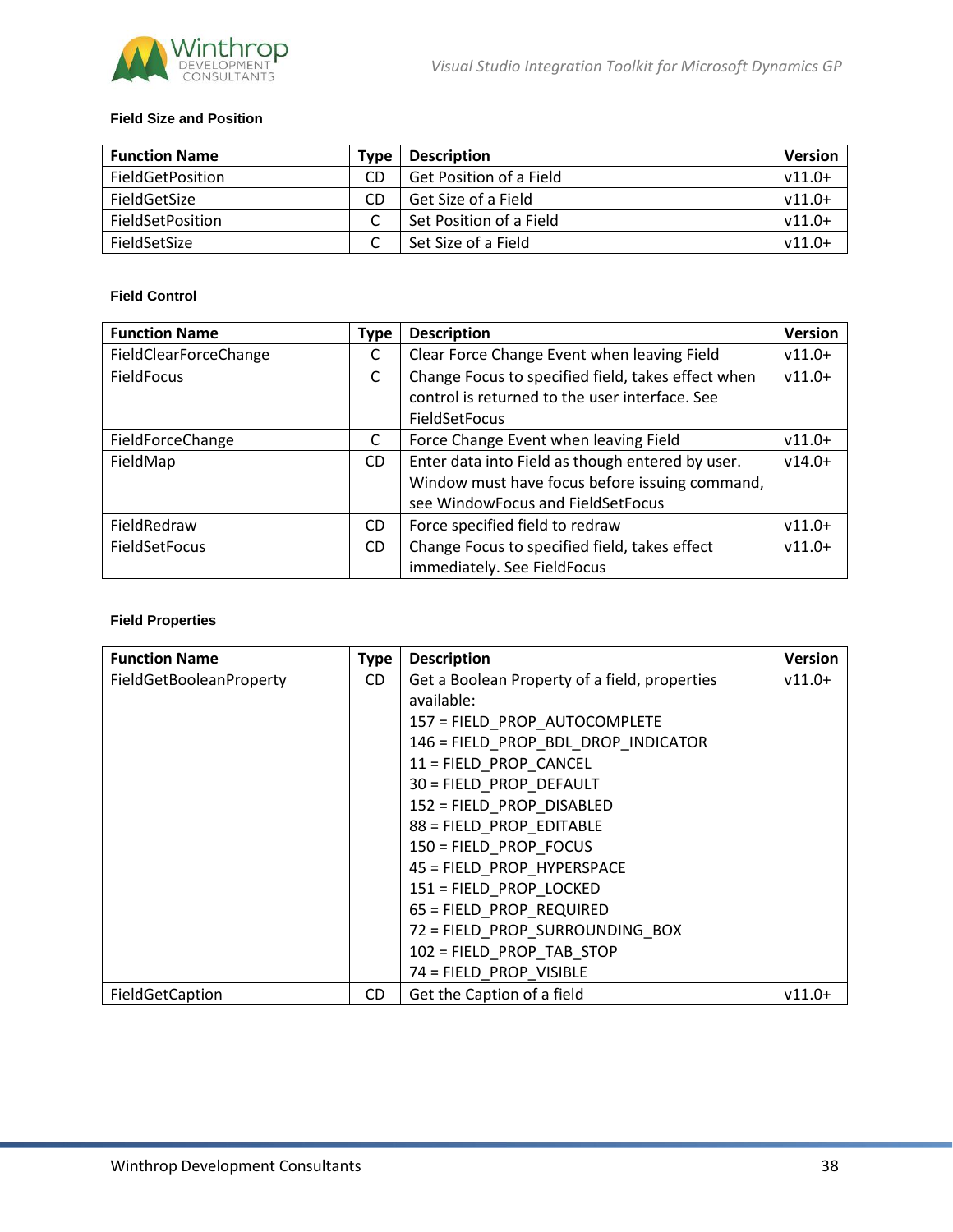

| FieldGetIntegerProperty | CD        | Get an Integer Property of a field, properties               | $v11.0+$ |
|-------------------------|-----------|--------------------------------------------------------------|----------|
|                         |           | available:                                                   |          |
|                         |           | 147 = FIELD PROP BDL DROP POS X                              |          |
|                         |           | 148 = FIELD PROP BDL DROP POS Y                              |          |
|                         |           | 149 = FIELD PROP BUTTON STYLE                                |          |
|                         |           | 0 = BUTTON_STYLE_TEXT_ONLY                                   |          |
|                         |           | 1 = BUTTON_STYLE_TEXT_ON_LEFT                                |          |
|                         |           | 2 = BUTTON_STYLE_TEXT_ON_RIGHT                               |          |
|                         |           | 3 = BUTTON_STYLE_TEXT_ON_TOP                                 |          |
|                         |           | 4 = BUTTON_STYLE_TEXT_ON_BOTTOM                              |          |
|                         |           | 5 = BUTTON_STYLE_GRAPHIC_ONLY                                |          |
| FieldGetStringProperty  | <b>CD</b> | Get a String Property of a field, properties                 | $v11.0+$ |
|                         |           | available:                                                   |          |
|                         |           | $158 =$                                                      |          |
|                         |           | FIELD_PROP_AUTOCOMPLETE_LOOKUP_ITEM                          |          |
|                         |           | 12 = FIELD_PROP_CAPTION                                      |          |
| FieldGetToolTip         | CD        | Get the ToolTip of a field                                   | $v11.0+$ |
| FieldSetBooleanProperty | CD        | Set a Boolean Property of a field, properties<br>available:  | $v11.0+$ |
|                         |           | 157 = FIELD PROP AUTOCOMPLETE                                |          |
|                         |           | 146 = FIELD_PROP_BDL_DROP_INDICATOR                          |          |
|                         |           | 11 = FIELD_PROP_CANCEL                                       |          |
|                         |           | 30 = FIELD PROP DEFAULT                                      |          |
|                         |           | 152 = FIELD PROP DISABLED                                    |          |
|                         |           | 88 = FIELD_PROP_EDITABLE                                     |          |
|                         |           | 150 = FIELD PROP FOCUS                                       |          |
|                         |           | 45 = FIELD_PROP_HYPERSPACE                                   |          |
|                         |           | 151 = FIELD_PROP_LOCKED                                      |          |
|                         |           | 65 = FIELD_PROP_REQUIRED                                     |          |
|                         |           | 72 = FIELD_PROP_SURROUNDING_BOX                              |          |
|                         |           | 102 = FIELD_PROP_TAB_STOP                                    |          |
|                         |           | 74 = FIELD_PROP_VISIBLE                                      |          |
| FieldSetCaption         | CD        | Set the Caption of a field                                   | $v11.0+$ |
| FieldSetIntegerProperty | CD.       | Set an Integer Property of a field, properties<br>available: | $v11.0+$ |
|                         |           | 147 = FIELD_PROP_BDL_DROP_POS_X                              |          |
|                         |           | 148 = FIELD PROP BDL DROP POS Y                              |          |
|                         |           | 149 = FIELD PROP BUTTON STYLE                                |          |
|                         |           | 0 = BUTTON_STYLE_TEXT_ONLY                                   |          |
|                         |           | 1 = BUTTON_STYLE_TEXT_ON_LEFT                                |          |
|                         |           | 2 = BUTTON_STYLE_TEXT_ON_RIGHT                               |          |
|                         |           | 3 = BUTTON STYLE TEXT ON TOP                                 |          |
|                         |           | 4 = BUTTON STYLE TEXT ON BOTTOM                              |          |
|                         |           | 5 = BUTTON_STYLE_GRAPHIC_ONLY                                |          |
| FieldSetStringProperty  | CD        | Set a String Property of a field, properties                 | $v11.0+$ |
|                         |           | available:                                                   |          |
|                         |           | $158 =$                                                      |          |
|                         |           | FIELD_PROP_AUTOCOMPLETE_LOOKUP_ITEM                          |          |
|                         |           | 12 = FIELD_PROP_CAPTION                                      |          |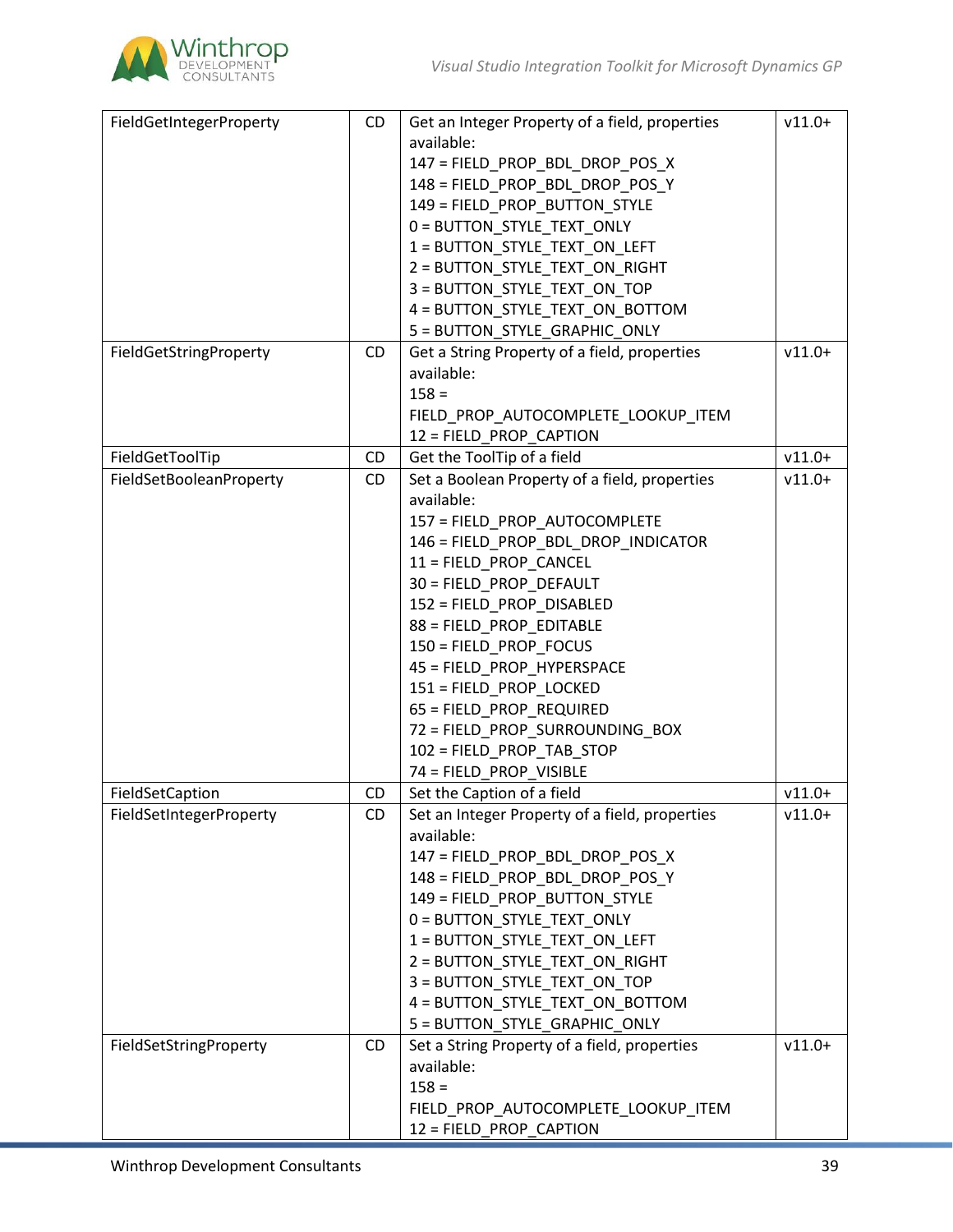

| FieldSetToolTip |  | Set the ToolTip of a field | v11.u |
|-----------------|--|----------------------------|-------|
|-----------------|--|----------------------------|-------|

## **Field Colors**

| <b>Function Name</b> | <b>Type</b> | <b>Description</b>                           | <b>Version</b> |
|----------------------|-------------|----------------------------------------------|----------------|
| FieldGetColor        | CD          | Get a Field's colors (RGB value) and pattern | $v11.0+$       |
|                      |             | settings.                                    |                |
|                      |             | Colors:                                      |                |
|                      |             | 131072 = COLOR SYSTEM                        |                |
|                      |             | 262144 = COLOR_TRANSPARENT                   |                |
|                      |             | $0 = COLOR_BLACK$                            |                |
|                      |             | 16777215 = COLOR_WHITE                       |                |
|                      |             | 16711680 = COLOR_RED                         |                |
|                      |             | 65280 = COLOR_BRIGHT_GREEN                   |                |
|                      |             | $255 = COLOR$ BLUE                           |                |
|                      |             | 65535 = COLOR_TURQUOISE                      |                |
|                      |             | 16711935 = COLOR PINK                        |                |
|                      |             | 16776960 = COLOR_YELLOW                      |                |
|                      |             | $32896 = COLOR$ TEAL                         |                |
|                      |             | 32768 = COLOR_GREEN                          |                |
|                      |             | 8421376 = COLOR_DARK_YELLOW                  |                |
|                      |             | 8388736 = COLOR_VIOLET                       |                |
|                      |             | 8388608 = COLOR_DARK_RED                     |                |
|                      |             | 128 = COLOR_DARK_BLUE                        |                |
|                      |             | 8421504 = COLOR_MEDIUM_GRAY                  |                |
|                      |             | 12632256 = COLOR_LIGHT_GRAY                  |                |
|                      |             | 16777088 = COLOR_LIGHT_YELLOW                |                |
|                      |             | 33554498 = SYSTEM_WINDOW_BACKGROUND          |                |
|                      |             | 33554499 = SYSTEM WINDOW TEXT                |                |
|                      |             | Patterns:                                    |                |
|                      |             | 2 = PATTERN_NONE                             |                |
|                      |             | 4 = PATTERN_25_SHADING                       |                |
|                      |             | 3 = PATTERN_50_SHADING                       |                |
|                      |             | 5 = PATTERN_75_SHADING                       |                |
|                      |             | 6 = PATTERN_HORIZONTAL                       |                |
|                      |             | 7 = PATTERN VERTICAL                         |                |
|                      |             | 8 = PATTERN_UP_DIAGONAL                      |                |
|                      |             | 9 = PATTERN_DOWN_DIAGONAL                    |                |
|                      |             | 10 = PATTERN GRID                            |                |
|                      |             | 11 = PATTERN TRELLIS                         |                |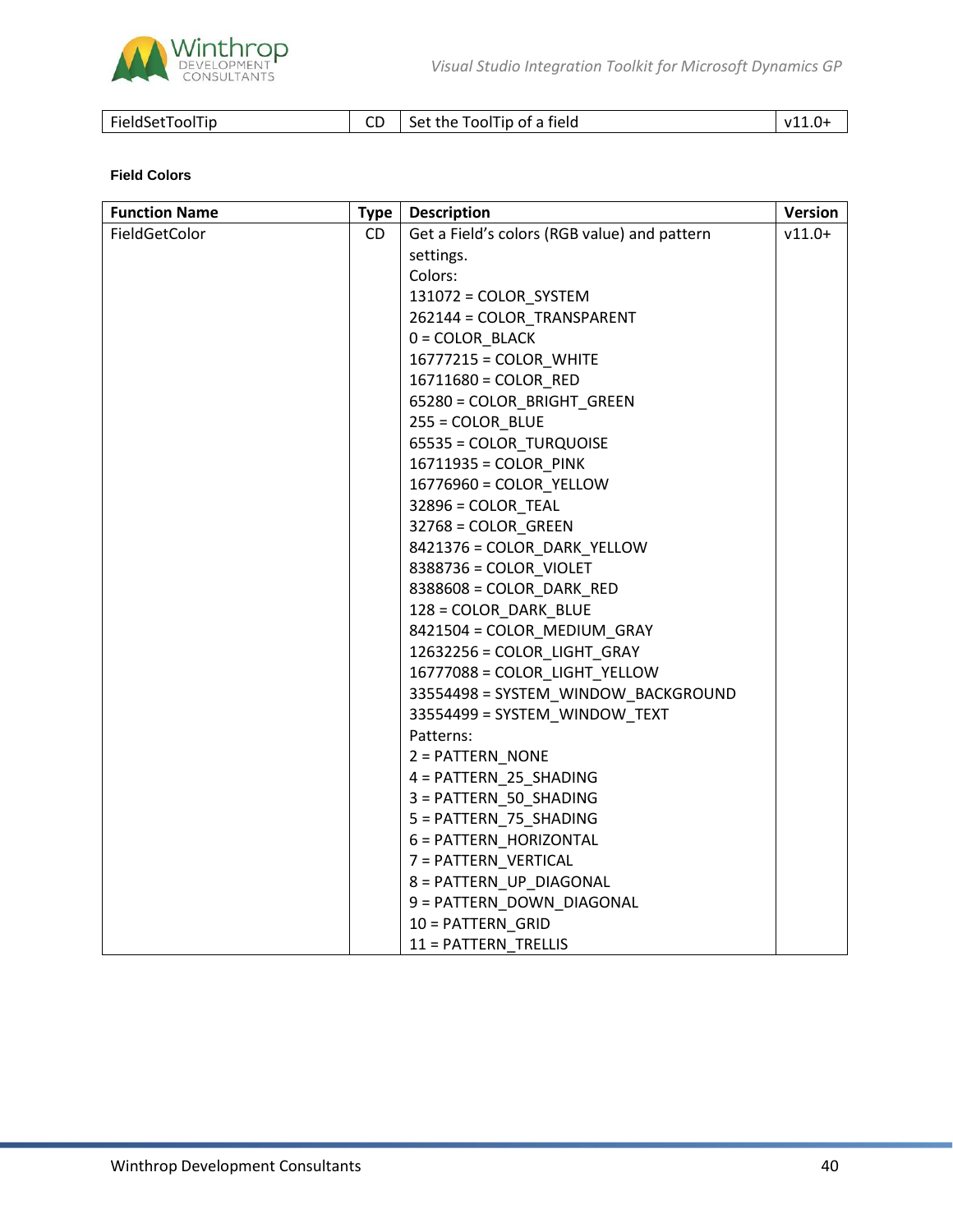

| FieldSetBackColor | CD. | Set a Field's back color (RGB value) | $v11.0+$ |
|-------------------|-----|--------------------------------------|----------|
|                   |     | Colors:                              |          |
|                   |     |                                      |          |
|                   |     | 131072 = COLOR_SYSTEM                |          |
|                   |     | 262144 = COLOR TRANSPARENT           |          |
|                   |     | $0 = COLORBLACK$                     |          |
|                   |     | 16777215 = COLOR_WHITE               |          |
|                   |     | 16711680 = COLOR RED                 |          |
|                   |     | 65280 = COLOR_BRIGHT_GREEN           |          |
|                   |     | $255 = COLOR$ BLUE                   |          |
|                   |     | 65535 = COLOR_TURQUOISE              |          |
|                   |     | 16711935 = COLOR PINK                |          |
|                   |     | 16776960 = COLOR_YELLOW              |          |
|                   |     | $32896 = COLOR$ TEAL                 |          |
|                   |     | 32768 = COLOR GREEN                  |          |
|                   |     | 8421376 = COLOR_DARK_YELLOW          |          |
|                   |     | 8388736 = COLOR VIOLET               |          |
|                   |     | 8388608 = COLOR DARK RED             |          |
|                   |     | 128 = COLOR_DARK_BLUE                |          |
|                   |     | 8421504 = COLOR MEDIUM GRAY          |          |
|                   |     | 12632256 = COLOR LIGHT GRAY          |          |
|                   |     | 16777088 = COLOR_LIGHT_YELLOW        |          |
|                   |     | 33554498 = SYSTEM WINDOW BACKGROUND  |          |
| FieldSetFont      | CD. | Set a Field's font setting           | $v11.0+$ |
|                   |     | Fonts:                               |          |
|                   |     | $1 =$ FONT COURIER                   |          |
|                   |     | 2 = FONT_HELVETICA                   |          |
|                   |     | $4 = FONT$ TIMES                     |          |
|                   |     | 3 = FONT SYSTEM                      |          |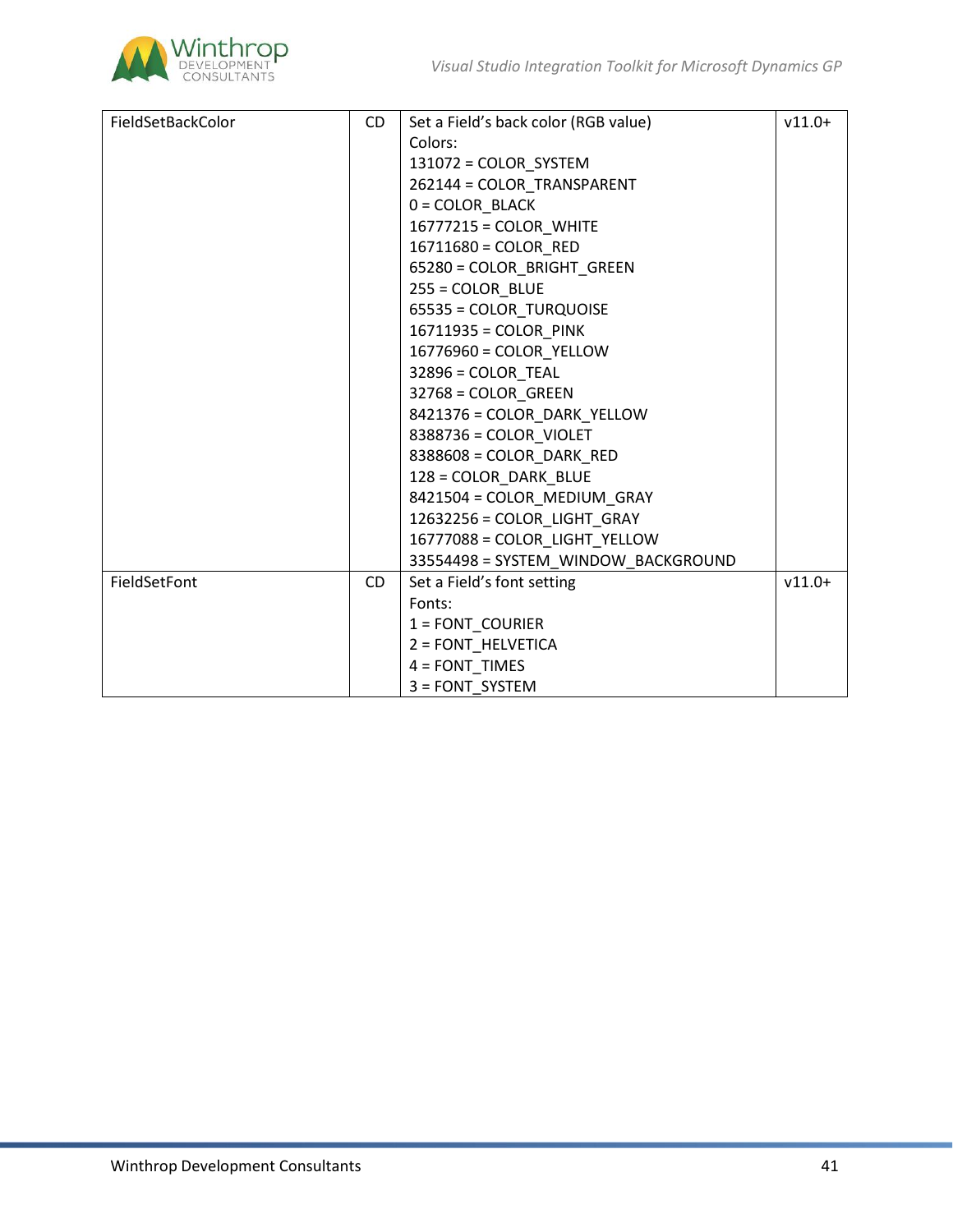

| FieldSetFontColor | CD  | Set a Field's font color (RGB value) | $v11.0+$ |
|-------------------|-----|--------------------------------------|----------|
|                   |     | Colors:                              |          |
|                   |     | 131072 = COLOR_SYSTEM                |          |
|                   |     | 262144 = COLOR TRANSPARENT           |          |
|                   |     | $0 = COLORBLACK$                     |          |
|                   |     | 16777215 = COLOR_WHITE               |          |
|                   |     | 16711680 = COLOR RED                 |          |
|                   |     | 65280 = COLOR_BRIGHT_GREEN           |          |
|                   |     | $255 = COLOR$ BLUE                   |          |
|                   |     | 65535 = COLOR_TURQUOISE              |          |
|                   |     | 16711935 = COLOR PINK                |          |
|                   |     | 16776960 = COLOR_YELLOW              |          |
|                   |     | $32896 = COLOR$ TEAL                 |          |
|                   |     | 32768 = COLOR GREEN                  |          |
|                   |     | 8421376 = COLOR_DARK_YELLOW          |          |
|                   |     | 8388736 = COLOR_VIOLET               |          |
|                   |     | 8388608 = COLOR_DARK_RED             |          |
|                   |     | 128 = COLOR_DARK_BLUE                |          |
|                   |     | 8421504 = COLOR_MEDIUM_GRAY          |          |
|                   |     | 12632256 = COLOR_LIGHT_GRAY          |          |
|                   |     | 16777088 = COLOR_LIGHT_YELLOW        |          |
|                   |     | 33554499 = SYSTEM WINDOW TEXT        |          |
| FieldSetPattern   | CD. | Set a Field's pattern setting.       | $v11.0+$ |
|                   |     | Patterns:                            |          |
|                   |     | 2 = PATTERN_NONE                     |          |
|                   |     | 4 = PATTERN_25_SHADING               |          |
|                   |     | 3 = PATTERN 50 SHADING               |          |
|                   |     | 5 = PATTERN_75_SHADING               |          |
|                   |     | 6 = PATTERN_HORIZONTAL               |          |
|                   |     | 7 = PATTERN VERTICAL                 |          |
|                   |     | 8 = PATTERN_UP_DIAGONAL              |          |
|                   |     | 9 = PATTERN_DOWN_DIAGONAL            |          |
|                   |     | 10 = PATTERN GRID                    |          |
|                   |     | 11 = PATTERN TRELLIS                 |          |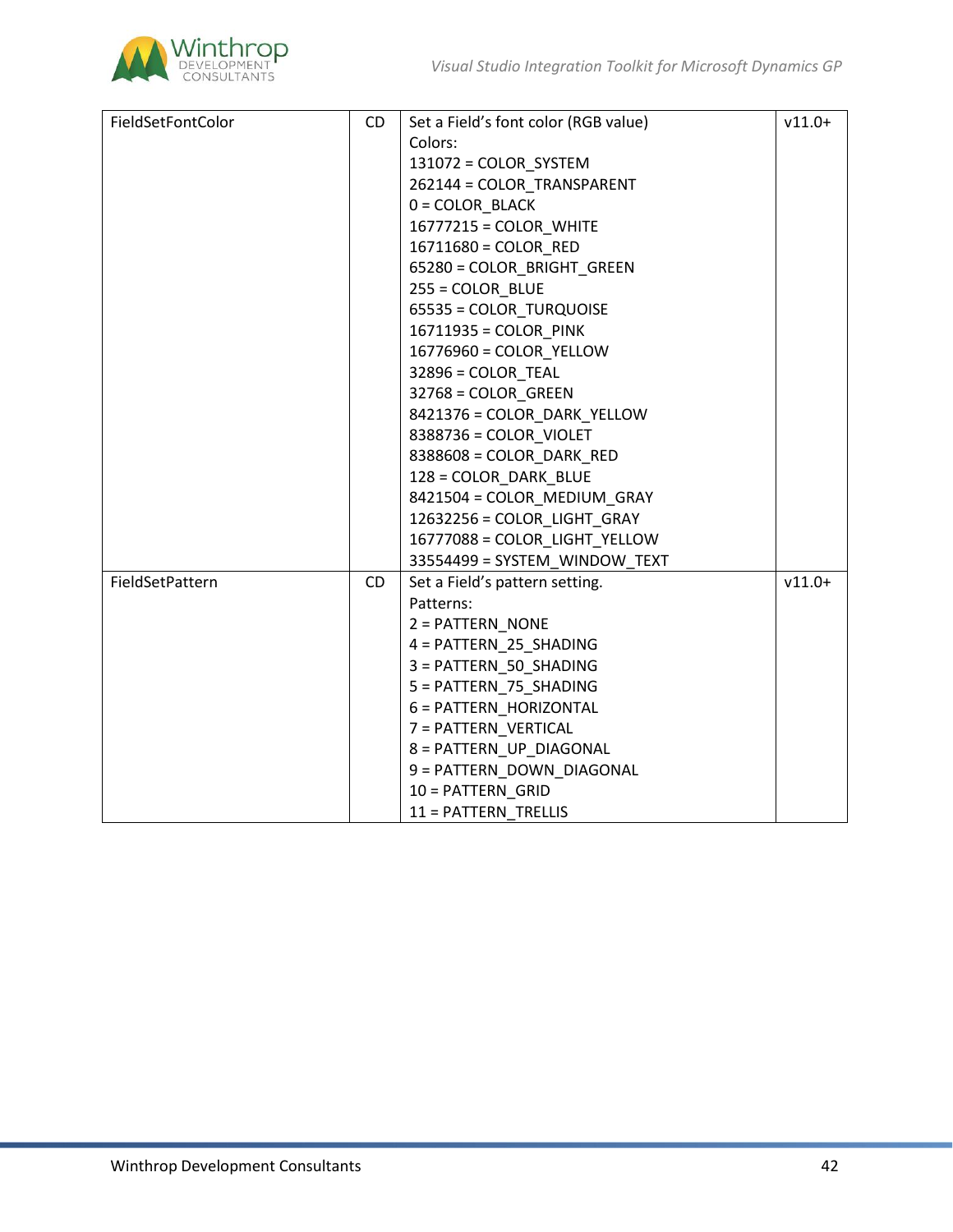

| FieldSetPatternColor | CD. | Set a Field's pattern color (RGB value) | $v11.0+$ |
|----------------------|-----|-----------------------------------------|----------|
|                      |     | Colors:                                 |          |
|                      |     | 131072 = COLOR_SYSTEM                   |          |
|                      |     | 262144 = COLOR TRANSPARENT              |          |
|                      |     | $0 = COLOR$ BLACK                       |          |
|                      |     | 16777215 = COLOR WHITE                  |          |
|                      |     | 16711680 = COLOR RED                    |          |
|                      |     | 65280 = COLOR_BRIGHT_GREEN              |          |
|                      |     | $255 = COLOR$ _BLUE                     |          |
|                      |     | 65535 = COLOR_TURQUOISE                 |          |
|                      |     | 16711935 = COLOR_PINK                   |          |
|                      |     | 16776960 = COLOR_YELLOW                 |          |
|                      |     | $32896 = COLOR$ TEAL                    |          |
|                      |     | 32768 = COLOR GREEN                     |          |
|                      |     | 8421376 = COLOR_DARK_YELLOW             |          |
|                      |     | 8388736 = COLOR_VIOLET                  |          |
|                      |     | 8388608 = COLOR_DARK_RED                |          |
|                      |     | 128 = COLOR_DARK_BLUE                   |          |
|                      |     | 8421504 = COLOR MEDIUM GRAY             |          |
|                      |     | 12632256 = COLOR_LIGHT_GRAY             |          |
|                      |     | 16777088 = COLOR LIGHT YELLOW           |          |

## **Field Fonts**

| <b>Function Name</b> | <b>Type</b> | <b>Description</b>                                    | <b>Version</b> |
|----------------------|-------------|-------------------------------------------------------|----------------|
| FieldGetFont         | CD.         | Get a Field's font, font size and font style settings | $v11.0+$       |
|                      |             | Fonts:                                                |                |
|                      |             | $1 =$ FONT COURIER                                    |                |
|                      |             | 2 = FONT_HELVETICA                                    |                |
|                      |             | $4 = FONT$ TIMES                                      |                |
|                      |             | 3 = FONT_SYSTEM                                       |                |
|                      |             | Styles:                                               |                |
|                      |             | 0 = FONT_STYLE_PLAIN                                  |                |
|                      |             | 1 = FONT_STYLE_BOLD                                   |                |
|                      |             | 2 = FONT STYLE ITALIC                                 |                |
|                      |             | 4 = FONT_STYLE_UNDERLINE                              |                |
|                      |             | Styles can be added to combine                        |                |
| FieldSetFontSize     | CD.         | Set a Field's font side setting                       | $v11.0+$       |
| FieldSetFontStyle    |             | Set a Field's font style setting.                     |                |
|                      |             | Styles:                                               |                |
|                      |             | 0 = FONT_STYLE_PLAIN                                  |                |
|                      |             | 1 = FONT_STYLE_BOLD                                   |                |
|                      |             | 2 = FONT STYLE ITALIC                                 |                |
|                      |             | 4 = FONT_STYLE_UNDERLINE                              |                |
|                      |             | Styles can be added to combine                        |                |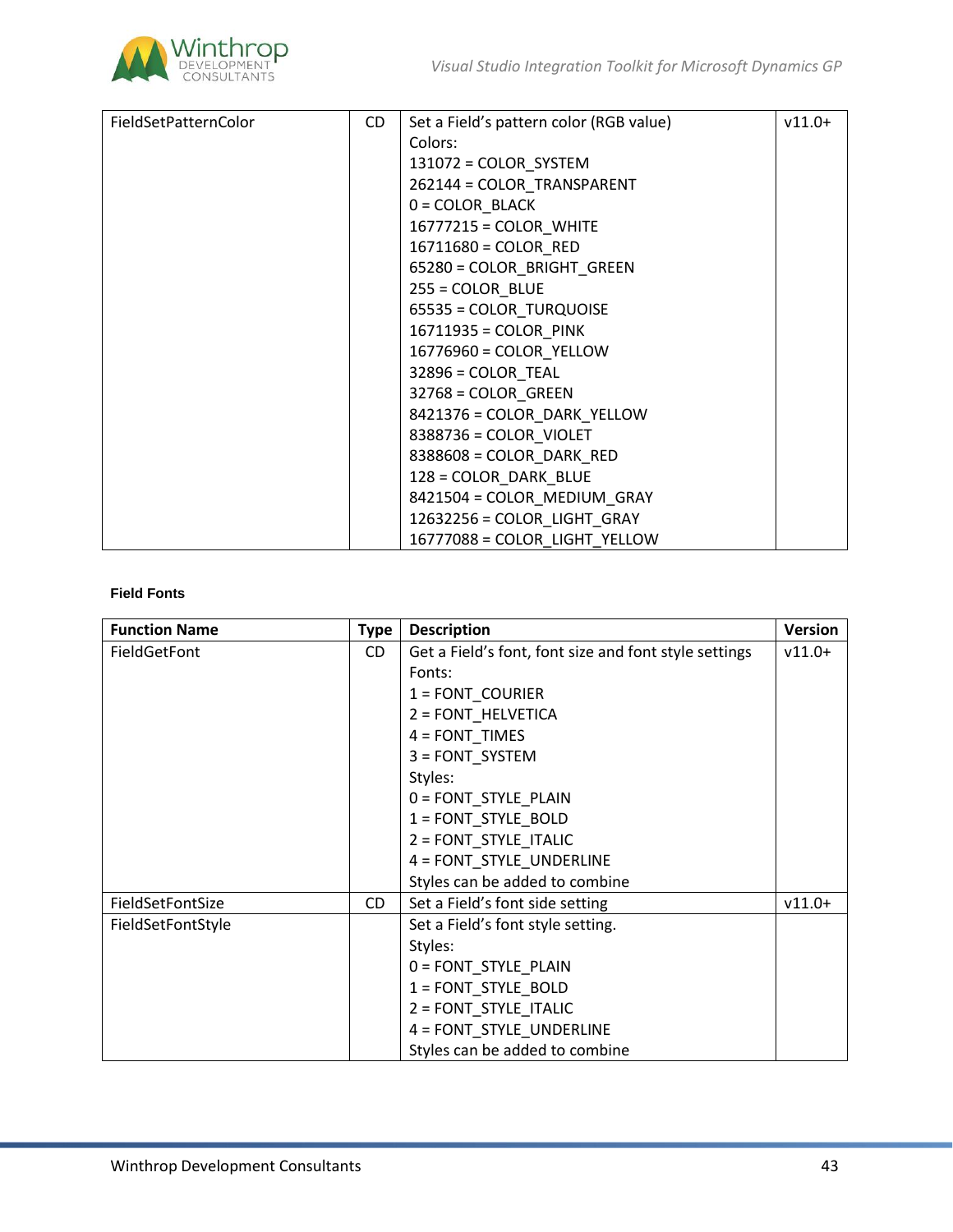

## **Text Fields**

| <b>Function Name</b>    | <b>Type</b> | <b>Description</b>                                                                           | <b>Version</b> |
|-------------------------|-------------|----------------------------------------------------------------------------------------------|----------------|
| FieldGetSelection       | CD.         | Get the string value, position and length of<br>selection from a text field.                 | $v11.0+$       |
| FieldInsertStringInText | CD.         | Insert string into text field replacing current<br>selection                                 | $v11.0+$       |
| FieldParseText          | CD.         | Parse text field into strings of specified length or to<br>end of line. Does not break words | $v11.0+$       |
| FieldSetSelection       | CD.         | Set the position and length of selection in a text<br>field.                                 | $v11.0+$       |

## **Dates and Times**

| <b>Function Name</b> | <b>Type</b> | <b>Description</b>                                | <b>Version</b> |
|----------------------|-------------|---------------------------------------------------|----------------|
| MkDate               | D           | Create a Date variable based on Month, Day, Year  | $v11.0+$       |
| MkDateTime           | C           | Create a DateTime variable based on Month, Day,   | $v12.0+$       |
|                      |             | Year and Hours, Minutes, Seconds                  |                |
| <b>MkTime</b>        | D           | Create a Time variable based on Hours, Minutes,   | $v11.0+$       |
|                      |             | Seconds                                           |                |
| SetDate              | D           | Update a Date variable based on Month, Day, Year. | $v11.0+$       |
|                      |             | Leave Month, Day, Year as zero to leave unchanged |                |
| Sysdate              | D           | Get System Date, use parameter true for server    | $v11.0+$       |
| Sysdatetime          | D           | Get System Date and Time                          | $v11.0+$       |
| Systime              | D           | Get System Time, use parameter true for server    | $v11.0+$       |

## **Formatting Fields**

| <b>Function Name</b>       | <b>Type</b> | <b>Description</b>                            | <b>Version</b> |
|----------------------------|-------------|-----------------------------------------------|----------------|
| Format                     | D           | Format currency to a string                   | $v11.0+$       |
|                            |             | <b>Negative Types:</b>                        |                |
|                            |             | $1 = SYSTEMNEG$                               |                |
|                            |             | $2 = MINUSNEG$                                |                |
|                            |             | $3 = PARENTFG$                                |                |
|                            |             | $4 = C RNEG$                                  |                |
|                            |             | $+100$ for % at the end                       |                |
| FormatPhoneNumber          | G           | Format Phone Number as per Message 6055       | $v11.0+$       |
| FormatResource             | C           | Format Dexterity Form, Window and Field names | $v11.0+$       |
|                            |             | for use in runtime executed code.             |                |
| FormatSocialSecurityNumber | G           | Format Social Security Number as per Message  | $v11.0+$       |
|                            |             | 19311                                         |                |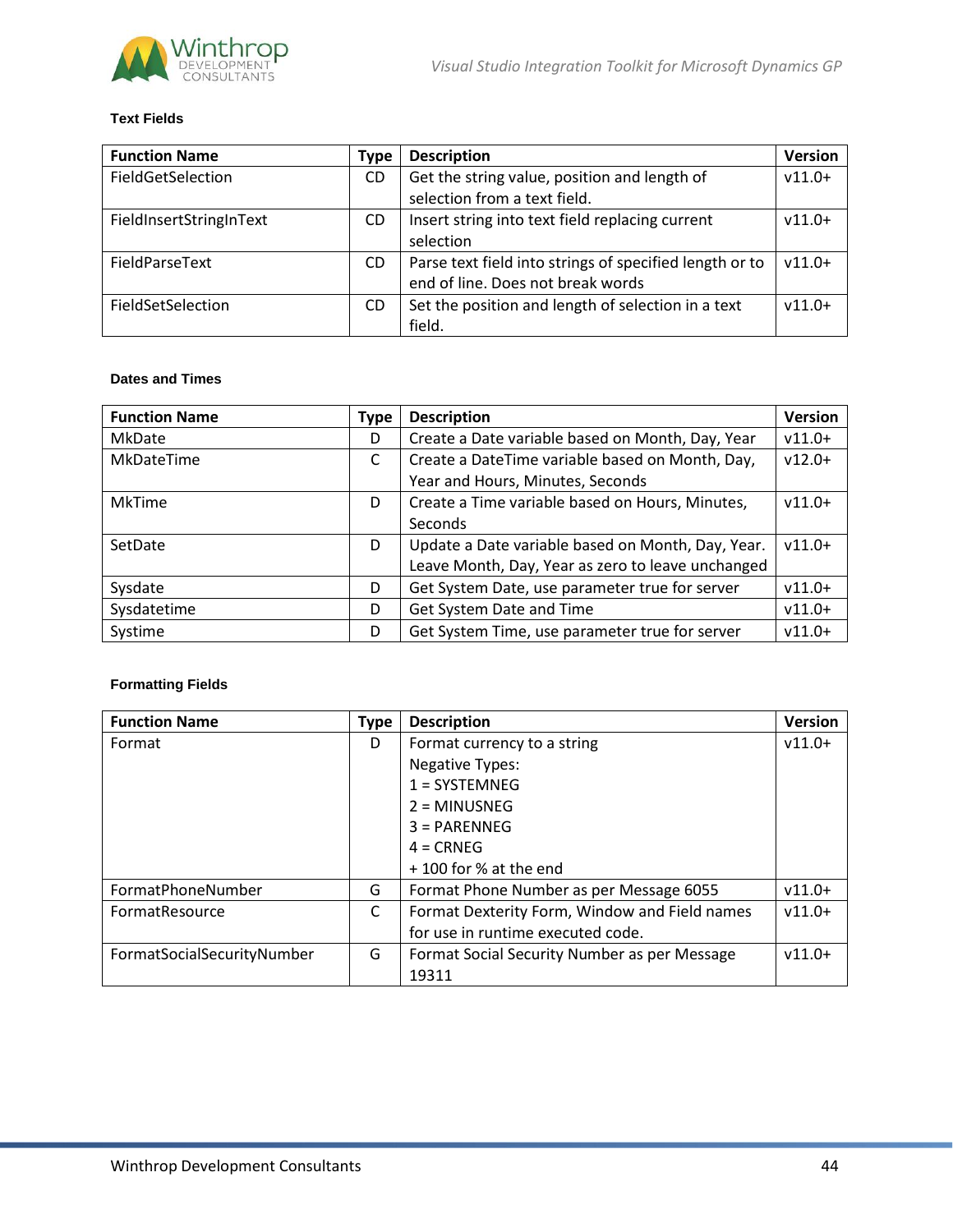

## **List Fields**

| <b>Function Name</b>          | <b>Type</b>    | <b>Description</b>                                 | <b>Version</b> |
|-------------------------------|----------------|----------------------------------------------------|----------------|
| ListAddItem                   | C              | Add an Item to the bottom of a List Field          | $v11.0+$       |
| ListChangeItem                | C              | Change the name of an item in a List Field         | $v11.0+$       |
| ListCountItems                | C              | Count the number of items in a List Field          | $v11.0+$       |
| ListDeleteItem                | C              | Delete an item in a List Field                     | $v11.0+$       |
| ListFindData                  | C              | Find an item in a List Field by its Data value     | $v11.0+$       |
| ListFindItem                  | C              | Find an item in a List Field by its Name value     | $v11.0+$       |
| ListGetInsertPosFromVisualPos | C <sub>D</sub> | Get the Insert Position of an item in a List Field | $v11.0+$       |
|                               |                | from its Visual Position                           |                |
| ListGetVisualPosFromInsertPos | CD.            | Get the Visual Position of an item in a List Field | $v11.0+$       |
|                               |                | from its Insert Position                           |                |
| ListInsertItem                | C              | Insert an item into a List Field                   | $v11.0+$       |
| ListItemData                  | C              | Get the Data value of an item in a List Field      | $v11.0+$       |
| ListItemName                  | C              | Get the Name value of an item in a List Field      | $v11.0+$       |

## **System Dialogs**

| <b>Function Name</b>   | <b>Type</b> | <b>Description</b>                                  | <b>Version</b> |
|------------------------|-------------|-----------------------------------------------------|----------------|
| Ask                    | D           | Display a system dialog with a string prompt & one, | $v11.0+$       |
|                        |             | two or three buttons                                |                |
| AskText                | D           | Display a system dialog with a text prompt one two  | $v11.0+$       |
|                        |             | or three buttons                                    |                |
| Beep                   | D           | Play a sound: 1=ERRORSOUND, 2=WARNSOUND,            | $v11.0+$       |
|                        |             | 3=INFOSOUND                                         |                |
| Debug                  | D           | Display a system dialog with a string prompt & an   | $v11.0+$       |
|                        |             | OK button. Only displayed when Debug >> Show        |                |
|                        |             | Debug Messages is enabled                           |                |
| DebugText              | D           | Display a system dialog with a text prompt & an OK  | $v11.0+$       |
|                        |             | button. Only displayed when Debug >> Show           |                |
|                        |             | Debug Messages is enabled                           |                |
| Error                  | D           | Display an error system dialog with a string prompt | $v11.0+$       |
|                        |             | & an OK button.                                     |                |
| ErrorText              | D           | Display an error system dialog with a text prompt   | $v11.0+$       |
|                        |             | & an OK button.                                     |                |
| Getfile                | D           | Open a dialog to select a file to open              | $v11.0+$       |
| Getstring              | D           | Open a dialog and prompt for a string or password   | $v11.0+$       |
| GetValidSystemPassword | G           | Prompt for a valid Dynamics GP System Password      | $v11.0+$       |
| PathSelectPathname     | D           | Open a dialog to select a folder location           | $v11.0+$       |
| Savefile               | D           | Open a dialog to select a file to sale              | $v11.0+$       |
| Warning                | D           | Display a warning system dialog with a string       | $v11.0+$       |
|                        |             | prompt & an OK button.                              |                |
| WarningText            | D           | Display a warning system dialog with a text prompt  | $v11.0+$       |
|                        |             | & an OK button.                                     |                |

## **Launching External Applications**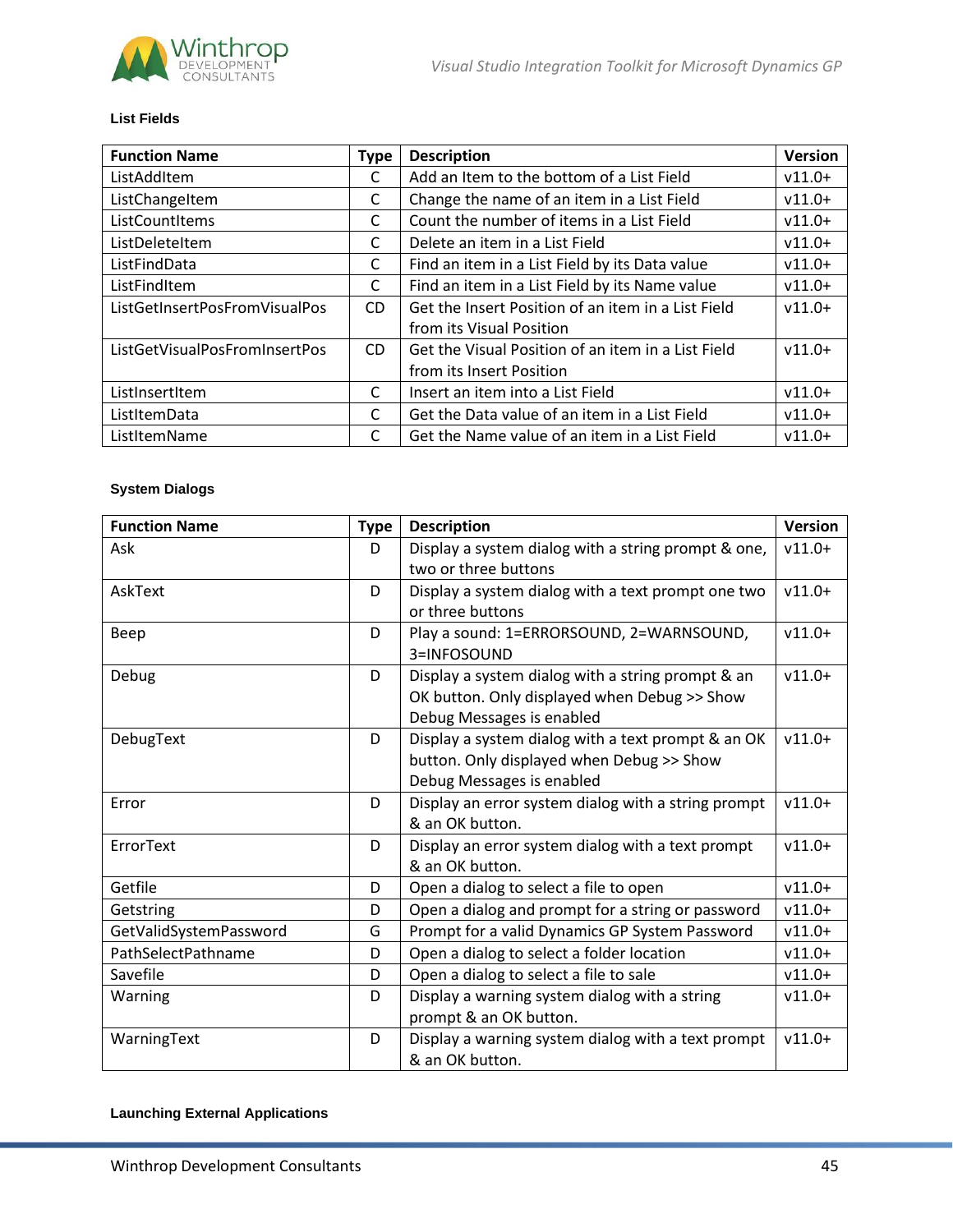

| <b>Function Name</b> | <b>Type</b> | <b>Description</b>                                  | <b>Version</b> |
|----------------------|-------------|-----------------------------------------------------|----------------|
| FileLaunch           | D           | Open or Print specified File. On Web Client it will | $v12.0+$       |
|                      |             | transfer the file to client first.                  |                |
|                      |             | Actions:                                            |                |
|                      |             | 1 = FILE LAUNCH ACTION OPEN                         |                |
|                      |             | 2 = FILE LAUNCH ACTION PRINT                        |                |
|                      |             | 0 = FILE LAUNCH ACTION NONE (Web Client only)       |                |
| RunApplication       | D           | Run an external application with parameters. Leave  | $v11.0+$       |
|                      |             | application blank to launch default program based   |                |
|                      |             | on extension. For Web Client runs on server         |                |
| RunMacro             | D           | Run a Macro file                                    | $v11.0+$       |
| <b>RunMacroFast</b>  | C           | Run a Macro file with fast screen refreshing        | $v12.0+$       |
| UtilityLaunchUrl     | D           | Open browser window to display URL                  | $v12.0+$       |
| WinHelpLaunchUrl     | D           | Re-use open browser window to display URL           | $v12.0+$       |

# **Dictionary Resources**

| <b>Function Name</b>   | <b>Type</b> | <b>Description</b>                             | Version  |
|------------------------|-------------|------------------------------------------------|----------|
| ResourceGetDisplayName | D           | Get the Display Name for a dictionary resource | $v11.0+$ |
|                        |             | Types:                                         |          |
|                        |             | $2 = FORMTYPE$                                 |          |
|                        |             | $1 = TABLETYPE$                                |          |
|                        |             | 42 = GROUPTYPE                                 |          |
|                        |             | 23 = REPORTTYPE                                |          |
| ResourceGetID          | D           | Get the Resource ID for a Dictionary Resource  | $v11.0+$ |
|                        |             | Types:                                         |          |
|                        |             | $1 =$ Tables                                   |          |
|                        |             | $2 =$ Forms                                    |          |
|                        |             | $6 = Data types$                               |          |
|                        |             | $7 =$ Composites                               |          |
|                        |             | $8 =$ Formats                                  |          |
|                        |             | $9 =$ Strings                                  |          |
|                        |             | 15 = Generic pictures                          |          |
|                        |             | $18$ = Fields                                  |          |
|                        |             | $21$ = Procedure scripts                       |          |
|                        |             | $23$ = Reports                                 |          |
|                        |             | $26$ = Global variables                        |          |
|                        |             | $28$ = Metafiles                               |          |
|                        |             | 29 = Mac Pictures                              |          |
|                        |             | $30 =$ Messages                                |          |
|                        |             | $42$ = Table Groups                            |          |
|                        |             | $48 =$ Constants                               |          |
|                        |             | $62$ = Functions                               |          |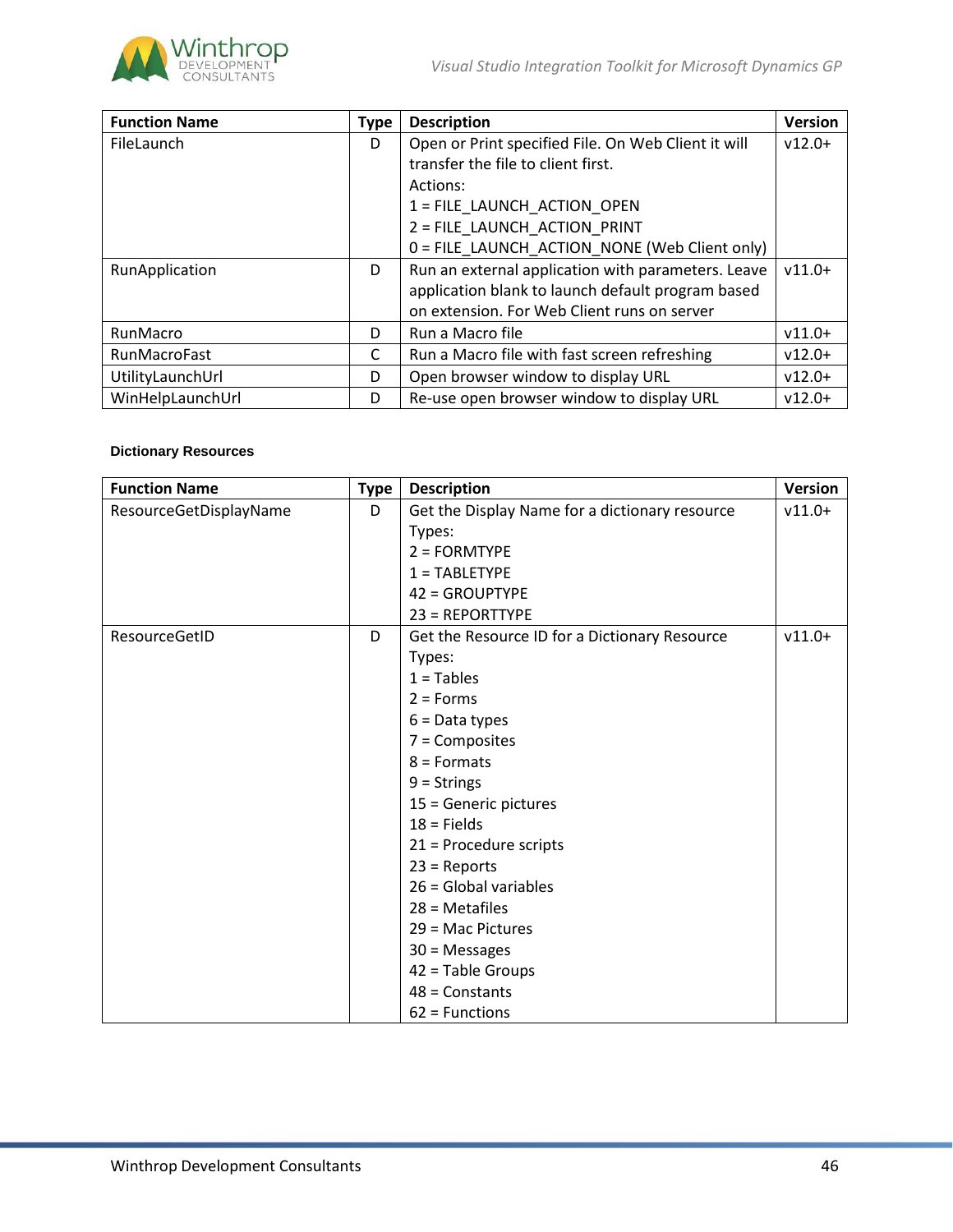

| ResourceGetNthResource  | D            | Get the Resource ID, Name and Series for a      | $v11.0+$ |
|-------------------------|--------------|-------------------------------------------------|----------|
|                         |              | specified Index value for a Dictionary Resource |          |
|                         |              | Types:                                          |          |
|                         |              | $1 = Tables$                                    |          |
|                         |              | $2 =$ Forms                                     |          |
|                         |              | $6 = Data types$                                |          |
|                         |              | $7 =$ Composites                                |          |
|                         |              | $8 =$ Formats                                   |          |
|                         |              | $9 =$ Strings                                   |          |
|                         |              |                                                 |          |
|                         |              | 15 = Generic pictures<br>$18 =$ Fields          |          |
|                         |              |                                                 |          |
|                         |              | 21 = Procedure scripts                          |          |
|                         |              | $23$ = Reports                                  |          |
|                         |              | $26$ = Global variables                         |          |
|                         |              | $28 = Metafiles$                                |          |
|                         |              | 29 = Mac Pictures                               |          |
|                         |              | $30 =$ Messages                                 |          |
|                         |              | $42$ = Table Groups                             |          |
|                         |              | $48 =$ Constants                                |          |
|                         |              | $62$ = Functions                                |          |
|                         |              | Series:                                         |          |
|                         |              | $1 =$ Financial                                 |          |
|                         |              | $2 = Sales$                                     |          |
|                         |              | $3 =$ Purchasing                                |          |
|                         |              | $4 =$ Inventory                                 |          |
|                         |              | $5 = Payroll$                                   |          |
|                         |              | $6$ = Project                                   |          |
|                         |              | $7 = System$                                    |          |
| ResourceGetPhysicalName | C            | Get the Physical Name for a Table or Field by   | $v12.0+$ |
|                         |              | Resource ID                                     |          |
|                         |              | Types:                                          |          |
|                         |              | $1 =$ Tables                                    |          |
|                         |              | $18$ = Fields                                   |          |
| FieldGetPhysicalName    | C            | Get the Physical Name for a Field by Resource   | $v12.0+$ |
|                         |              | Name                                            |          |
|                         |              |                                                 |          |
| TableGetPhysicalName    | $\mathsf{C}$ | Get the Physical Name for a by Table Resource   | $v12.0+$ |
|                         |              | Name                                            |          |
|                         |              |                                                 |          |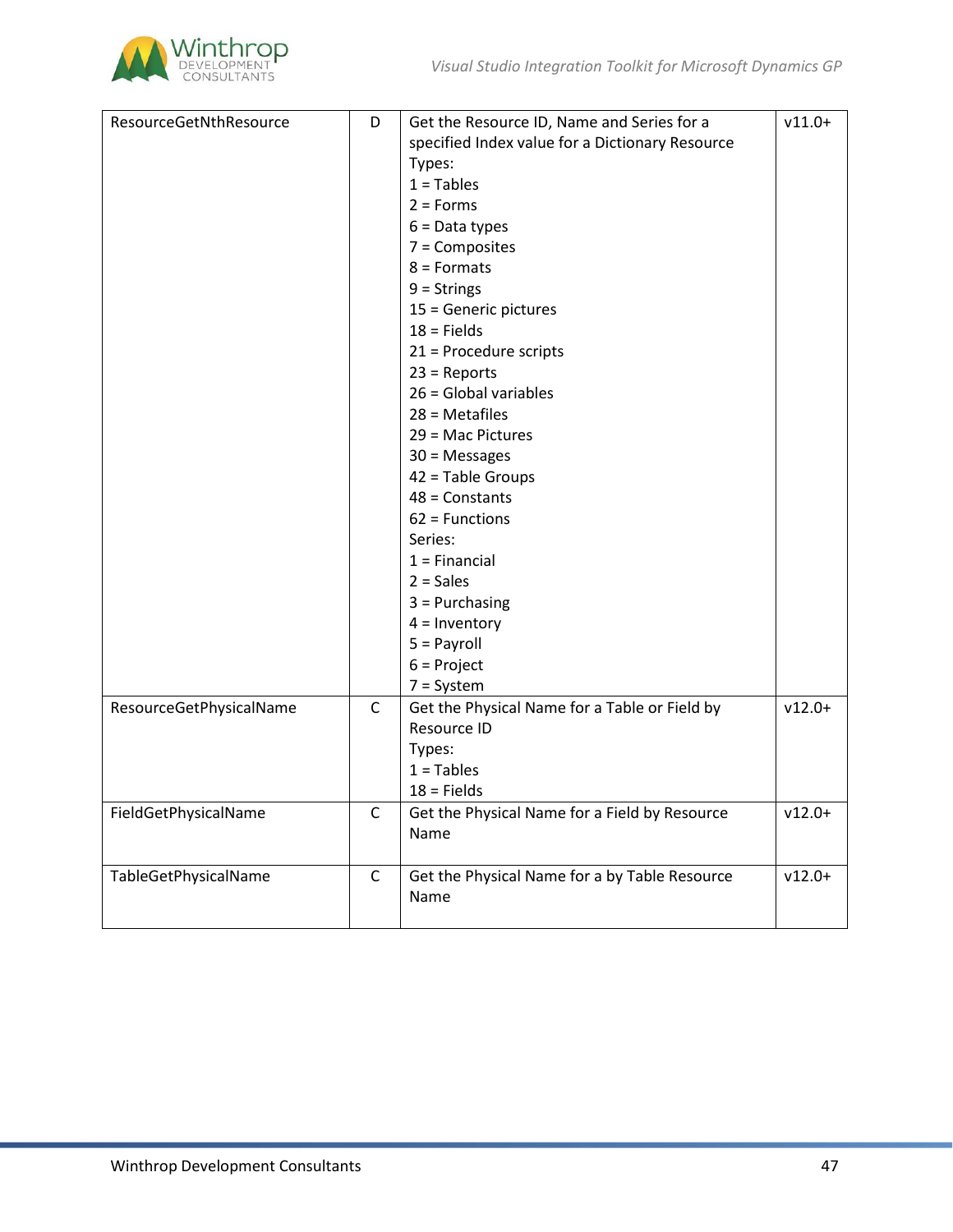

| ResourceGetResourceName    | D | Get the Resource Name for a Dictionary Resource  | $v11.0+$ |
|----------------------------|---|--------------------------------------------------|----------|
|                            |   | Types:                                           |          |
|                            |   | $1 =$ Tables                                     |          |
|                            |   | $2 =$ Forms                                      |          |
|                            |   | $6 = Data types$                                 |          |
|                            |   | $7 =$ Composites                                 |          |
|                            |   | $8 =$ Formats                                    |          |
|                            |   | $9 =$ Strings                                    |          |
|                            |   | 15 = Generic pictures                            |          |
|                            |   | $18 =$ Fields                                    |          |
|                            |   | 21 = Procedure scripts                           |          |
|                            |   | $23$ = Reports                                   |          |
|                            |   | $26$ = Global variables                          |          |
|                            |   | $28 = Metafiles$                                 |          |
|                            |   | $29$ = Mac Pictures                              |          |
|                            |   | $30 =$ Messages                                  |          |
|                            |   | $42$ = Table Groups                              |          |
|                            |   | $48 =$ Constants                                 |          |
|                            |   | $62$ = Functions                                 |          |
| ResourceGetSubResourceName | D | Get the Resource Name for a specified Dictionary | $v11.0+$ |
|                            |   | Sub Resource                                     |          |
|                            |   | Type:                                            |          |
|                            |   | $2 = MT_FORM$                                    |          |
|                            |   | $3 = MT$ REPORT                                  |          |
|                            |   | Sub Type:                                        |          |
|                            |   | 71 = DT COMMAND                                  |          |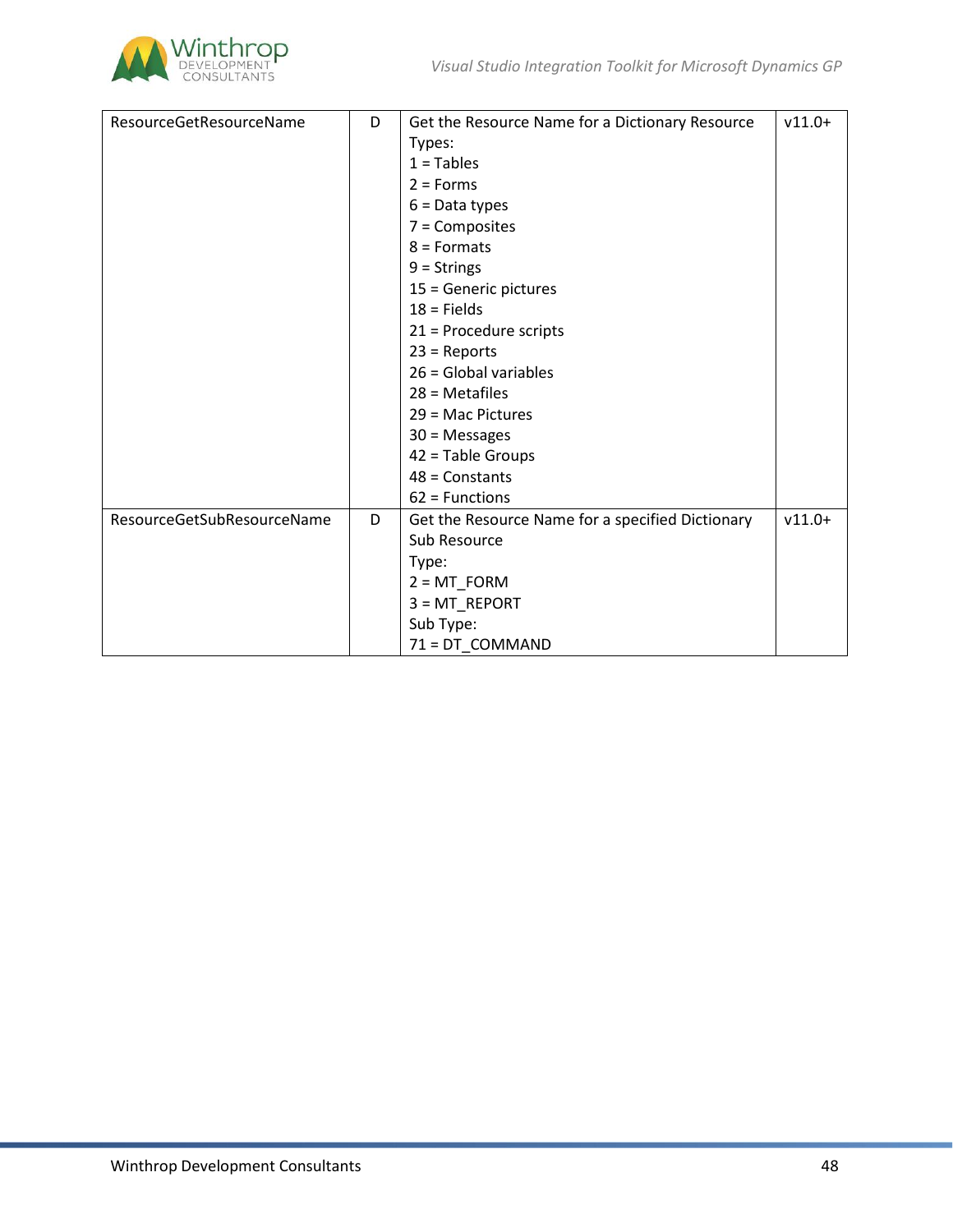

# **Working with SQL**

| <b>Function Name</b> | <b>Type</b> | <b>Description</b>                               | <b>Version</b> |
|----------------------|-------------|--------------------------------------------------|----------------|
| SqlClear             | D           | Clear the SQL Connection and Result Sets         | $v11.0+$       |
| SqlConnect           | D           | Create a SQL Connection using current SQL login  | $v11.0+$       |
| SqlDate              | G           | Format Date as String for SQL Server             | $v11.0+$       |
| SqlDescribeColumn    | D           | Retrieve details of specified column.            | $v11.0+$       |
|                      |             | Types:                                           |                |
|                      |             | 20 = DATATYPE_BOOLEAN                            |                |
|                      |             | 28 = DATATYPE VCURRENCY                          |                |
|                      |             | 18 = DATATYPE DATE                               |                |
|                      |             | 0 = DATATYPE INTEGER                             |                |
|                      |             | 1 = DATATYPE LONG INTEGER                        |                |
|                      |             | 4 = DATATYPE STRING                              |                |
|                      |             | 5 = DATATYPE TEXT                                |                |
|                      |             | 19 = DATATYPE TIME                               |                |
| SqlExecute           | D           | Execute SQL Statements via SQL Connection        | $v11.0+$       |
| SqlFetchNext         | D           | Fetches the next row from the data set. Returned | $v11.0+$       |
|                      |             | value of 31 indicates that there is no more data |                |
| SqlFormatStrings     | G           | Format String for SQL Server                     | $v11.0+$       |
| SqlGetData           | D           | Get the data from the specified column in the    | $v11.0+$       |
|                      |             | current data row                                 |                |
| SqlGetError          | D           | Return details of last error on SQL Connection.  | $v11.0+$       |
|                      |             | <b>Internal Error Numbers:</b>                   |                |
|                      |             | $0 = No Error$                                   |                |
|                      |             | 41 = Cannot find specified column                |                |
|                      |             | 56 = Cannot find specified table                 |                |
|                      |             | 58 = Syntax error in SQL statement               |                |
| SqlGetNextResults    | D           | Move to next result set. Returned value of 31    | $v11.0+$       |
|                      |             | indicates that there is no more data             |                |
| SqlGetNumCols        | D           | Returns the number of columns in the current     | $v11.0+$       |
|                      |             | result set                                       |                |
| SqlGetNumRows        | D           | Returns the number of rows in the current result | $v11.0+$       |
|                      |             | set                                              |                |
| SqlTerminate         | D           | Closes the SQL Connection                        | $v11.0+$       |
| SqlTime              | G           | Format Time as String for SQL Server             | $v11.0+$       |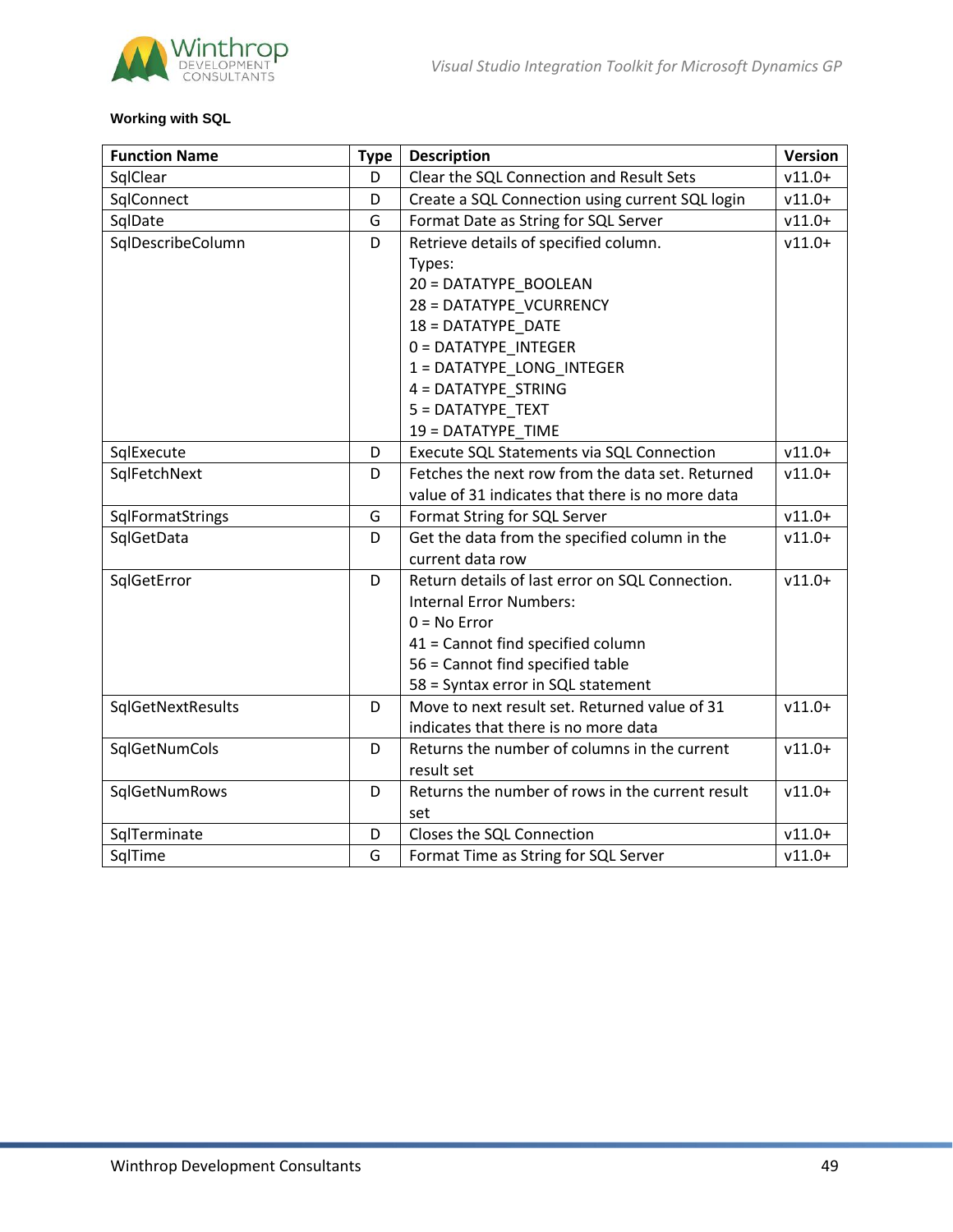

# **Executing Dexterity sanScript**

| <b>Function Name</b> | <b>Type</b> | <b>Description</b>                                   | <b>Version</b> |
|----------------------|-------------|------------------------------------------------------|----------------|
| Execute              | <b>CD</b>   | Execute Dexterity sanScript script in the context of | $v11.0+$       |
|                      |             | specified Dictionary                                 |                |
| ExecuteEx            | <b>CD</b>   | Execute Dexterity sanScript script in the context of | $v11.0+$       |
|                      |             | specified Dictionary and return compiler errors      |                |
| ExecuteEx1           | CD          | Execute Dexterity sanScript script in the context of | $v11.0+$       |
|                      |             | specified Dictionary with 1 parameter and return     |                |
|                      |             | compiler errors. Parameter format:                   |                |
|                      |             | inout text INOUT_TextX ; { where $X = 1$ }           |                |
| ExecuteEx2           | CD          | Execute Dexterity sanScript script in the context of | $v11.0+$       |
|                      |             | specified Dictionary with 2 parameter and return     |                |
|                      |             | compiler errors. Parameter format:                   |                |
|                      |             | inout text INOUT_TextX ; { where $X = 1$ to 2}       |                |
| ExecuteEx3           | <b>CD</b>   | Execute Dexterity sanScript script in the context of | $v11.0+$       |
|                      |             | specified Dictionary with 3 parameter and return     |                |
|                      |             | compiler errors. Parameter format:                   |                |
|                      |             | inout text INOUT_TextX ; { where $X = 1$ to 3}       |                |
| ExecuteEx4           | CD          | Execute Dexterity sanScript script in the context of | $v11.0+$       |
|                      |             | specified Dictionary with 4 parameter and return     |                |
|                      |             | compiler errors. Parameter format:                   |                |
|                      |             | inout text INOUT_TextX ; { where $X = 1$ to 4        |                |
| ExecuteEx5           | CD          | Execute Dexterity sanScript script in the context of | $v11.0+$       |
|                      |             | specified Dictionary with 5 parameter and return     |                |
|                      |             | compiler errors. Parameter format:                   |                |
|                      |             | inout text INOUT_TextX ; { where $X = 1$ to 5}       |                |
| ExecuteEx6           | CD          | Execute Dexterity sanScript script in the context of | $v11.0+$       |
|                      |             | specified Dictionary with 6 parameter and return     |                |
|                      |             | compiler errors. Parameter format:                   |                |
|                      |             | inout text INOUT_TextX ; { where $X = 1$ to 6}       |                |
| ExecuteEx7           | CD          | Execute Dexterity sanScript script in the context of | $v11.0+$       |
|                      |             | specified Dictionary with 7 parameter and return     |                |
|                      |             | compiler errors. Parameter format:                   |                |
|                      |             | inout text INOUT_TextX ; { where $X = 1$ to 7}       |                |
| ExecuteEx8           | <b>CD</b>   | Execute Dexterity sanScript script in the context of | $v11.0+$       |
|                      |             | specified Dictionary with 8 parameter and return     |                |
|                      |             | compiler errors. Parameter format:                   |                |
|                      |             | inout text INOUT_TextX ; { where $X = 1$ to 8}       |                |
| ExecuteEx9           | CD          | Execute Dexterity sanScript script in the context of | $v11.0+$       |
|                      |             | specified Dictionary with 9 parameter and return     |                |
|                      |             | compiler errors. Parameter format:                   |                |
|                      |             | inout text INOUT_TextX ; { where $X = 1$ to 9}       |                |
| ExecuteEx10          | CD          | Execute Dexterity sanScript script in the context of | $v11.0+$       |
|                      |             | specified Dictionary with 10 parameter and return    |                |
|                      |             | compiler errors. Parameter format:                   |                |
|                      |             | inout text INOUT_TextX ; { where $X = 1$ to 10}      |                |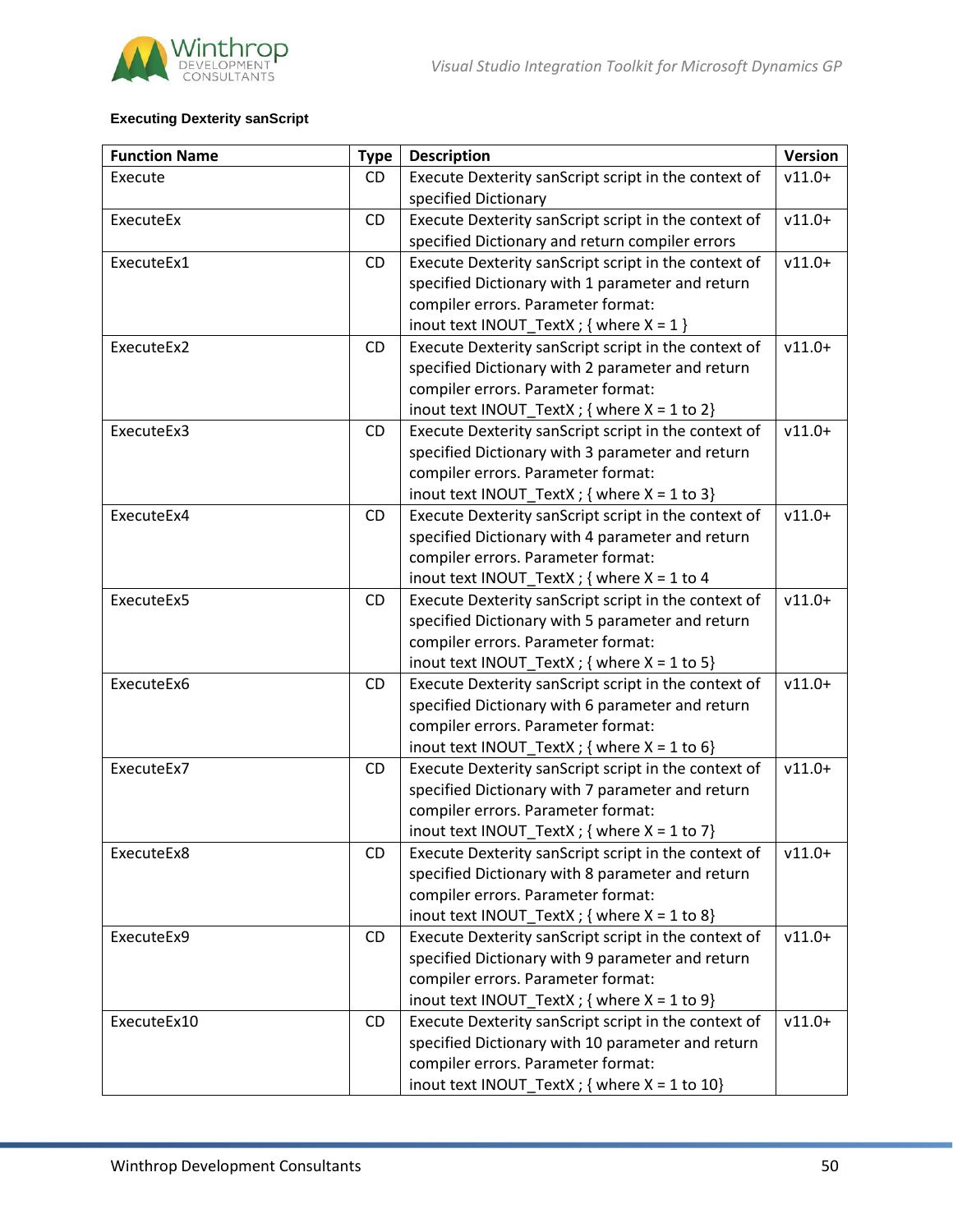

#### **Files and Paths**

| <b>Function Name</b>  | <b>Type</b> | <b>Description</b>                                    | <b>Version</b> |
|-----------------------|-------------|-------------------------------------------------------|----------------|
| FileDelete            | D           | Delete a File, always returns true even file deletion | $v11.0+$       |
|                       |             | failed, see FileProbe                                 |                |
| FileGetSize           | D           | Retrieve size of a File in bytes                      | $v11.0+$       |
| FileGetTempDirectory  | D           | Retrieve path to workstation's Temp directory         | $v11.0+$       |
| FileProbe             | D           | Confirm if specified File exists                      | $v11.0+$       |
| PathCreateFolder      | D           | Create a new folder                                   | $v11.0+$       |
| PathDoesExist         | D           | Check if Path exists                                  | $v11.0+$       |
| PathGetForApp         | D           | Return Pathname for system components                 | $v11.0+$       |
|                       |             | Options:                                              |                |
|                       |             | 1 = PATH_EXEFOLDER                                    |                |
|                       |             | 2 = PATH_SETFOLDER                                    |                |
|                       |             | 3 = PATH DATAFOLDER                                   |                |
|                       |             | 4 = PATH DEXINIFILE                                   |                |
|                       |             | 5 = PATH SETFILE                                      |                |
| PathMakeGeneric       | D           | <b>Convert Native Pathname to Generic format</b>      | $v11.0+$       |
| PathMakeNative        | D           | <b>Convert Generic Pathname to Native format</b>      | $v11.0+$       |
| PathParseFileFromPath | D           | Return File name from a full pathname                 | $v11.0+$       |
| PathParsePathFromPath | D           | Return Folder path from a full pathname               | $v11.0+$       |

## **Launch File**

| <b>Function Name</b>      | <b>Type</b> | <b>Description</b>                                                | Version  |
|---------------------------|-------------|-------------------------------------------------------------------|----------|
| LaunchCountProds          | D           | Get Number of Products in the Launch File                         | $v11.0+$ |
| LaunchDictionaryInstalled | C           | Confirm is a Dictionary is installed in the Launch<br><b>File</b> | $v11.0+$ |
| LaunchGetFileName         | D           | Get Path Name of the Launch File                                  | $v11.0+$ |
| LaunchGetProdID           | D           | Get the Product ID from the Position in the Launch<br>File        | $v11.0+$ |
| LaunchGetProdName         | D           | Get the Product Name from the Product ID in the<br>Launch File    | $v11.0+$ |
| LaunchGetProdPosition     | D           | Get the Position from the Product ID in the Launch<br>File        | $v11.0+$ |

#### **Window Size and Position**

| <b>Function Name</b> | Type | <b>Description</b>                               | <b>Version</b> |
|----------------------|------|--------------------------------------------------|----------------|
| WindowGetPosition    | CD   | Get the Position of a Window                     | $v11.0+$       |
| WindowGetSize        | CD   | Get the Size of a Window                         | $v11.0+$       |
| WindowSetBaseSize    | CD.  | Set the Base Size of a Window, does not affect   | $v11.0+$       |
|                      |      | fields                                           |                |
| WindowSetPosition    |      | Set the Position of a Window                     | $v11.0+$       |
| WindowSetSize        |      | Set the Size of a Window, fields may be affected | $v11.0+$       |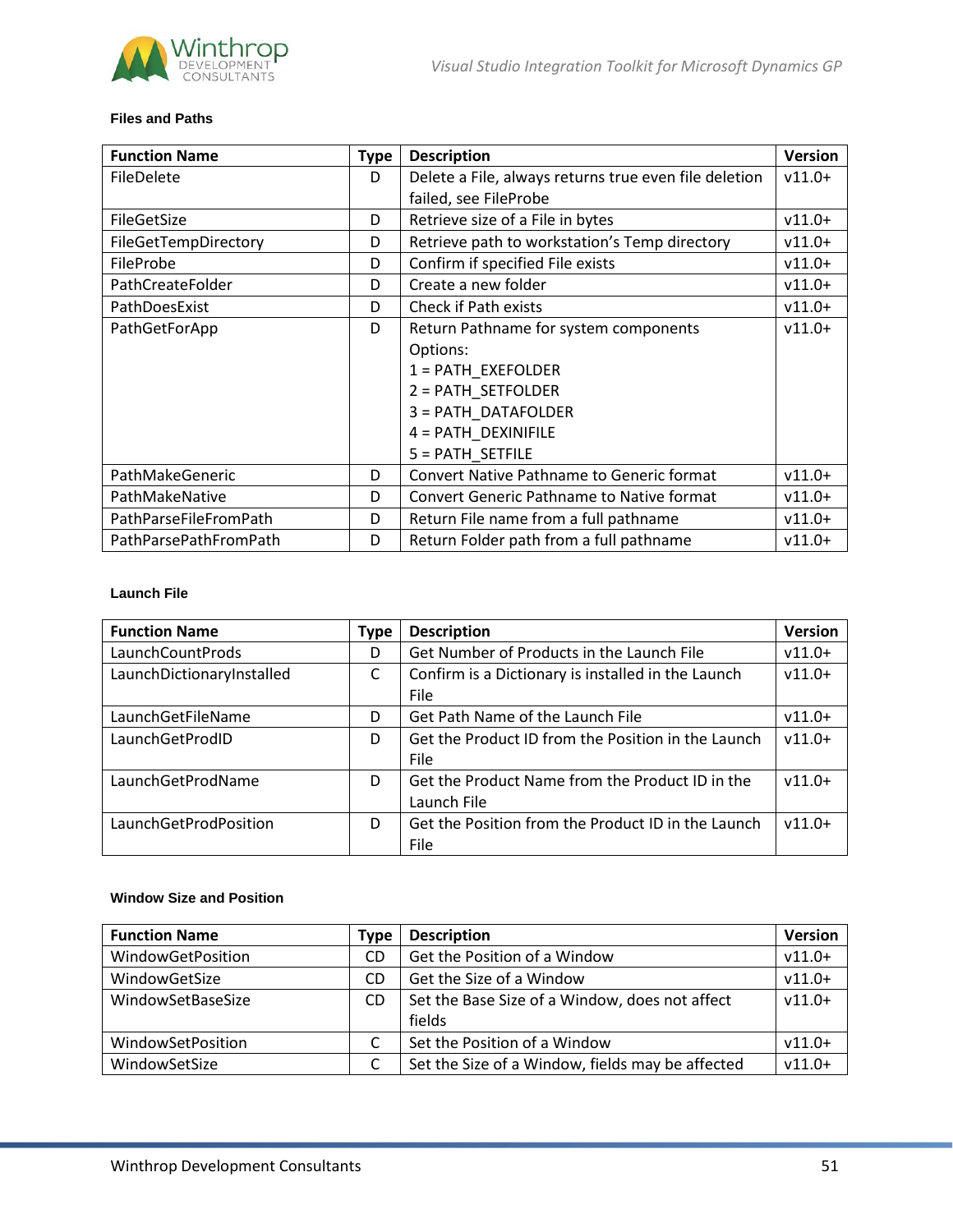



## **Window Control**

| <b>Function Name</b>    | <b>Type</b>  | <b>Description</b>                                   | <b>Version</b> |
|-------------------------|--------------|------------------------------------------------------|----------------|
| WindowChanged           | CD           | Returns true if data in the window has changed.      | $v11.0+$       |
|                         |              | Leave Window parameter blank to perform              |                |
|                         |              | function against all windows on the Form. See also   |                |
|                         |              | WindowClearChanges and WindowForceChanges            |                |
| WindowClear             | <b>CD</b>    | Clears the specified window, can be used on          | $v11.0+$       |
|                         |              | scrolling windows. Leave Window parameter blank      |                |
|                         |              | to perform function against all windows on the       |                |
|                         |              | Form. See WindowFill                                 |                |
| WindowClearChanges      | <b>CD</b>    | Clears the changed flag from the window. Leave       | $v11.0+$       |
|                         |              | Window parameter blank to perform function           |                |
|                         |              | against all windows on the Form. See also            |                |
|                         |              | WindowChanged and WindowForceChanges                 |                |
| WindowFocus             | $\mathsf{C}$ | Bring focus to window by re-opening it               | $v11.0+$       |
| WindowForceChanges      | CD           | Sets the changed flag from the window. Leave         | $v11.0+$       |
|                         |              | Window parameter blank to perform function           |                |
|                         |              | against all windows on the Form. See also            |                |
|                         |              | WindowChanged and WindowClearChanges                 |                |
| WindowForceRedraw       | CD           | Force window to be updated immediately before        | $v11.0+$       |
|                         |              | control is returned to the user interface. Call once |                |
|                         |              | when window is opened.                               |                |
| WindowGetTitleByProduct | D            | Get the Title of the specified window                | $v11.0+$       |
| WindowlsOpen            | <b>CD</b>    | Returns true if the specified window is open. Leave  | $v11.0+$       |
|                         |              | Window parameter blank to perform function           |                |
|                         |              | against the Form                                     |                |
| <b>WindowPullFocus</b>  | <b>CD</b>    | Pull the focus from the window to force event        | $v11.0+$       |
|                         |              | scripts to execute                                   |                |
| WindowRequired          | <b>CD</b>    | Returns true if all required fields on the window    | $v11.0+$       |
|                         |              | have data. Leave Window parameter blank to           |                |
|                         |              | perform function against all windows on the Form     |                |
| WindowReturnMapped      | <b>CD</b>    | Return Mapped Fields on child window to parent       | $v14.0+$       |
|                         |              | window                                               |                |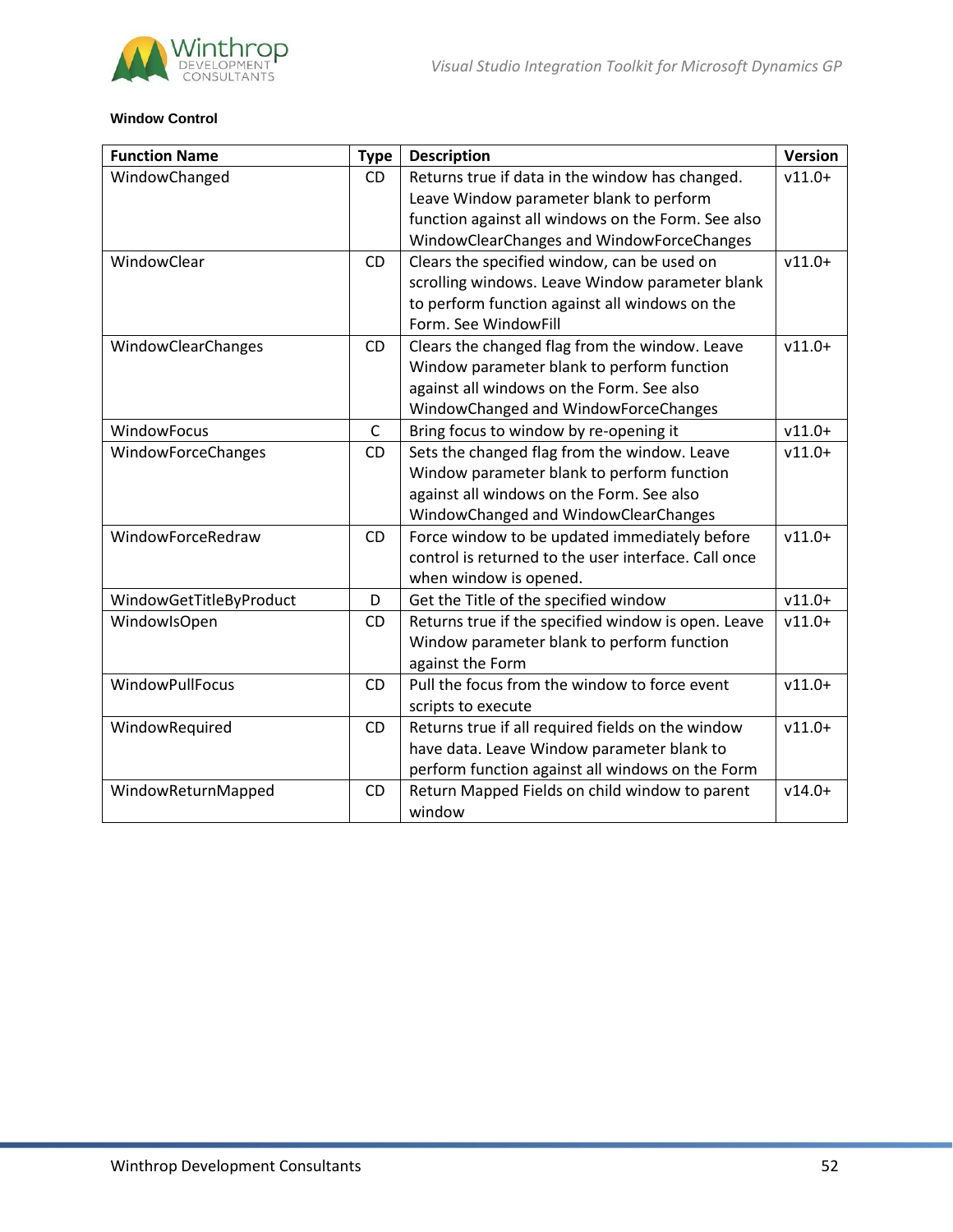

# **Scrolling Window Control**

| <b>Function Name</b>        | <b>Type</b> | <b>Description</b>                                  | <b>Version</b> |
|-----------------------------|-------------|-----------------------------------------------------|----------------|
| WindowClear                 | CD          | Clears the specified window, can be used on         | $v11.0+$       |
|                             |             | scrolling windows. Leave Window parameter blank     |                |
|                             |             | to perform function against all windows on the      |                |
|                             |             | Form. See WindowFill                                |                |
| WindowExpand                | CD          | Expand or Shrink a Scrolling window                 | $v11.0+$       |
| WindowFill                  | <b>CD</b>   | Fill scrolling window with data using current table | $v11.0+$       |
|                             |             | Modes:                                              |                |
|                             |             | $0 = Default$                                       |                |
|                             |             | $1 =$ From Top                                      |                |
|                             |             | $2 =$ From Current                                  |                |
|                             |             | 3 = From Bottom                                     |                |
|                             |             | $4 = Redraw$                                        |                |
|                             |             | $5 = Redraw Up$                                     |                |
|                             |             | 6 = Redraw Down                                     |                |
|                             |             | See WindowClear                                     |                |
| WindowGetLineTag            | <b>CD</b>   | Get current Tag value for selected Scrolling window | $v14.0+$       |
|                             |             | line                                                |                |
| WindowScrollScrollingWindow | CD          | Move record in Scrolling window, designed for       | $v11.0+$       |
|                             |             | single line scrolling windows. Must have focus on   |                |
|                             |             | the line.                                           |                |
|                             |             | Scroll Type:                                        |                |
|                             |             | true = SCROLLTYPE_NEXT                              |                |
|                             |             | false = SCROLLTYPE_PREV                             |                |
|                             |             | Results:                                            |                |
|                             |             | $0 = FOCUS$ <sub>_OK</sub>                          |                |
|                             |             | 1 = FOCUS_DIVERTED                                  |                |
|                             |             | 2 = FOCUS_RESTART                                   |                |
|                             |             | 3 = FOCUS_DENIED                                    |                |
|                             |             | 4 = FOCUS_NOEXIST                                   |                |
|                             |             | 5 = FOCUS_NOEXIST_EOF                               |                |
|                             |             | 6 = FOCUS_NOEXIST_SOF                               |                |
|                             |             | 7 = FOCUS_NOT_IN_SWIN                               |                |
| WindowSetFocusLine          | CD          | Set the focus to the specified Line value.          | $v14.0+$       |
| WindowSetFocusTag           | CD          | Set the focus to the specified Tag value. To go to  | $v14.0+$       |
|                             |             | new line, use WindowClear, WindowFill from          |                |
|                             |             | bottom and WindowSetFocusTag to -1                  |                |
| WindowSetLineMode           | CD          | Change the editable Mode for a Scrolling Window     | $v11.0+$       |
|                             |             | Modes:                                              |                |
|                             |             | 0 = LINEMODE EDITABLE                               |                |
|                             |             | 1 = LINEMODE_ADDS_ALLOWED                           |                |
|                             |             | 2 = LINEMODE_BROWSE_ONLY                            |                |
|                             |             |                                                     |                |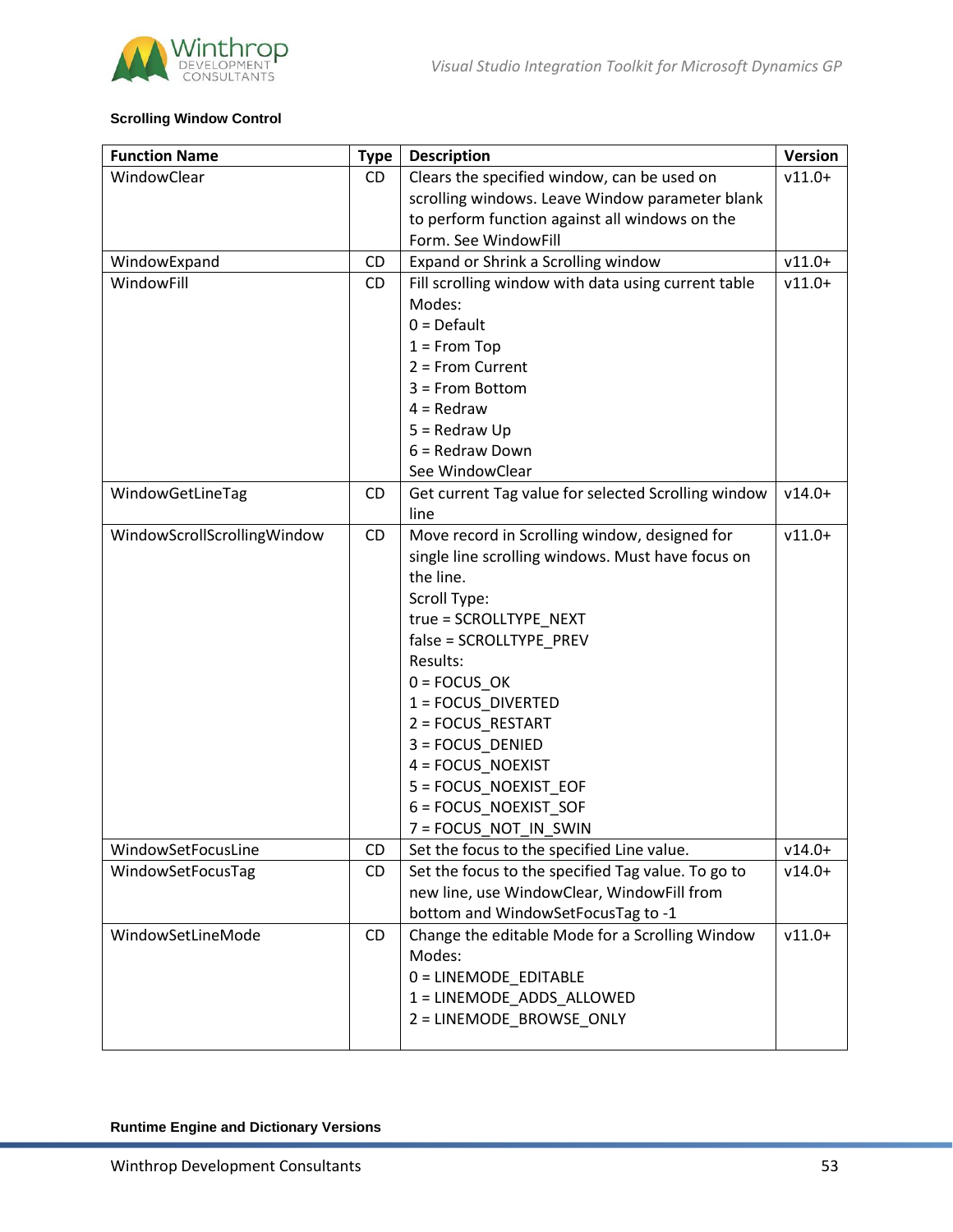

| <b>Function Name</b> | Tvpe | <b>Description</b>                         | <b>Version</b> |
|----------------------|------|--------------------------------------------|----------------|
| RuntimeGetModuleInfo |      | Get Dictionary Module Major Version, Minor | $v11.0+$       |
|                      |      | Version and Build Number                   |                |
| RuntimeGetVersionNum |      | Get version number from runtime engine     | $v11.0+$       |

## **WebClient and Service Based Architecture**

| <b>Function Name</b>          | <b>Type</b> | <b>Description</b>                                  | <b>Version</b> |
|-------------------------------|-------------|-----------------------------------------------------|----------------|
| <b>IsServiceMode</b>          | G           | Check if in Service Based Architecture Mode         | $v14.0+$       |
| <b>IsWebClient</b>            | G           | Check if in Web Client mode                         | $v12.0+$       |
| RuntimeGetClientType          | D           | Return Client Type from Runtime Engine              | $v12.0+$       |
|                               |             | Type:                                               |                |
|                               |             | 1 = DEX CLIENT TYPE STANDARD                        |                |
|                               |             | 2 = DEX CLIENT TYPE WEB                             |                |
|                               |             | 0 = DEX_CLIENT_TYPE_NO_UI                           |                |
| RuntimeGetWebClientTrustLevel | D           | Check the trust level on the Silverlight Web Client | $v12.0+$       |
|                               |             | Level:                                              |                |
|                               |             | 1 = TRUST LEVEL FULL                                |                |
|                               |             | 0 = TRUST LEVEL SANDBOXED                           |                |
| RuntimeWriteToWebClientLog    | G           | Write entries to the Web Client Logs                | $v12.0+$       |

## **User Functions**

| <b>Function Name</b>          | <b>Type</b> | <b>Description</b>                               | <b>Version</b> |
|-------------------------------|-------------|--------------------------------------------------|----------------|
| syUserHasAccessToAllCompanies | G           | Check if user has access to all companies in the | $v11.0+$       |
|                               |             | system                                           |                |
| syUserInRole                  | G           | Check if user has SQL Roles,                     | $v11.0+$       |
|                               |             | Roles:                                           |                |
|                               |             | "sysadmin" = ROLE_SYSADMIN                       |                |
|                               |             | "securityadmin" = ROLE SECURITYADMIN             |                |
|                               |             | "dbcreator" = ROLE DBCREATOR                     |                |
|                               |             | "db_owner" = ROLE_DBOWNER                        |                |
|                               |             | "db accessadmin" = ROLE DBACCESSADMIN            |                |
|                               |             | "db securityadmin" = ROLE DBSECURITYADMIN        |                |
|                               |             | "db backupoperator" =                            |                |
|                               |             | ROLE DBBACKUPOPERATOR                            |                |
| syUserIsDBO                   | G           | Check if user has db owner status                | $v11.0+$       |
| syUserIsPowerUser             | G           | Check if user is a POWERUSER for current company | $v11.0+$       |
| syUserIsPowerUserForCompany   | CG          | Check if user is a POWERUSER for specified       | $v11.0+$       |
|                               |             | company                                          |                |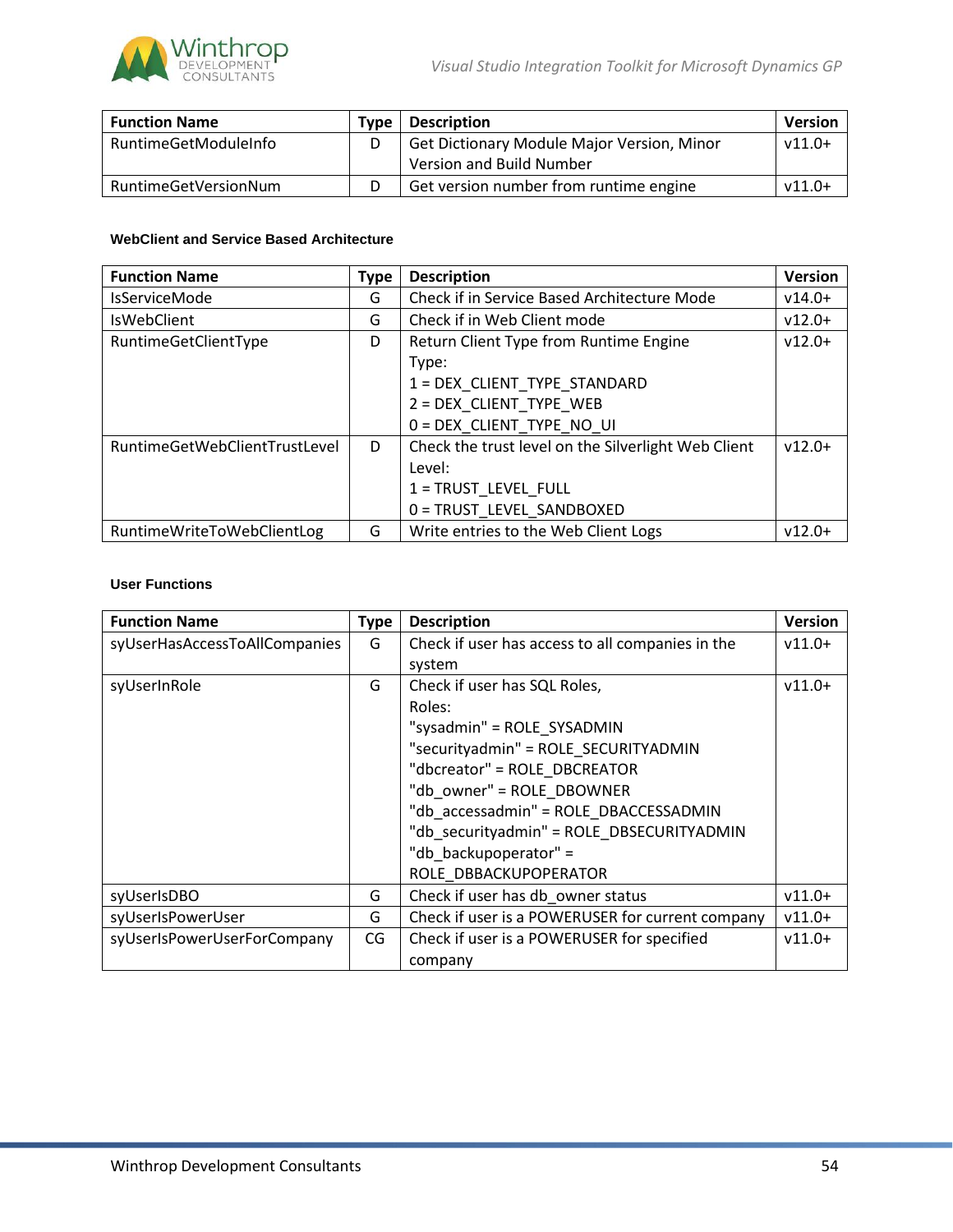

# **Encoding and Encryption**

| <b>Function Name</b>         | <b>Type</b> | <b>Description</b>                                  | <b>Version</b> |
|------------------------------|-------------|-----------------------------------------------------|----------------|
| Hex                          | D           | Convert an integer into a hexadecimal string using  | $v11.0+$       |
|                              |             | lower case letters and prefix, see                  |                |
|                              |             | UtilityConvertLongTo8CharHex                        |                |
| UtilityConvertLongTo8CharHex | D           | Convert an integer into a hexadecimal string using  | $v11.0+$       |
|                              |             | uppercase letters and no prefix, see Hex            |                |
| UtilityDecodeDateTimeString  | D           | Decode a string to datetime, See also               | $v11.0+$       |
|                              |             | UtilityEncodeDateTimeString                         |                |
| UtilityDecodeString          | D           | Decode a string, see also UtilityEncodeString       | $v11.0+$       |
| UtilityDecryptTableString    | D           | Decrypt a string stored encrypted in a table, see   | $v11.0+$       |
|                              |             | also UtilityEncryptTableString                      |                |
| UtilityEncodeDateTimeString  | D           | Encode a datetime to a string, See also             | $v11.0+$       |
|                              |             | UtilityDecodeDateTimeString                         |                |
| UtilityEncodeString          | D           | Encode a string, see also UtilityDecodeString       | $v11.0+$       |
| UtilityEncryptTableString    | D           | Encrypt a string to be stored encrypted in a table, | $v11.0+$       |
|                              |             | see also UtilityDecryptTableString                  |                |

#### **Miscellaneous**

| <b>Function Name</b> | Type | <b>Description</b>                                  | <b>Version</b> |
|----------------------|------|-----------------------------------------------------|----------------|
| GetNextNoteIndex     | G    | Get the next Note Index for the current company     | $v11.0+$       |
|                      |      | and increment the stored value                      |                |
| IsAlpha              | D    | Check if string contains only alphabetic characters | $v11.0+$       |
| TimerSleep           | D    | Pause for the specified number of milliseconds      | $v11.0+$       |